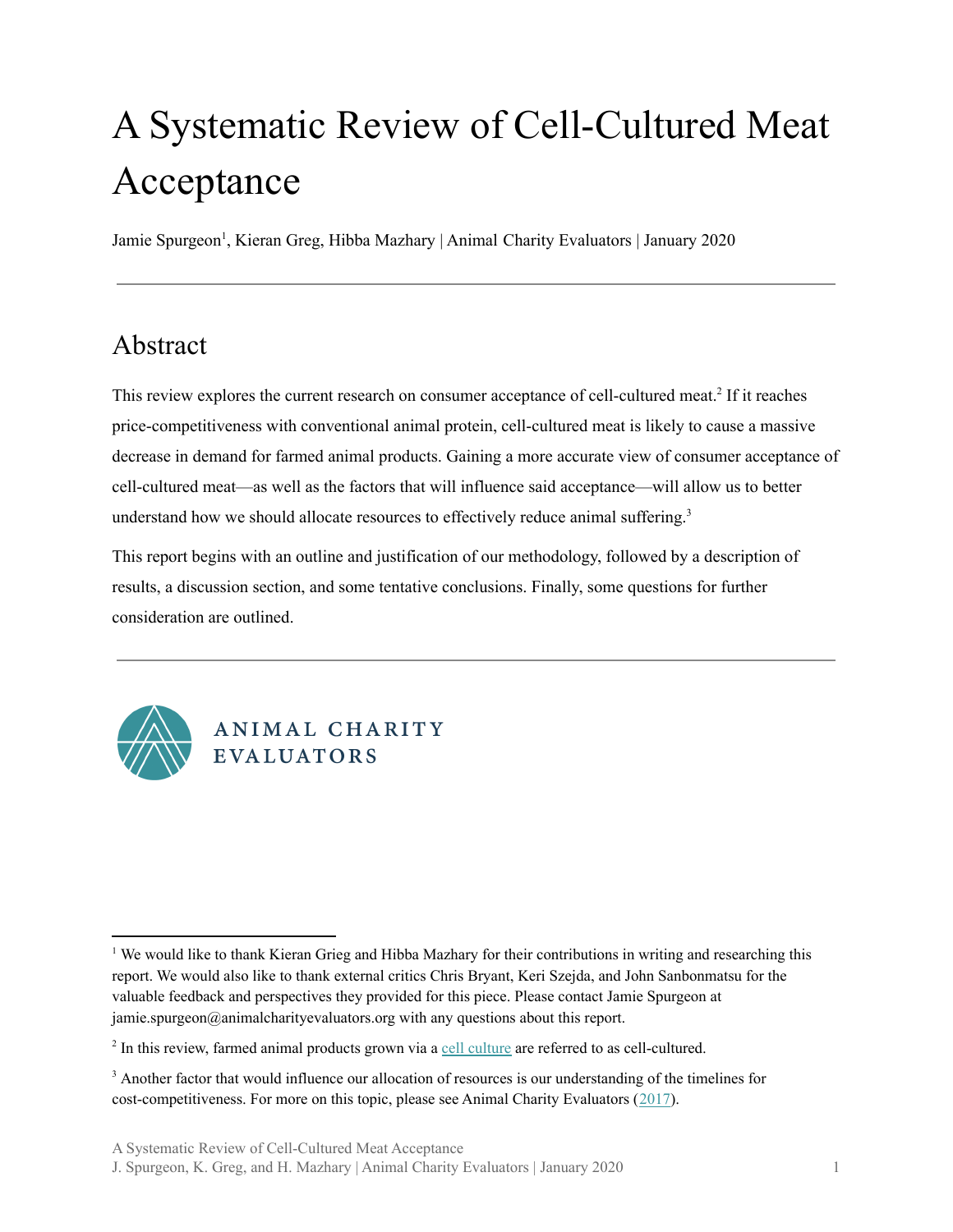# <span id="page-1-0"></span>Table of contents

**[Abstract](#page-0-0)** 

Table of [contents](#page-1-0)

[Methodology](#page-2-0)

[Literature](#page-2-1) search

[Assessing](#page-3-0) bias

#### [Results](#page-7-0)

[Cross-sectional](#page-8-0) surveys

Key findings from [cross-sectional](#page-17-0) surveys

Willingness to try [cell-cultured](#page-17-1) meat

Other key [findings](#page-18-0)

[Experimental](#page-18-1) studies

Key findings from [experimental](#page-33-0) studies

Factors increasing [acceptance](#page-33-1)

Barriers to [acceptance](#page-35-0)

#### [Systematic](#page-35-1) reviews

Key findings for [systematic](#page-37-0) reviews

#### [Synthesis](#page-38-0) of results

Consumer [acceptance](#page-38-1) levels

Barriers to [acceptance](#page-39-0)

[Demographic](#page-39-1) trends

#### **[Discussion](#page-40-0)**

[Limitations](#page-42-0) and future research

**[Conclusion](#page-43-0)** 

**[Resources](#page-44-0)** 

Questions for further [consideration](#page-46-0)

[Appendix](#page-47-0)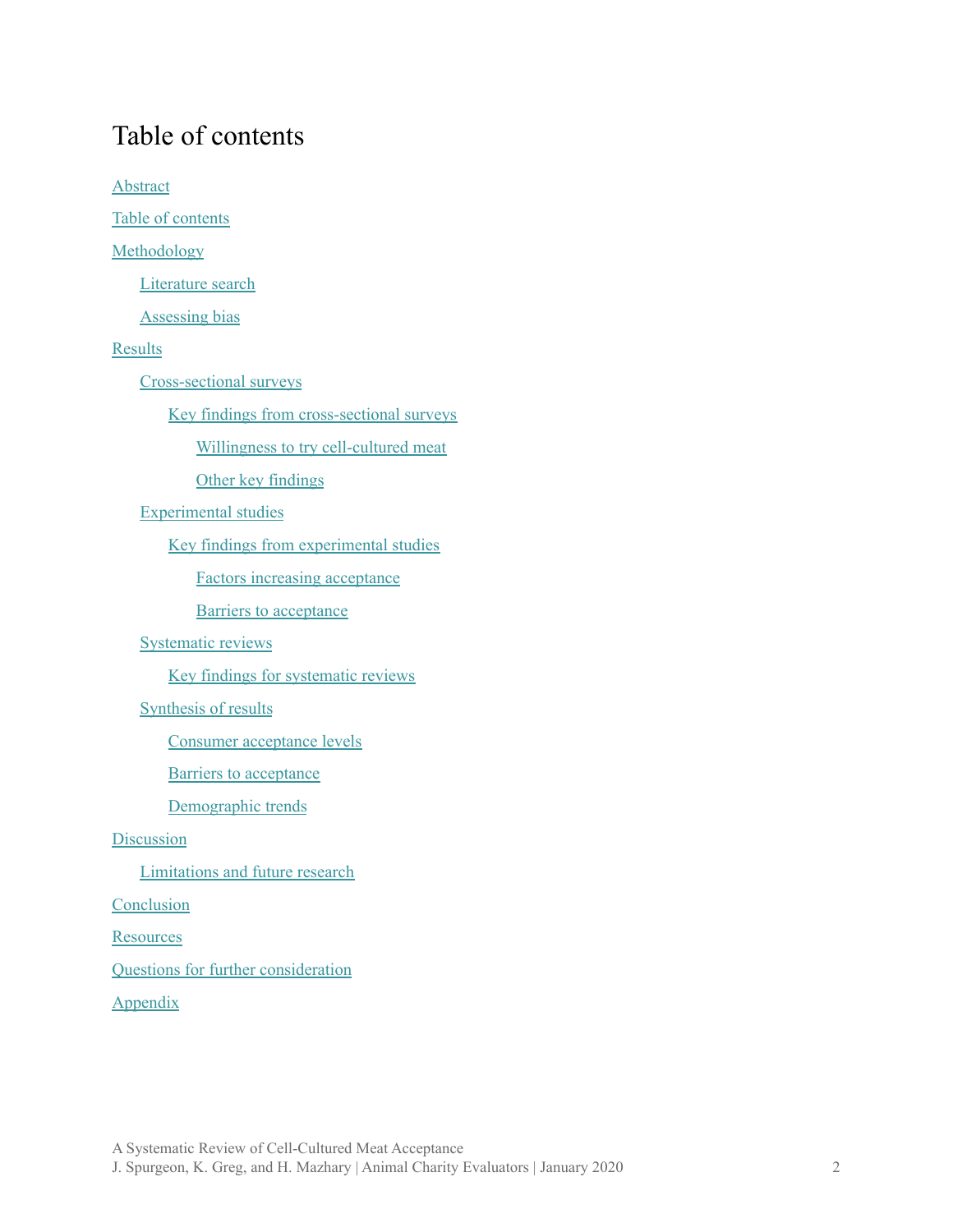# <span id="page-2-0"></span>Methodology

There was no formal review protocol or methodology pre-committed to for this review<sup>4</sup>; however, an internal planning document was used to outline objectives and some methods of analysis. This systematic review was guided by the following two central questions:

- 1. What are the current levels of consumer acceptance of cell-cultured meat?
- 2. What factors will affect those levels?

Attitudinal measures (e.g., responses to items regarding the consumption of cell-cultured meat) were the principal measures used to assess these central questions in the studies we reviewed. Attitudinal measures were dominant because cell-cultured products are not yet available on the market, so consumer acceptance data is not available. We did not limit this review to a particular population: We included studies that sample populations across the globe. This review attempts to cover all of the [Preferred](http://journals.plos.org/plosmedicine/article?id=10.1371/journal.pmed.1000100) Reporting Items for Systematic Reviews and [Meta-Analyses](http://journals.plos.org/plosmedicine/article?id=10.1371/journal.pmed.1000100) (PRISMA). PRISMA is a 27-item checklist that outlines the steps to be taken to ensure honest reporting in systematic reviews and meta-analyses. These steps include describing the rationale and objectives for the review, outlining the full electronic search strategy, and sharing the study selection process.

### <span id="page-2-1"></span>Literature search

Before starting this report, we were aware of previous systematic reviews that focused on consumer acceptance of cell-cultured meat, the most notable being Bryant & Barnett [\(2018](https://www.sciencedirect.com/science/article/abs/pii/S0309174017314602)). While this recent review successfully summarizes the results of studies that have measured consumer acceptance of cell-cultured meat, its scope is limited because it does not include (i) more recent important studies such as Macdonald & Vivalt  $(2017)$  $(2017)$ , (ii) an analysis of the results of polls, or (iii) certain gray literature<sup>5</sup> publications that offer valuable insights into consumer acceptance.

To identify all of the studies pertaining to our research question, in June 2018 we conducted a literature search of Google [Scholar](https://scholar.google.ca/), the Animal Charity [Evaluators](https://animalcharityevaluators.org/researchlibrary/#/) Research Library (ACE RL), and the Faunalytics [Bibliography](https://docs.google.com/spreadsheets/d/1zq54HJJAX9TeENz-Nl0FVTIR98YM1UtgrrB_hrIrrwk/edit?usp=sharing) for Cultured Meat Research. This literature search involved the use of search

<sup>4</sup> As a result, we did not pre-commit to:

<sup>-</sup> Any methods of handling data and combining results from different studies.

<sup>-</sup> Any methods of additional analyses.

<sup>-</sup> Any specific forms of data extraction.

 $<sup>5</sup>$  For more on gray literature, see [Wikipedia](https://en.wikipedia.org/wiki/Grey_literature) (n.d.).</sup>

A Systematic Review of Cell-Cultured Meat Acceptance

J. Spurgeon, K. Greg, and H. Mazhary | Animal Charity Evaluators | January 2020 3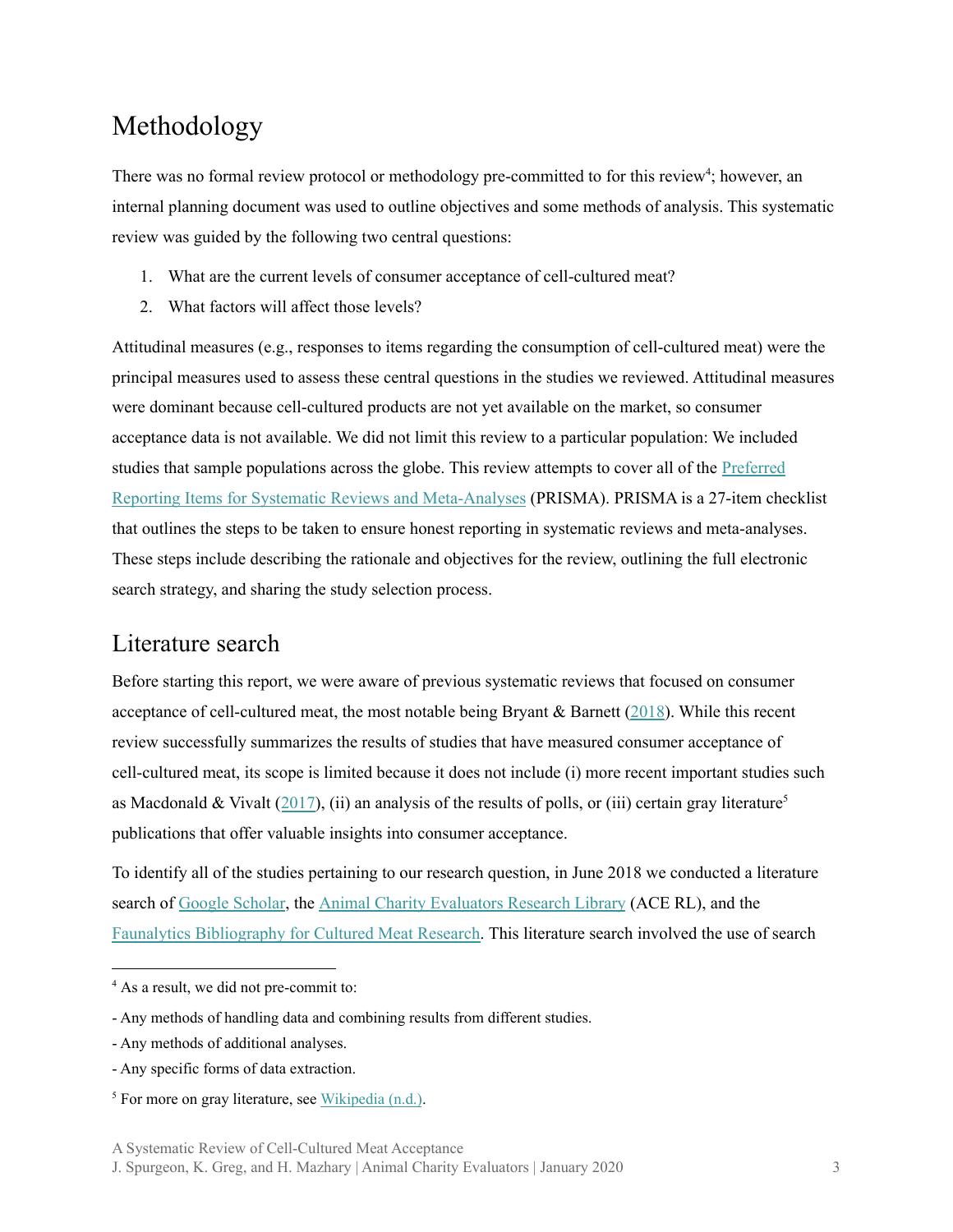terms such as "acceptance," "attitudes," and "consumers" with regards to cell-cultured meat (e.g., "cultured meat attitudes"). We read other previous systematic reviews by Bryant & Barnett [\(2018](https://www.sciencedirect.com/science/article/abs/pii/S0309174017314602)) and Hartmann & Siegrist ([2017\)](https://www.sciencedirect.com/science/article/abs/pii/S0924224416302904) to help ensure no relevant studies were missed by the literature search. To find gray literature, we searched Google for pdf files with relevant search terms. As there are multiple terms employed to describe cell-cultured meat, our search methodology took this into account by including multiple variations.<sup>6</sup> Through various contacts, we obtained unpublished data and studies such as Anderson & Bryant ([2018](https://faunalytics.org/wp-content/uploads/2018/11/Clean-Meat-Acceptance-Primary-Findings.pdf)), the Good Food Institute [\(2016](https://www.gfi.org/the-naming-of-clean-meat)), and a forthcoming study by [Castelo](https://researchfund.animalcharityevaluators.org/funded-projects/improving-consumer-attitudes-towards-cultured-meat/) funded by ACE's Animal [Advocacy](https://researchfund.animalcharityevaluators.org/about/) Research Fund. We made a judgment call at this stage to stop searching for specific search terms when new relevant studies were no longer appearing.<sup>7</sup>

Articles were prioritized as high, medium, or low priority. Studies published most recently and with relatively large sample sizes (above 100) were deemed high priority. Quantitative studies were prioritized over qualitative ones because they tended to have larger sample sizes and offer numeric results/outcomes that were easier to compile and therefore most useful in testing and validating theories. Peer-reviewed articles or studies conducted by reputable organizations were deemed high priority, while bachelor's and master's theses were considered lower priority. We read the high-priority articles in detail in order to summarize key findings, methodological quality, and risk of bias. We briefly read the medium-priority articles and only read the abstracts of low-priority articles. This was due to time constraints and a consequent reluctance to spend time reading studies that did not directly inform our central questions. (See the full literature search results [here](https://docs.google.com/spreadsheets/d/1heme2r8VeNWjKCUiGx68wSqNrSpjrXBkcxuTytY7P8I/edit#gid=0).)

This project faced some delays due to staff transitions, and upon resuming its completion in 2019, several new studies were added that had been published since the original literature search.

### <span id="page-3-0"></span>Assessing bias

It is important to evaluate the risk of bias present in research, as biases can skew results and undermine internal and external validity. We did not pre-specify the criteria that would be used to assess the risk of bias in the studies included in this report; during the risk of bias assessment process, we were not blinded to the names of authors and institutions. However, after the completion of the literature search, we decided to use different risk of bias assessments for different methodologies. For the evaluation of

<sup>6</sup> For example, we used the search terms "cultured meat," "clean meat," and "in-vitro meat." See the [appendix](#page-47-0) for a list of specific search terms we used.

 $<sup>7</sup>$  In the case of the ACE Research Library, we examined all of the search pages that appeared because they never</sup> exceeded five pages.

J. Spurgeon, K. Greg, and H. Mazhary | Animal Charity Evaluators | January 2020 4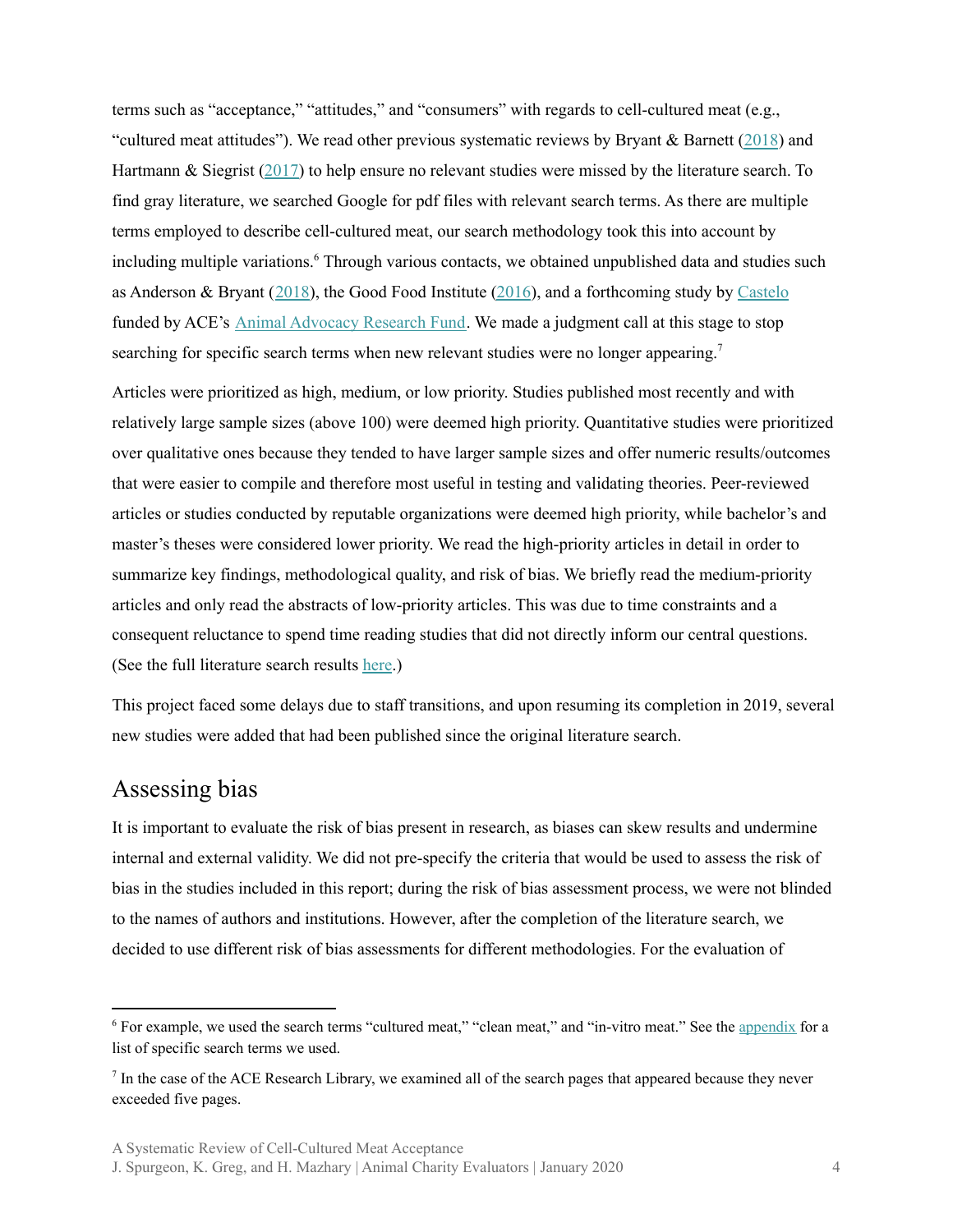cross-sectional surveys, we applied an assessment from Agrawal, Guyatt, & Busse  $(n.d.)$  $(n.d.)$ , which judged risk of bias using five measures:

#### **1. Representativeness of the sample**

The study should be representative of the general population. There is a high risk of bias if a sample consists of only one demographic (e.g. students), or if convenience sampling is used. In this review, we look at studies from a variety of different geographical regions and assess the representativeness of samples based on how they compare to the wider population within their region.

#### **2. Adequacy of response rate**

The survey response rate should be high enough that there are unlikely to be significant differences between the respondents and the non-respondents that would affect results.<sup>8</sup>

#### **3. Missing data from completed questionnaires**

There may be bias present if there are substantial amounts of missing data from survey respondents not answering particular questions. 9

#### **4. Conduct of pilot testing**

Conducting pilot assessments can reduce the risk of bias by making sure that the survey is understood by recipients as intended and that it appears to be measuring what is intended.<sup>10</sup>

#### **5. Established validity of the survey instrument**

The survey items should be measuring the theoretical concepts that the survey is based on in order to be valid.<sup>11</sup>

<sup>&</sup>lt;sup>8</sup> Agarwal, Guyatt, & Busse [\(n.d.](https://www.evidencepartners.com/wp-content/uploads/2017/04/Methods-Commentary-Risk-of-Bias-in-cross-sectional-surveys-of-attitude....pdf)) note that the survey response rate should be high enough "to minimize the likelihood that any systematic differences between respondents and non-respondents will influence results."

<sup>&</sup>lt;sup>9</sup> Agarwal, Guyatt, & Busse [\(n.d.](https://www.evidencepartners.com/wp-content/uploads/2017/04/Methods-Commentary-Risk-of-Bias-in-cross-sectional-surveys-of-attitude....pdf)) note that "[a] survey may be completed by the majority of a study sample, but a substantial amount of missing data due to items that were not answered by survey respondents may introduce bias."

<sup>&</sup>lt;sup>10</sup> Agarwal, Guyatt, & Busse  $(n,d)$  note that "[r]isk of bias is decreased if investigators have conducted a formal assessment of the comprehensiveness, clarity and face validity of a questionnaire with a field-test in a subset (e.g., 5 to 10 individuals) drawn from the larger sample. Such "pilot" assessments may ensure survey feasibility, readability of included items and assessment of whether they are subjectively perceived by respondents as addressing what they are designed to measure."

<sup>&</sup>lt;sup>11</sup> Agarwal, Guyatt, & Busse ([n.d.\)](https://www.evidencepartners.com/wp-content/uploads/2017/04/Methods-Commentary-Risk-of-Bias-in-cross-sectional-surveys-of-attitude....pdf) note that "[t]he degree to which survey items evaluate the theoretical concept(s) the survey is focused on are important considerations. A survey should produce similar responses as other established surveys evaluating related constructs."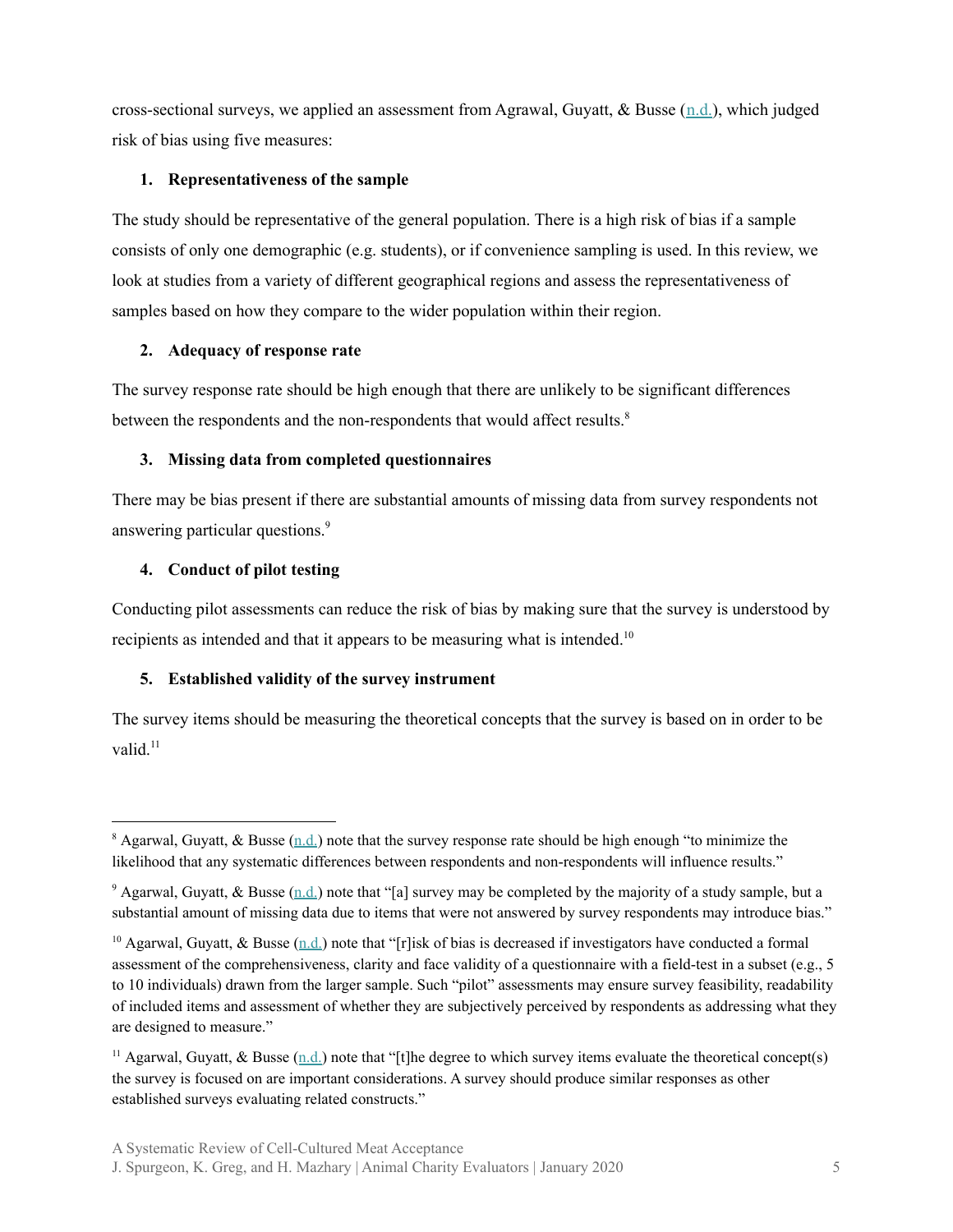We decided to omit the "conduct of pilot testing" measure from our risk of bias assessment as none of the studies provided information on whether or not they conducted pilot testing. As such, all of the studies were at the same level of an "unclear risk of bias" on this metric. Note that while we do not provide a weighting for these bias categories, we do not think these measures are all equally important in their effect. Notably, "established validity of the survey instrument" is likely to be the most important and "missing data from completed questionnaires" is likely to be the least.

For the experimental studies, the Cochrane Risk of Bias [Assessment](https://www.ncbi.nlm.nih.gov/books/NBK132494/bin/appf-fm1.pdf) was used, which measured six forms of bias:

#### **1. Selection bias**

Selection bias is a systematic difference in the characteristics of the groups being compared in the study. This can be mitigated with randomized sampling methods.<sup>12</sup>

#### **2. Performance bias**

Performance bias refers to unintentional systematic differences in how each experimental group is treated, i.e. differences beyond the interventions being tested. 13

#### **3. Detection bias**

Detection bias refers to systematic differences in how the outcomes of each experimental group are determined. This can be mitigated by blinding the outcome assessors. 14

<sup>&</sup>lt;sup>12</sup> [Section](http://handbook-5-1.cochrane.org/chapter_8/8_4_introduction_to_sources_of_bias_in_clinical_trials.htm) 8.4 of the Cochrane Handbook for Systematic Review of [Interventions](http://handbook-5-1.cochrane.org/) states that selection bias is present when there are "systematic differences between baseline characteristics of the groups compared. The unique strength of randomization is that, if successfully accomplished, it prevents selection bias in allocating interventions to participants. Its success in this respect depends on fulfilling several interrelated processes. A rule for allocating interventions to participants must be specified, based on some chance (random) process. We call this sequence generation."

<sup>&</sup>lt;sup>13</sup> [Section](http://handbook-5-1.cochrane.org/chapter_8/8_4_introduction_to_sources_of_bias_in_clinical_trials.htm) 8.4 of the Cochrane Handbook for Systematic Review of [Interventions](http://handbook-5-1.cochrane.org/) states that "[p]erformance bias refers to systematic differences between groups in the care that is provided, or in exposure to factors other than the interventions of interest. After enrolment into the study, blinding (or masking) of study participants and personnel may reduce the risk that knowledge of which intervention was received, rather than the intervention itself, affects outcomes. Effective blinding can also ensure that the compared groups receive a similar amount of attention, ancillary treatment, and diagnostic investigations."

<sup>&</sup>lt;sup>14</sup> [Section](http://handbook-5-1.cochrane.org/chapter_8/8_4_introduction_to_sources_of_bias_in_clinical_trials.htm) 8.4 of the Cochrane Handbook for Systematic Review of [Interventions](http://handbook-5-1.cochrane.org/) states that "[d]etection bias refers to systematic differences between groups in how outcomes are determined. Blinding (or masking) of outcome assessors may reduce the risk that knowledge of which intervention was received, rather than the intervention itself, affects outcome measurement. Blinding of outcome assessors can be especially important for assessment of subjective outcomes, such as degree of postoperative pain."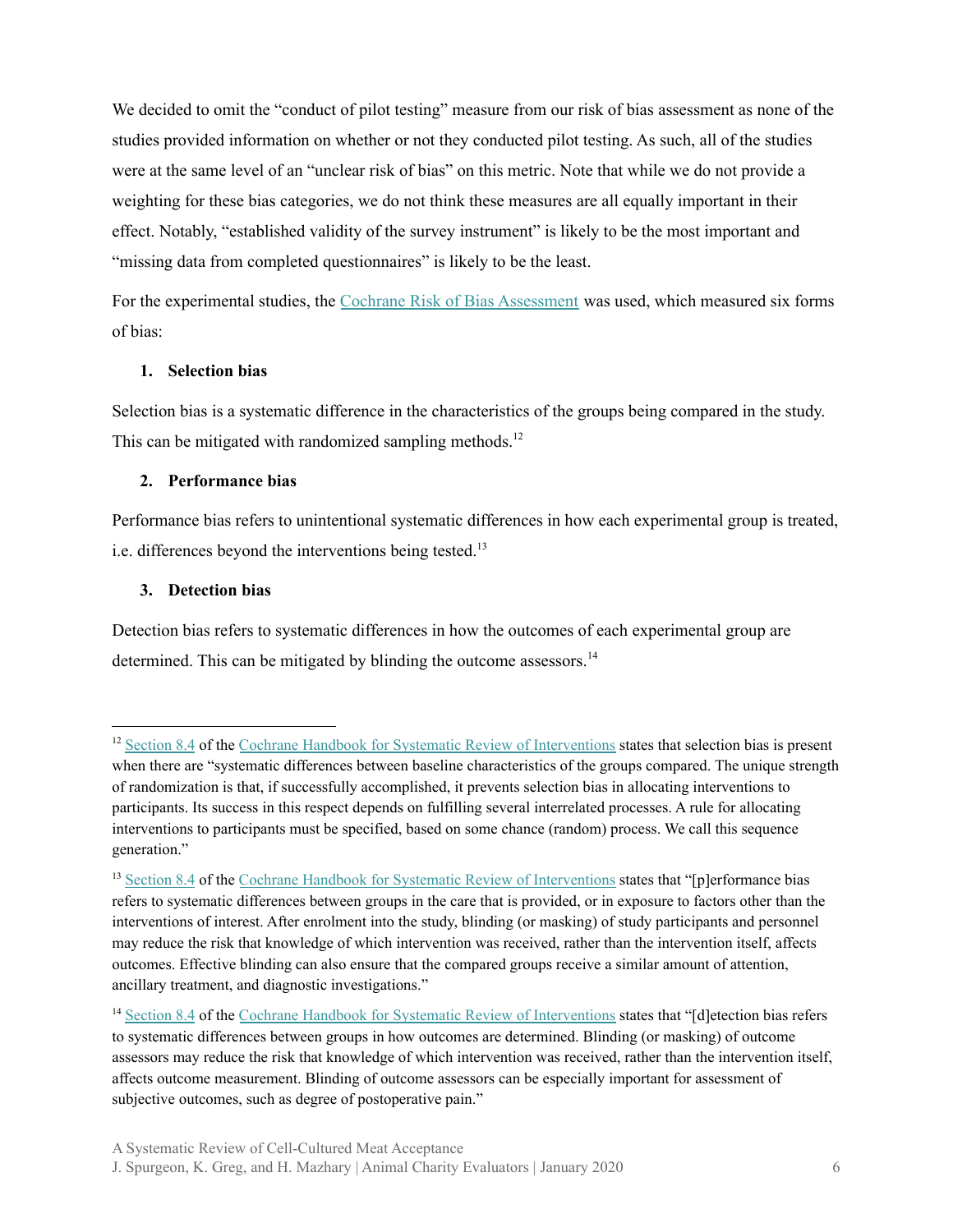#### **4. Attrition bias**

Attrition bias refers to systematic differences between experimental groups due to individuals withdrawing from the study.<sup>15</sup>

#### **5. Reporting bias**

Reporting bias is the tendency of a study to be more likely to report statistically significant results rather than results that are not significant. 16

#### **6. Other bias**

This includes any other observed sources of bias in the study, such as funding sources.

We decided to omit "performance bias" and "detection bias" because they seemed less relevant out of the context of a clinical trial; most of the studies were information interventions and thus all treatment groups were treated the same apart from receiving different information. Each measure was given a score of either high, unclear, or low risk of bias. We applied these response options to the Agrawal, Guyatt, & Busse  $(n.d.)$  $(n.d.)$  $(n.d.)$  measures as we found them to be more useful. Agrawal, Guyatt, & Busse's response options were: definitely yes (low risk of bias), probably yes (low risk of bias), probably no (high risk of bias), and definitely no (high risk of bias). The quality of the three systematic reviews included in this review was more informally assessed by using the PRISMA guidelines, a checklist of preferred reporting items for systematic reviews.

We did not pre-specify any assessments for publication bias. Selective reporting within studies ("reporting") bias") was measured within the Cochrane Risk of Bias Assessment tool that was used to evaluate each experimental study. However, this was difficult to comment on as most studies lacked pre-analysis plans.

We must also acknowledge our own biases. One of the authors of this report was involved in writing a [blog](https://animalcharityevaluators.org/blog/clean-meat-or-cultured-meat-a-randomized-trial-evaluating-the-impact-on-self-reported-purchasing-preferences/) post included in the review. Moreover, the internal primary critic responsible for reviewing this report conducted a [study](https://www.gfi.org/the-naming-of-clean-meat) included in the review. [Two](https://www.gfi.org/the-naming-of-clean-meat) [studies](https://www.gfi.org/images/uploads/2018/09/INN-RPT-Cellular-Agriculture-Nomenclature-2018-0921.pdf) were carried out by the Good Food Institute,

<sup>&</sup>lt;sup>15</sup> [Section](http://handbook-5-1.cochrane.org/chapter_8/8_4_introduction_to_sources_of_bias_in_clinical_trials.htm) 8.4 of the Cochrane Handbook for Systematic Review of [Interventions](http://handbook-5-1.cochrane.org/) states that "[a]ttrition bias refers to systematic differences between groups in withdrawals from a study. Withdrawals from the study lead to incomplete outcome data. There are two reasons for withdrawals or incomplete outcome data in clinical trials. Exclusions refer to situations in which some participants are omitted from reports of analyses, despite outcome data being available to the trialists. Attrition refers to situations in which outcome data are not available."

<sup>16</sup> [Section](http://handbook-5-1.cochrane.org/chapter_8/8_4_introduction_to_sources_of_bias_in_clinical_trials.htm) 8.4 of the Cochrane Handbook for Systematic Review of [Interventions](http://handbook-5-1.cochrane.org/) states that "[r]eporting bias refers to systematic differences between reported and unreported findings. Within a published report those analyses with statistically significant differences between intervention groups are more likely to be reported than non-significant differences. This sort of 'within-study publication bias' is usually known as outcome reporting bias or selective reporting bias, and may be one of the most substantial biases affecting results from individual studies (Chan 2005)."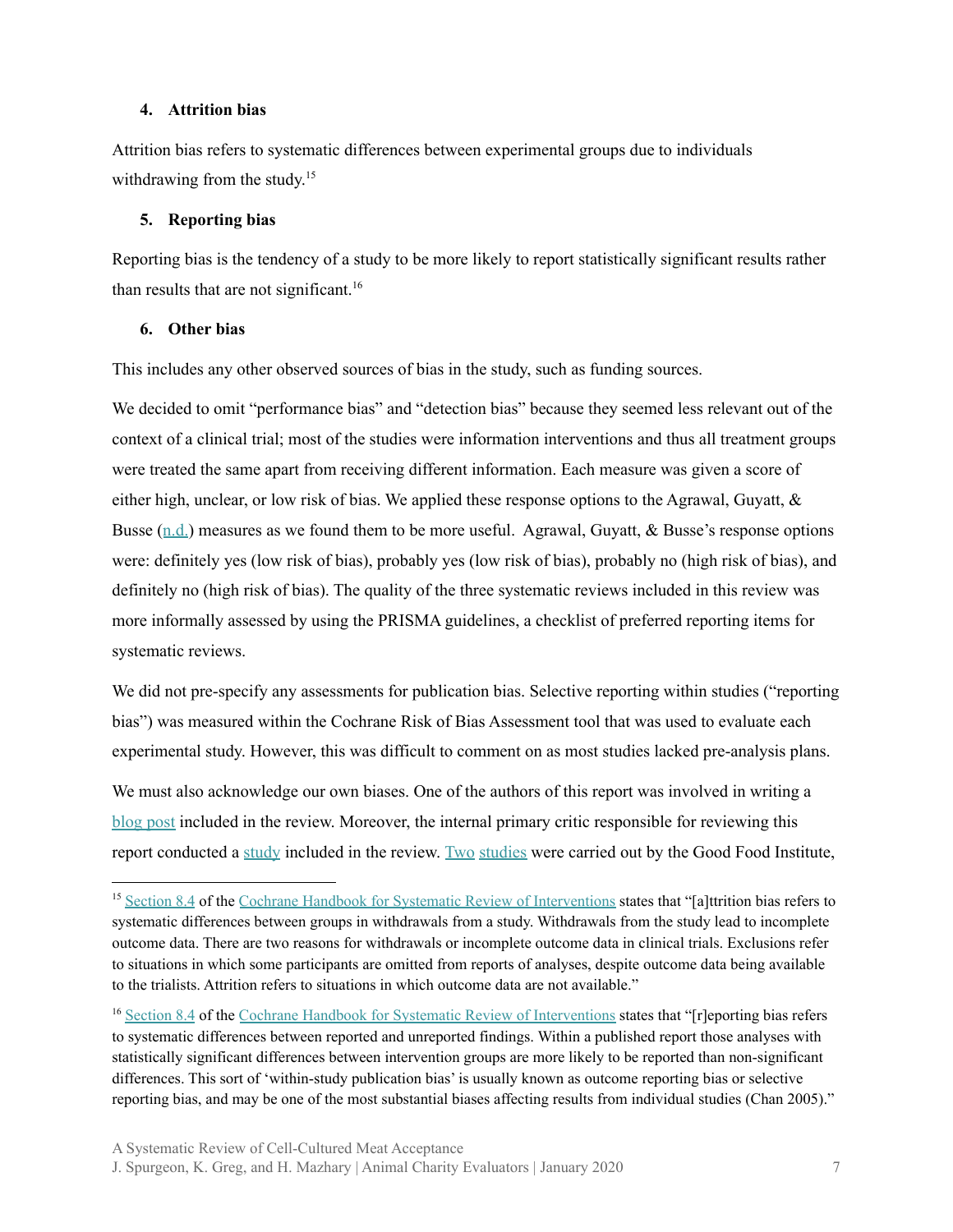which Animal Charity Evaluators (ACE) promotes and towards which it directs funding. One of the main sources used in the literature search for this review was a [bibliography](https://docs.google.com/spreadsheets/d/1zq54HJJAX9TeENz-Nl0FVTIR98YM1UtgrrB_hrIrrwk/edit?usp=sharing) from Faunalytics, an organization that ACE similarly supports. Both Macdonald & Vivalt ([2017](https://osf.io/97pjc/)) and Vivalt & Macdonald (2017) were funded by ACE's Animal Advocacy Research Fund. Kristopher Gasteratos (author of one study included in the review) works at the Cellular [Agriculture](https://www.cellag.org/about-us) Society, a charity that ACE evaluated in 2018. Moreover, Jacy Reese, the author of the **[Sentience](https://www.sentienceinstitute.org/animal-farming-attitudes-survey-2017#methodological-notes) Institute survey**, was previously employed by ACE.<sup>17</sup>

# <span id="page-7-0"></span>Results

A number of polls on consumer acceptance of cell-cultured meat have been completed. These informal polls include: The Guardian [\(2012](https://www.theguardian.com/commentisfree/poll/2012/feb/20/lab-grown-meat-test-tube-burger)), The Guardian ([2013\)](https://www.theguardian.com/science/poll/2013/aug/05/stem-cells-meat-industry), The Guardian [\(2014\)](https://www.theguardian.com/sustainable-business/poll/would-you-eat-in-vitro-lab-meat-save-environment-poll), Jaeger ([2016\)](https://www.attn.com/stories/6565/kill-free-meat-products), McCrum ([2016\)](http://www.mirror.co.uk/news/world-news/scientists-create-first-ever-laboratory-7602107), Harris ([2016\)](https://twitter.com/samharrisorg/status/694260826820087808), Reeve ([2017\)](https://www.the-ies.org/news/poll-alternative-proteins), Jha ([2017\)](http://www.itv.com/news/2017-02-27/scientists-set-sights-on-bringing-lab-grown-meat-to-the-supermarket/), Consumer Reports ([2018\)](https://consumersunion.org/news/consumer-reports-survey-consumers-want-clear-labeling-to-distinguish-lab-grown-meat-from-conventional-meat/), Charleston|Orwig [\(2018](https://www.agrimarketing.com/s/117318)), and Surveygoo ([2018\)](https://www.datasmoothie.com/@surveygoo/nearly-one-in-three-consumers-willing-to-eat-lab-g/). These polls may have methodological flaws (such as unrepresentative samples or the possibility of the same individual voting numerous times) that should be taken into account during interpretation. More formal polls and surveys on the subject have also been completed by market research firms, non-partisan think tanks, and social scientists. These polls and surveys from more reputable sources include: European Commision ([2005\)](http://ec.europa.eu/commfrontoffice/publicopinion/archives/ebs/ebs_225_report_en.pdf), YouGov ([2012](http://cdn.yougov.com/cumulus_uploads/document/ie3yd1pd8v/Copy%20of%20Results%20120305%20Artificial%20meat.pdf)), Flycatcher ([2013\)](https://www.flycatcherpanel.nl/news/item/nwsA1697/media/images/Resultaten_onderzoek_kweekvlees.pdf), Smith ([2014\)](http://www.pewinternet.org/2014/04/17/us-views-of-technology-and-the-future/), Hocquette et al. ([2015\)](https://www.researchgate.net/publication/272424529_Educated_consumers_don%27t_believe_artificial_meat_is_the_solution_to_the_problems_with_the_meat_industry), Verbeke, Sans, & Van Loo ([2015\)](https://www.sciencedirect.com/science/article/pii/S2095311914608844), Harris Interactive ([2016\)](http://harris-interactive.co.uk/wp-content/uploads/sites/7/2017/03/Cultured-Meat-Report-December-2016.pdf), and Wilks & Phillips [\(2017](http://journals.plos.org/plosone/article?id=10.1371/journal.pone.0171904)). Only some of those more formal polls and surveys provide an explanation of what cell-cultured products are. The polls and surveys which do not provide this information may poorly estimate expected consumer acceptance levels of cell-cultured animal products. It seems likely that most future consumers will become somewhat informed about cell-cultured products via sources like popular media reports, advertisements, or the products' packaging, and that this additional information will likely affect consumer acceptance. Since we are more interested in the polls and surveys that we think more accurately reflect the consumer attitudes that we should expect in the future, this review prioritizes research that both seemed to provide an adequate explanation of cell-cultured products and seemed relatively unlikely to have large methodological flaws. It is important to note, however, that different explanations of cell-cultured meat products may themselves prime and frame in various ways, to which we are attentive in the discussion section.

A Systematic Review of Cell-Cultured Meat Acceptance

<sup>&</sup>lt;sup>17</sup> Additionally, some ACE staff members maintain friendships with some staff members at Sentience Institute. While we do not think that these associations have impacted our impartiality on this particular piece, we would like to note the potential for a conflict of interest.

J. Spurgeon, K. Greg, and H. Mazhary | Animal Charity Evaluators | January 2020 8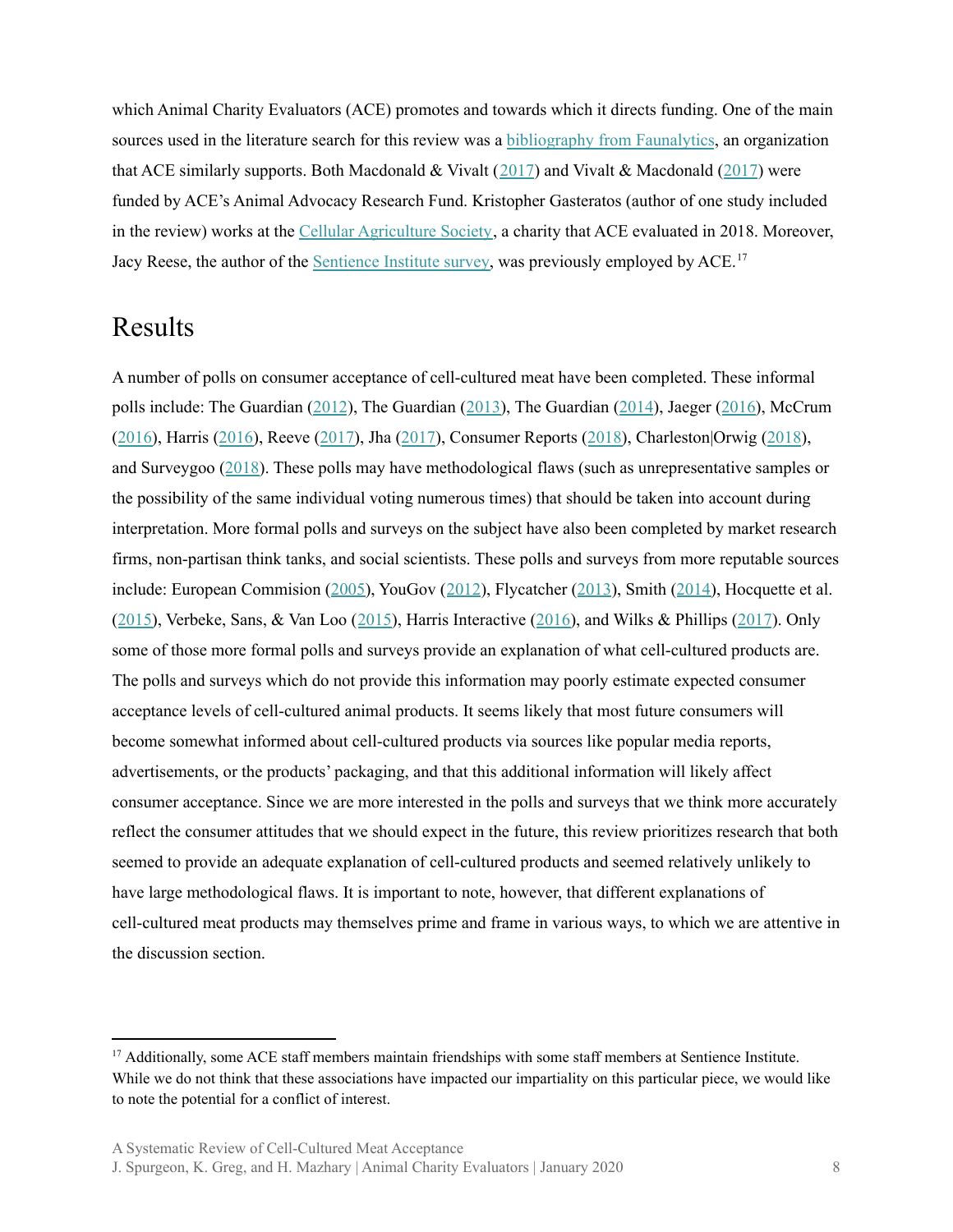

*Figure 1: Stages of identification and exclusion of studies based on Moher et al.'s* ([2009\)](http://annals.org/aim/fullarticle/744664/preferred-reporting-items-systematic-reviews-meta-analyses-prisma-statement) *phases of a systematic review diagram*

First, we will examine the cross-sectional surveys, followed by experiments and previous systematic reviews. Lastly, we will offer a synthesis of these results.

# <span id="page-8-0"></span>Cross-sectional surveys

We reviewed eight cross-sectional surveys. (See Table 1a.)

#### *Table 1a: Some key features and findings of the cross-sectional surveys*

| <b>Study</b>                         | <b>YouGov (2012)</b>                                                                                                                                                                  |
|--------------------------------------|---------------------------------------------------------------------------------------------------------------------------------------------------------------------------------------|
| <b>Context</b>                       | A survey of U.K. adults assessing willingness to try cell-cultured meat<br>Publication type: Gray literature (survey)<br>Location: U.K.<br>Sample size: 1,729                         |
| <b>Description of</b><br>Methodology | One question regarding cell-cultured meat was posed: "Scientists are currently developing<br>artificial meat that can be grown in a laboratory. Imagine artificial meat was available |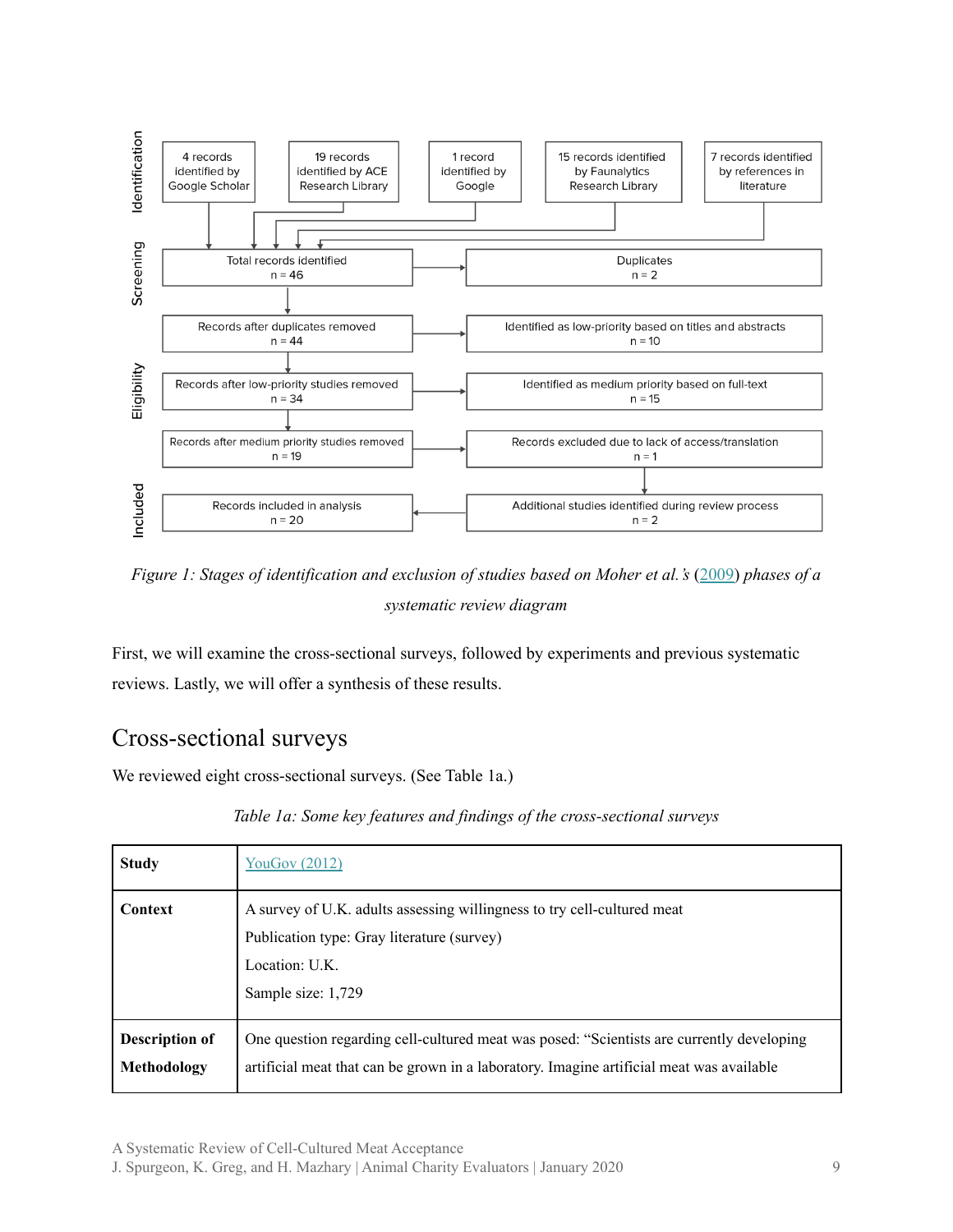|                        | commercially, do you think you would eat it?"                                                                                                                                                                                                                                                                                              |
|------------------------|--------------------------------------------------------------------------------------------------------------------------------------------------------------------------------------------------------------------------------------------------------------------------------------------------------------------------------------------|
| <b>Key Findings</b>    | - 19% of the sample said they would try cell-cultured meat while 62% said they would not.<br>- Men were more likely to eat cell-cultured meat (28%) than women (11%), as were younger<br>people than older people.<br>- Vegetarians and vegans were less likely than non-vegetarians/vegans to eat cell-cultured<br>meat (14% versus 20%). |
| <b>Key Limitations</b> | Little to no methodological data was provided.                                                                                                                                                                                                                                                                                             |

| <b>Study</b>                                | Flycatcher (2013); update (2018)                                                                                                                                                                                                                                                                                                                                                                                                                                                                                                                                                                                                                                                                                                                                                                                                                                                                                                                                                                                                                                                                                                                                                                         |
|---------------------------------------------|----------------------------------------------------------------------------------------------------------------------------------------------------------------------------------------------------------------------------------------------------------------------------------------------------------------------------------------------------------------------------------------------------------------------------------------------------------------------------------------------------------------------------------------------------------------------------------------------------------------------------------------------------------------------------------------------------------------------------------------------------------------------------------------------------------------------------------------------------------------------------------------------------------------------------------------------------------------------------------------------------------------------------------------------------------------------------------------------------------------------------------------------------------------------------------------------------------|
| Context                                     | A survey of Dutch consumers assessing attitudes towards cell-cultured meat<br>Publication type: Gray literature (survey)<br>Location: Internet survey, the Netherlands<br>Sample size: 1,296                                                                                                                                                                                                                                                                                                                                                                                                                                                                                                                                                                                                                                                                                                                                                                                                                                                                                                                                                                                                             |
| <b>Description of</b><br><b>Methodology</b> | - All members of the Flycatcher panel (14,765 people) were approached via email to complete<br>a 15-question survey. Flycatcher received 7,703 valid responses and selected 1,296 of them to<br>create a representative sample of the Dutch population in terms of gender, age (over 18),<br>region, and education.<br>- After the first question regarding whether respondents had previously heard about<br>cell-cultured meat was asked, a description was provided.<br>- The description framed cell-cultured meat as a solution to the growing world food issues. It<br>mentioned Mark Post, M.D./Ph.D., working to create meat with the properties of traditional<br>meat, but made in a laboratory using animal tissue. The description also listed possible<br>positive and negative effects. Positive effects included: reduced animal suffering, reduced<br>farming-related diseases, contribution to solution of world food scarcity, less waste produced,<br>less deforestation. Negative effects included: bankruptcy of those employed within the animal<br>agriculture industry and uncertainty about whether cell-cultured meat has the same mouthfeel<br>and taste as traditional meat. |
| <b>Key Findings</b>                         | - 21% of respondents had heard about cell-cultured meat ("kweekvlees" in Dutch) in 2013.<br>This number has risen to 53% in 2018.<br>- 37% of respondents were against the production of cell-cultured meat.<br>- 52% of respondents noted they would buy cell-cultured meat if it were available. 11% stated                                                                                                                                                                                                                                                                                                                                                                                                                                                                                                                                                                                                                                                                                                                                                                                                                                                                                            |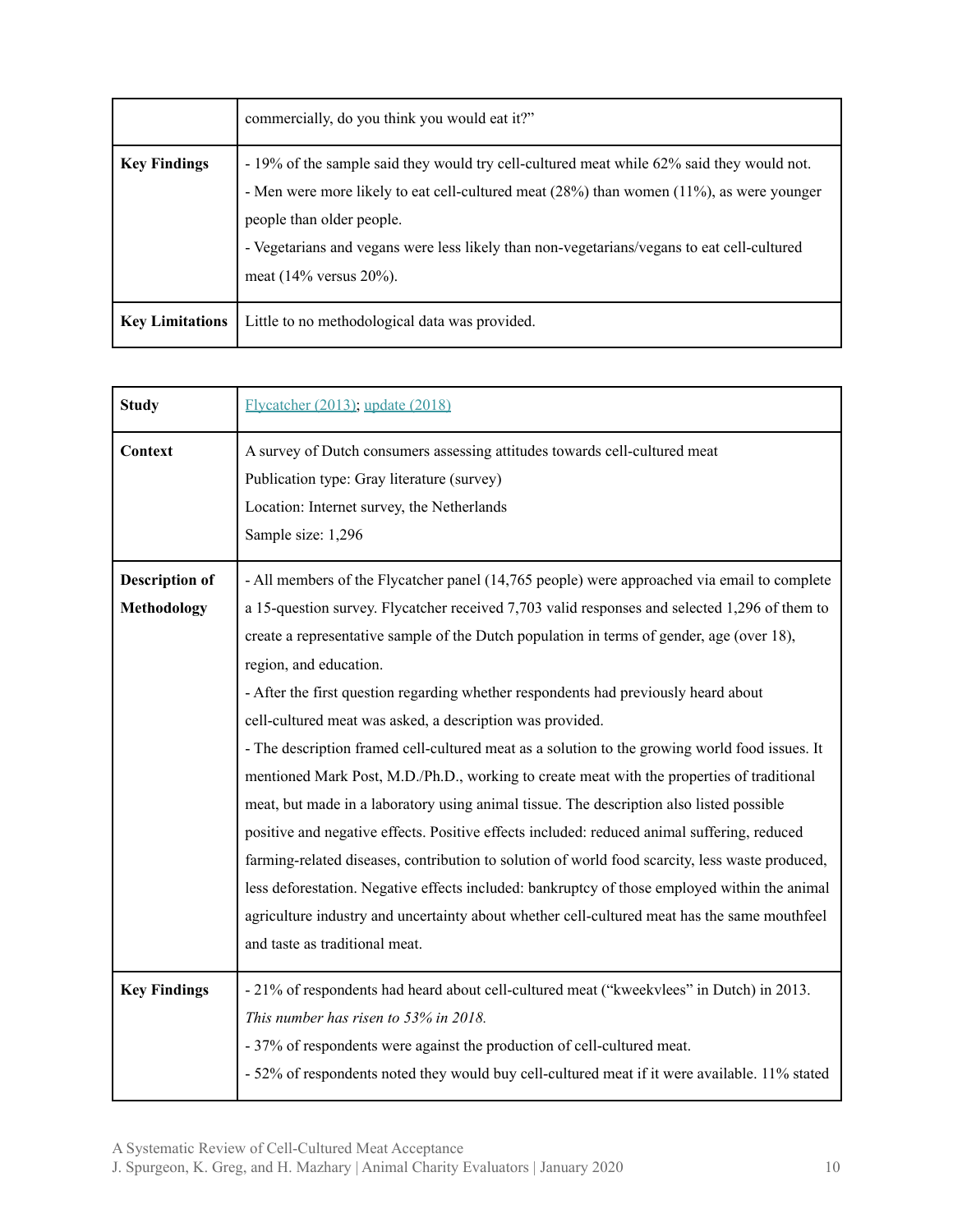|                        | they would be willing to pay 20%–30% more for cell-cultured meat. In 2018, 57% stated they         |
|------------------------|----------------------------------------------------------------------------------------------------|
|                        | would buy cell-cultured meat. Almost 20% stated they would be willing to pay 20%-50%               |
|                        | more.                                                                                              |
|                        | - Genetic manipulation, health, and taste were the main reasons for not wanting to try             |
|                        | cell-cultured meat. In 2018, genetic manipulation was still the main reason.                       |
|                        | - Reduced animal suffering and a solution to the world food problem were the main stated           |
|                        | reasons for wanting to buy cell-cultured meat. In 2018, reduced animal suffering was still the     |
|                        | main reason.                                                                                       |
|                        | - If taste, structure, and nutrition of cell-cultured meat were the same as traditional meat, 71%  |
|                        | stated they would buy it again. In 2018, this figure had risen to 78%.                             |
|                        | - The most common associations (in an open question) with cell-cultured meat were: fake,           |
|                        | unnatural, laboratory, manipulated, gross.                                                         |
| <b>Key Limitations</b> | - Only 21% of respondents had heard about cell-cultured meat before the survey, meaning the        |
|                        |                                                                                                    |
|                        | attitudes of most respondents were based solely on the short description that was provided.        |
|                        | - For attitude questions, multiple choice answers were provided (e.g. "Most important reason       |
|                        | to buy cell-cultured meat: animal suffering; world food problem; [])," though an                   |
|                        | open-ended option to give other responses was also available. Because most respondents had         |
|                        | not heard of cell-cultured meat before, the results could be skewed towards representing how       |
|                        | respondents rated the relative importance of these issues, rather than how they related to         |
|                        | cell-cultured meat; respondents may have associated these issues with cell-cultured meat only      |
|                        | because they were mentioned in the survey.                                                         |
|                        | - Providing choices for possible answers influences and skews responses. (Personal health,         |
|                        | environment, and antibiotic resistance could potentially be options for people to prefer           |
|                        | cell-cultured meat over traditional meat, but these options were not included in the question of   |
|                        | why people would buy cell-cultured meat.)                                                          |
|                        |                                                                                                    |
|                        | - For the 2018 update, no report is available, and the source is a press release about the report. |

| <b>Study</b> | Hocquette et al. (2015)                                                                                                                                                                                                                                                                                              |
|--------------|----------------------------------------------------------------------------------------------------------------------------------------------------------------------------------------------------------------------------------------------------------------------------------------------------------------------|
| Context      | An exploration of educated consumers' (predominantly scientists and students) attitudes<br>towards the environmental, ethical, and health promise of cell-cultured meat<br>Publication type: Peer-reviewed journal<br>Location: Internet survey in English: Global, Internet survey in French: France, Paper survey: |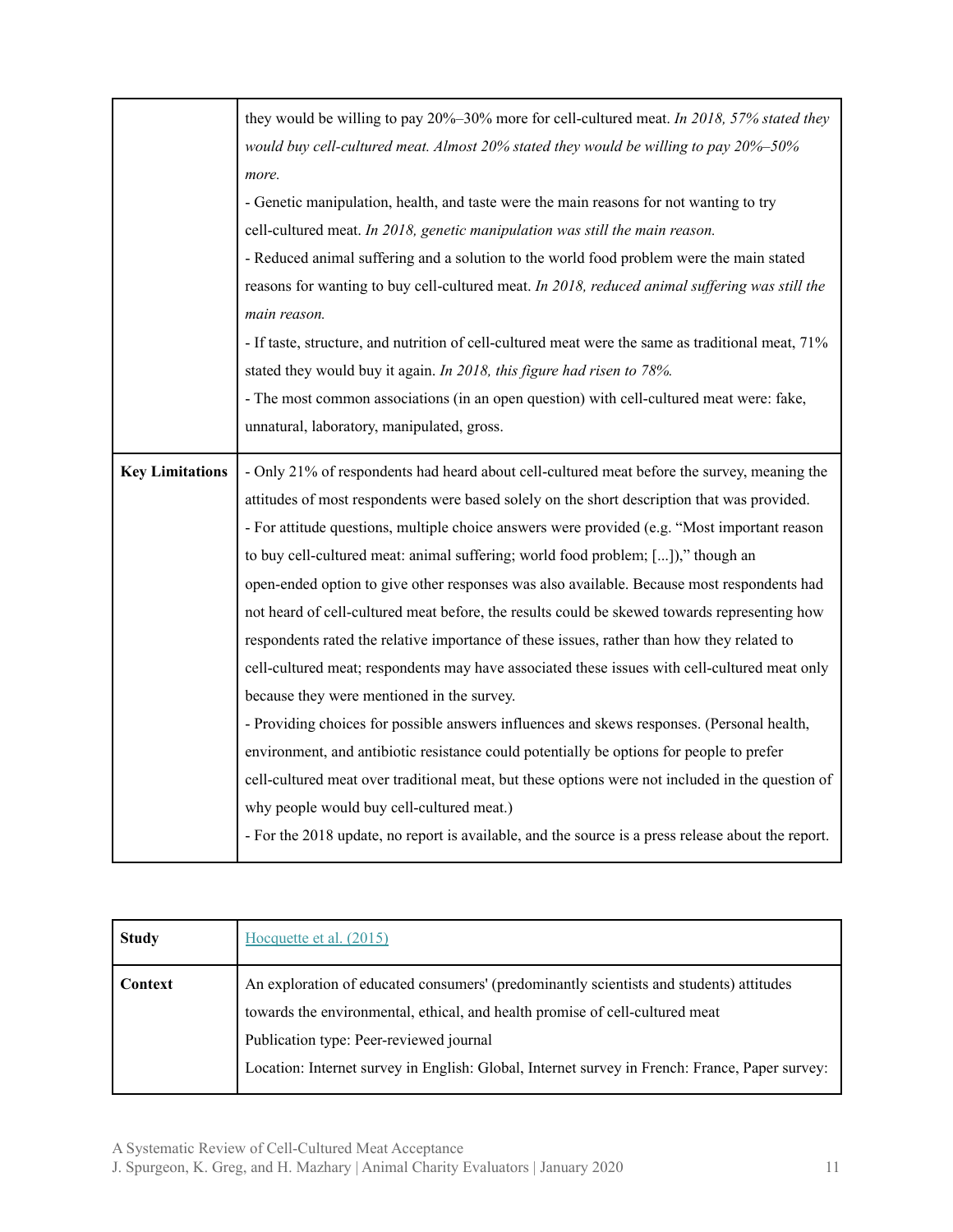|                        | France                                                                                           |
|------------------------|--------------------------------------------------------------------------------------------------|
|                        | Sample size: 1,890                                                                               |
| <b>Description of</b>  | - 817 people (located all over the world) responded to an internet-based survey in English       |
| <b>Methodology</b>     | after reading a written text about cell-cultured meat.                                           |
|                        | - 865 people (located in France) responded to an internet-based survey in French after reading   |
|                        | a written text about cell-cultured meat.                                                         |
|                        | - 208 people (located in France) responded to a paper-based survey in French and English         |
|                        | after attending an oral presentation about cell-cultured meat.                                   |
|                        | - The questions in the survey asked respondents about the feasibility of cell-cultured meat and  |
|                        | whether they thought cell-cultured meat would address the environmental and ethical              |
|                        | problems of conventional meat production.                                                        |
| <b>Key Findings</b>    | - Over 50% of respondents believed that cell-cultured meat was feasible.                         |
|                        | - 5%-11% of participants said they would accept cell-cultured meat over conventional meat.       |
|                        | - While most respondents thought that consumers would not accept cell-cultured meat, they        |
|                        | believed that further research into cell-cultured meat should be supported.                      |
|                        | - Most respondents did not believe that cell-cultured meat would be healthy or tasty.            |
|                        | - More respondents believed that cell-cultured meat could be healthy and tasty in the paper      |
|                        | survey than in the internet surveys. This could be owing to the fact that the oral presentations |
|                        | were more convincing in outlining the benefits of cell-cultured meat than the written            |
|                        | explanations in the internet surveys, which respondents may not have had the time or             |
|                        | attention to read and understand.                                                                |
| <b>Key Limitations</b> | The sample was not representative: It was composed of 40.4% scientists and 9.3% meat             |
|                        | sector employees.                                                                                |

| <b>Study</b>                         | Harris Interactive (2016)                                                                                                                                                                |
|--------------------------------------|------------------------------------------------------------------------------------------------------------------------------------------------------------------------------------------|
| Context                              | A survey of consumers assessing attitudes towards cell-cultured meat<br>Publication type: Gray literature (survey)<br>Location: U.K.<br>Sample size: 2,082                               |
| <b>Description of</b><br>Methodology | Participants were asked whether or not they would try cell-cultured meat, whether or not they<br>had heard of cell-cultured meat, and whether or not cell-cultured meat was a good thing |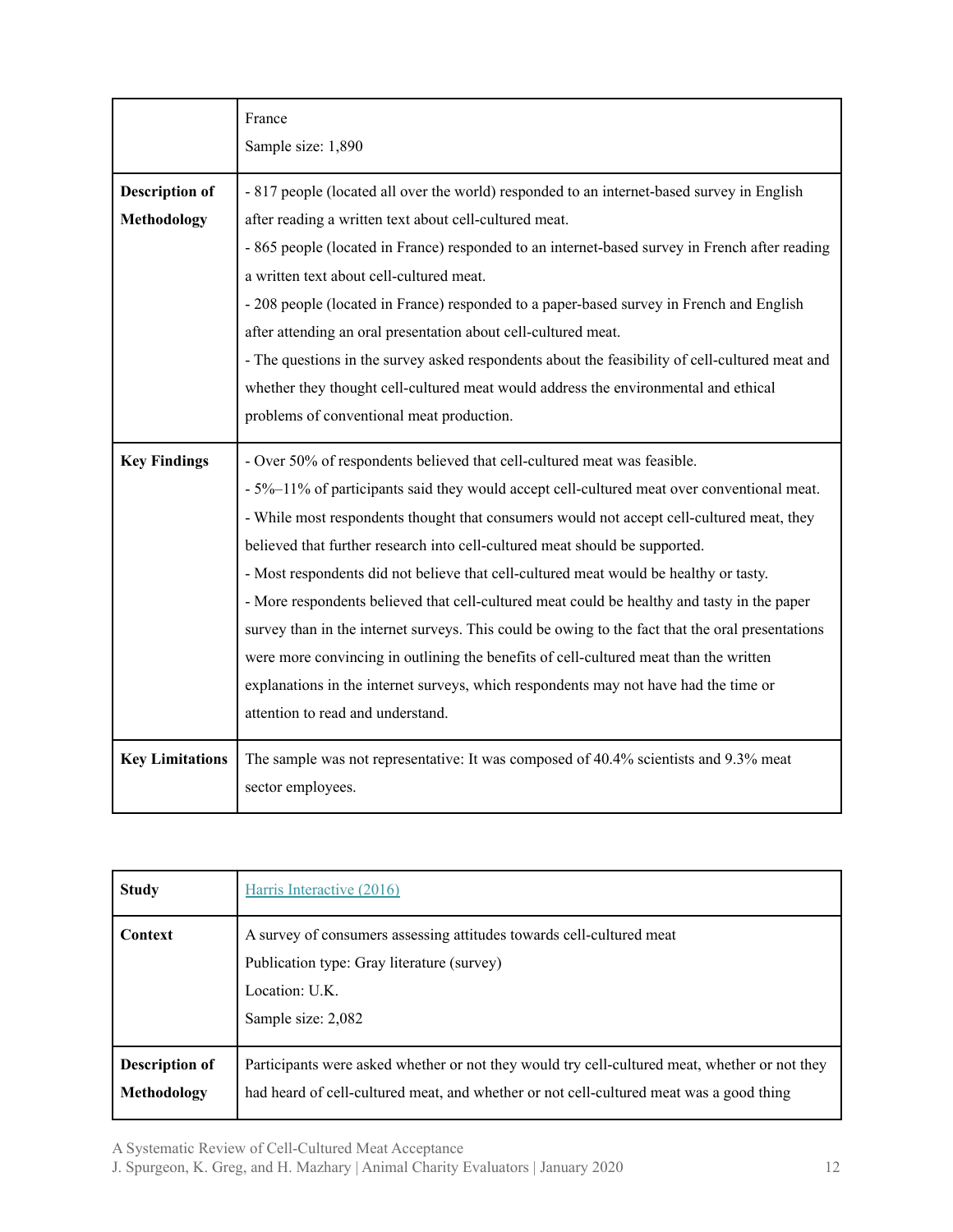|                        | (using a 5-point Likert scale from "Strongly Agree" to "Strongly Disagree").                                                                                                                                                                                                                                                                                                                                                                                                                                                                                                        |
|------------------------|-------------------------------------------------------------------------------------------------------------------------------------------------------------------------------------------------------------------------------------------------------------------------------------------------------------------------------------------------------------------------------------------------------------------------------------------------------------------------------------------------------------------------------------------------------------------------------------|
| <b>Key Findings</b>    | - More than 50% of respondents stated they would not buy cell-cultured meat. Men were<br>more likely than women to be receptive to cell-cultured meat, while those over the age of 55<br>were the least likely to buy cell-cultured meat.<br>- In response to the question, "What, if anything, would put you off from buying 'cultured<br>meat'? Please select all that apply," over 50% of respondents worried about chemicals in<br>cell-cultured meat, 49% were concerned with long-term side effects, and 48% were worried<br>about the "unnaturalness" of cell-cultured meat. |
| <b>Key Limitations</b> | Little to no methodological data was provided.                                                                                                                                                                                                                                                                                                                                                                                                                                                                                                                                      |

| <b>Study</b>                                | Wilks & Phillips (2017)                                                                                                                                                                                                                                                                                                                                                                                                                                                                                                                                                                                                                                                                                                                                                                                                                                                            |
|---------------------------------------------|------------------------------------------------------------------------------------------------------------------------------------------------------------------------------------------------------------------------------------------------------------------------------------------------------------------------------------------------------------------------------------------------------------------------------------------------------------------------------------------------------------------------------------------------------------------------------------------------------------------------------------------------------------------------------------------------------------------------------------------------------------------------------------------------------------------------------------------------------------------------------------|
| Context                                     | An investigation of perceptions of cell-cultured meat and the potential barriers that might<br>prevent engagement<br>Publication type: Peer-reviewed journal<br>Location: U.S.<br>Sample size: 673                                                                                                                                                                                                                                                                                                                                                                                                                                                                                                                                                                                                                                                                                 |
| <b>Description of</b><br><b>Methodology</b> | - Participants were asked to imagine that cell-cultured meat was commercially available and<br>whether they would be willing to try it, using a Likert-type scale from 1 ("Definitely Yes") to<br>5 ("Definitely No"). If participants selected options from 1–4, they were asked a number of<br>follow-up questions examining their willingness to try the product and how much they would<br>be willing to pay.<br>- All respondents were then given a multiresponse option investigating the conditions under<br>which they would be unwilling to eat cell-cultured meat. This question also had an<br>open-ended response option.<br>- Respondents were also asked to rate how much they agreed with a number of statements that<br>outline positive or negative potential outcomes of cell-cultured meat production, from 1<br>("Strongly Agree") to 5 ("Strongly Disagree"). |
| <b>Key Findings</b>                         | - 65.3% of the sample stated they would be willing to try cell-cultured meat.<br>- One-third of respondents stated they were willing to consume cell-cultured meat regularly or<br>as a replacement for conventional meat.<br>- Men were more willing than women to try cell-cultured meat.                                                                                                                                                                                                                                                                                                                                                                                                                                                                                                                                                                                        |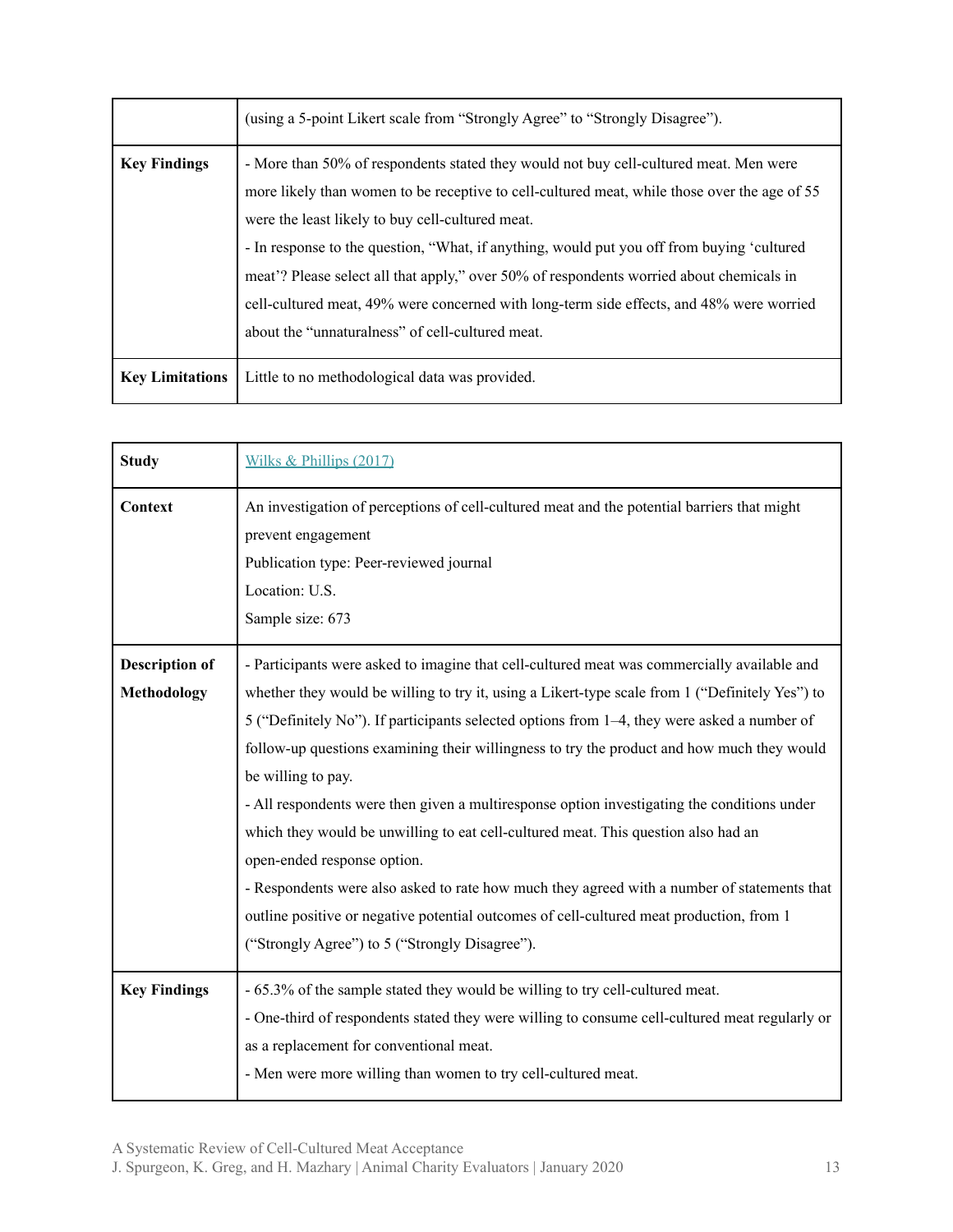|                        | - Politically liberal respondents were more likely than conservative ones to try cell-cultured |
|------------------------|------------------------------------------------------------------------------------------------|
|                        | meat.                                                                                          |
|                        | - The main concerns around cell-cultured meat included: anticipated high price, limited taste  |
|                        | and appeal, and a perception that the product was unnatural.                                   |
|                        |                                                                                                |
| <b>Key Limitations</b> | The sample diverges from the U.S. general population in age, income, and education (not        |
|                        | fully representative of the U.S. population).                                                  |
|                        |                                                                                                |

| <b>Study</b>                                | Sentience Institute (2017)                                                                                                                                                                                                                                                                                                                                                                                                                                                                                                                                                         |
|---------------------------------------------|------------------------------------------------------------------------------------------------------------------------------------------------------------------------------------------------------------------------------------------------------------------------------------------------------------------------------------------------------------------------------------------------------------------------------------------------------------------------------------------------------------------------------------------------------------------------------------|
| Context                                     | A survey of adults assessing attitudes towards animal farming and animal-free meat<br>Publication type: Gray literature (blog post)<br>Location: U.S.                                                                                                                                                                                                                                                                                                                                                                                                                              |
| <b>Description of</b><br><b>Methodology</b> | After a brief description of cell-cultured meat, participants were asked to respond to the<br>following statements with a level of agreement from "Strongly Agree" to "Strongly<br>Disagree":<br>- "When these foods [cell-cultured meat] are the same price as animal-based foods, people<br>should eat more of these foods and fewer animal-based foods."<br>- "When these foods [cell-cultured meat] are the same price as animal-based foods, I would<br>prefer to eat more of these foods and fewer animal-based foods."                                                      |
| <b>Key Findings</b>                         | - 63.4% agreed (selecting "Strongly Agree," "Agree," or "Somewhat Agree") with the<br>statement: "People should eat more of these [cell-cultured] foods and fewer animal foods."<br>- 56.2% agreed (selecting "Strongly Agree," "Agree," or "Somewhat Agree") with the<br>statement: "I would prefer to eat more of these [cell-cultured] foods and fewer animal foods."                                                                                                                                                                                                           |
| <b>Key Limitations</b>                      | - There was a substantial amount of missing data within questionnaires due to unanswered<br>questions. (While there were 486 questionnaires with at least one question excluded from the<br>analysis—making the sample size just 608 instead of 1,094—the authors did a robustness<br>check. They conducted a regression in two ways, the first with the 486 incomplete<br>questionnaires excluded and the second using multiple imputation to predict missing data.<br>The two regressions produced similar values, and therefore the missing data presents low risk<br>of bias.) |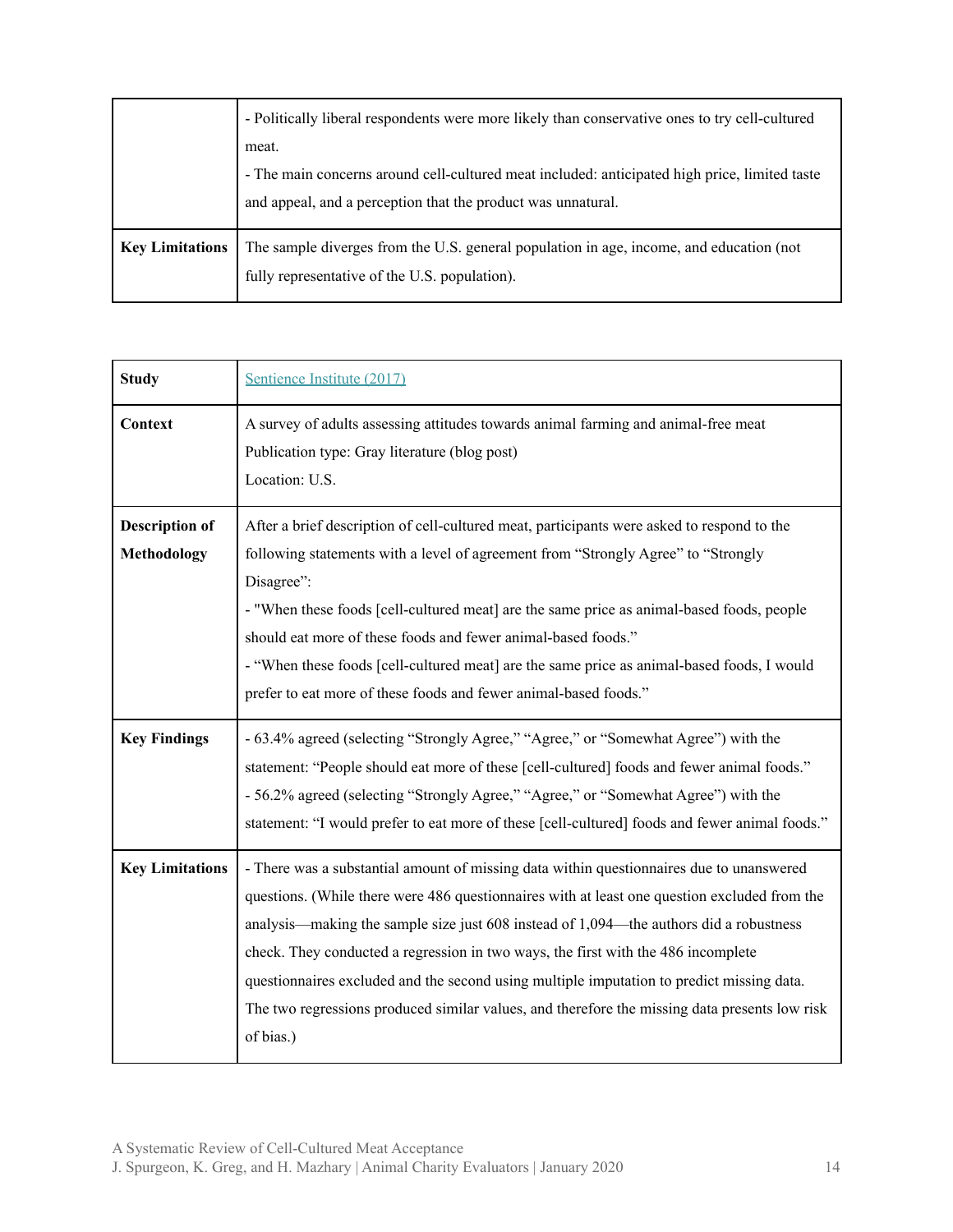| <b>Study</b>                         | Wilks et al. (2019)                                                                                                                                                                                                                                                                                                                                                                                                                                                                                                                                                                                                       |
|--------------------------------------|---------------------------------------------------------------------------------------------------------------------------------------------------------------------------------------------------------------------------------------------------------------------------------------------------------------------------------------------------------------------------------------------------------------------------------------------------------------------------------------------------------------------------------------------------------------------------------------------------------------------------|
| Context                              | A study testing potential psychological predictors of attitudes towards cell-cultured meat<br>Publication type: Peer-reviewed journal<br>Location: U.S.<br>Sample size: 1,193                                                                                                                                                                                                                                                                                                                                                                                                                                             |
| <b>Description of</b><br>Methodology | - The study used an attitude roots model to explore the psychological mechanisms that may<br>contribute to attitudes towards cell-cultured meat.<br>- The psychological mechanisms measured were conspiratorial ideation, fears and phobias,<br>food neophobia, disgust sensitivity, worldviews, political conservatism, naturalness bias,<br>speciesism, social dominance orientation, and distrust in science. (See the study's full text for<br>information about what measurement scales were used.)<br>- Willingness to eat cell-cultured meat was then analyzed using a hierarchical linear<br>regression analysis. |
| <b>Key Findings</b>                  | - Regarding negative attitudes towards cell-cultured meat, the strongest predictors were food<br>neophobia, political conservatism, and distrust of food scientists.<br>- For those who believe cell-cultured meat should never be allowed, the strongest predictors<br>were food and hygiene disgust, food neophobia, and conspiratorial ideation.<br>- Social dominance orientation, speciesism, and naturalness bias were not found to influence<br>attitudes towards cell-cultured meat.                                                                                                                              |
| <b>Key Limitations</b>               | - The sample was older, more highly educated, and slightly more male than the U.S. average.<br>However, demographic differences were controlled for in the analysis.<br>- The measurement of naturalness bias was not in relation to naturalness of cell-cultured meat,<br>but naturalness concerns more generally. Additionally, the measure was developed<br>specifically for the study and does not have external validity. These points may explain the<br>disparity between these findings and those of other studies.                                                                                               |

| <b>Study</b> | <u>Bryant et al. (2019)</u>                                                                                                                                                        |
|--------------|------------------------------------------------------------------------------------------------------------------------------------------------------------------------------------|
| Context      | A survey of consumer perceptions of plant-based and cell-cultured meat in the U.S., India,<br>and China<br>Publication type: Peer-reviewed journal<br>Location: U.S., India, China |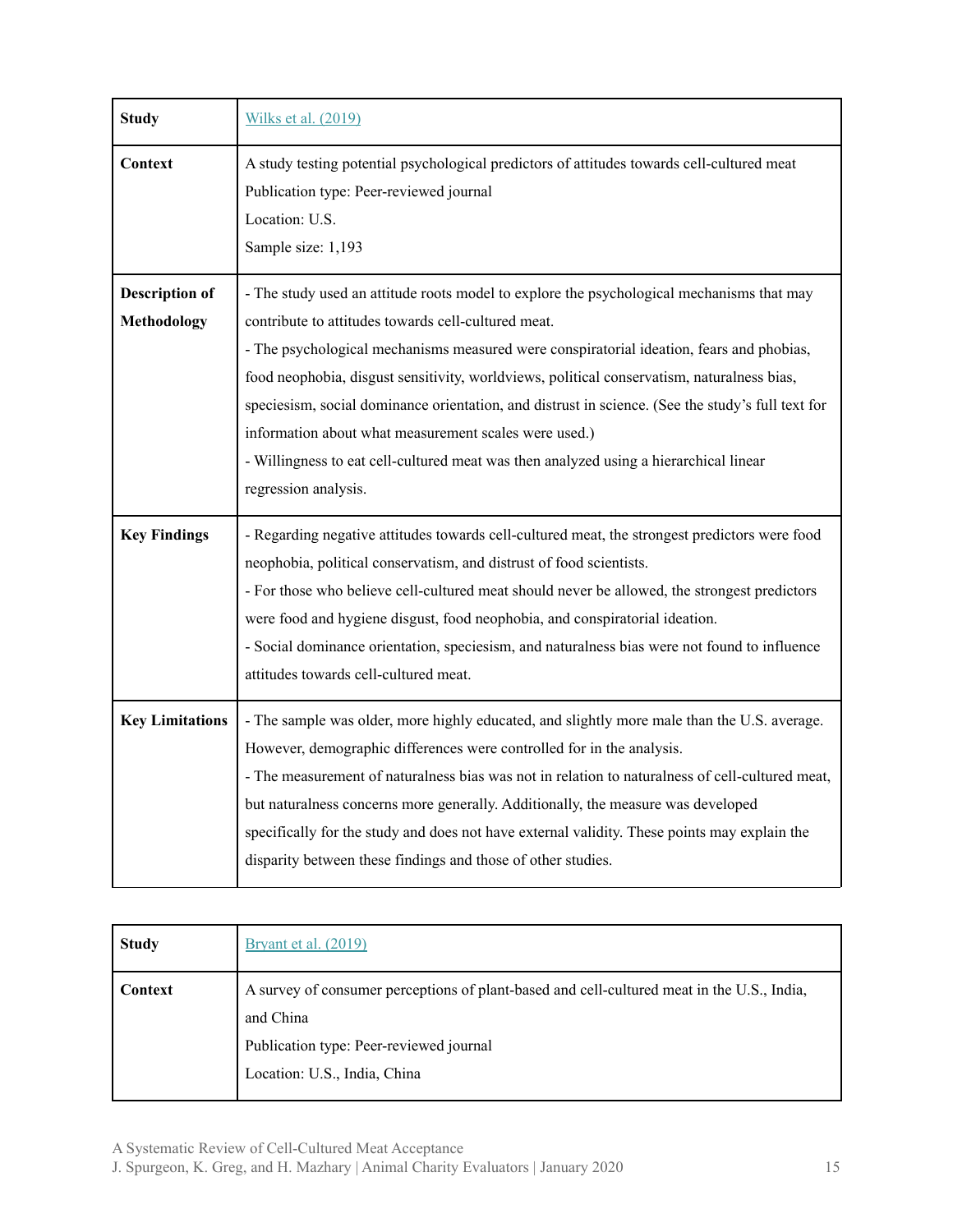|                                             | Sample size: 3,030                                                                                                                                                                                                                                                                                                                                                                                                                                                                                                                                                                                                                                                                                           |
|---------------------------------------------|--------------------------------------------------------------------------------------------------------------------------------------------------------------------------------------------------------------------------------------------------------------------------------------------------------------------------------------------------------------------------------------------------------------------------------------------------------------------------------------------------------------------------------------------------------------------------------------------------------------------------------------------------------------------------------------------------------------|
| <b>Description of</b><br><b>Methodology</b> | - The authors aimed to recruit representative samples of 1,000 participants per country. The<br>sample ended up being skewed towards higher income and urban groups in India and China.<br>- Participants completed the Food Neophobia Scale and the Meat Attachment Questionnaire,<br>rating their attitude towards various aspects of conventional meat.<br>- Participants were then asked about their familiarity with, attitudes towards, and intentions<br>towards plant-based and "clean" (cell-cultured) meat. They were also asked preference<br>questions in a hypothetical scenario in which each meat group was widely available.<br>Finally, they were asked to provide demographic information. |
| <b>Key Findings</b>                         | Familiarity and acceptance of cell-cultured meat were both higher in India and China than in<br>the U.S:<br>- 42.7% of U.S. participants had some level (from "Slightly" to "Extremely") of familiarity<br>with "clean meat" compared with 64.5% in China and 74.5% in India.<br>- In the U.S., 29.8% of participants were "Very/Extremely" likely to try "clean meat"<br>compared with 59.3% in China and 48.7% in India.<br>- A statistical analysis (ANOVA) showed a significantly higher likelihood of purchasing<br>"clean meat" in India and China than in the U.S.                                                                                                                                    |
| <b>Key Limitations</b>                      | - The samples for India and China were skewed towards higher income and urban groups.<br>While this may be advantageous—as these are the groups most likely to be able to purchase<br>cell-cultured meat—the effect this had on the between-country comparisons is unclear.<br>- It is also not clear how internally reliable the food neophobia scale is in India and China.                                                                                                                                                                                                                                                                                                                                |

Across all eight studies**,** there were a total of 12,987 participants in the cross-sectional surveys (with questionnaire responses with missing data excluded). The samples were drawn in different ways. Wilks & Phillips [\(2017\)](https://www.ncbi.nlm.nih.gov/pubmed/28207878) used MTurk to gather their samples, while Bryant et al. ([2019\)](https://www.frontiersin.org/articles/10.3389/fsufs.2019.00011/full) used CINT. Harris Interactive [\(2016](http://harris-interactive.co.uk/wp-content/uploads/sites/7/2017/03/Cultured-Meat-Report-December-2016.pdf)) recruited participants from online market research platforms which customers opted into, as did both Sentience Institute [\(2017](https://www.sentienceinstitute.org/animal-farming-attitudes-survey-2017#methodological-notes)) through their use of survey company Ipsos and Wilks et al. ([2019\)](https://www.ncbi.nlm.nih.gov/pubmed/30731104) through Social Sampling International. Flycatcher ([2013\)](https://www.flycatcherpanel.nl/news/item/nwsA1697/media/images/Resultaten_onderzoek_kweekvlees.pdf) used their own polling database to recruit participants, while Hocquette et al. [\(2015](https://www.researchgate.net/publication/272424529_Educated_consumers_don%27t_believe_artificial_meat_is_the_solution_to_the_problems_with_the_meat_industry)) distributed their online survey through various mailing lists. The primary outcome measured in the studies varied. All of the cross-sectional surveys above used attitudinal measures. In addition, Hocquette et al. ([2015\)](https://www.researchgate.net/publication/272424529_Educated_consumers_don%27t_believe_artificial_meat_is_the_solution_to_the_problems_with_the_meat_industry) and Wilks & Phillips ([2017\)](https://www.ncbi.nlm.nih.gov/pubmed/28207878) used self-reported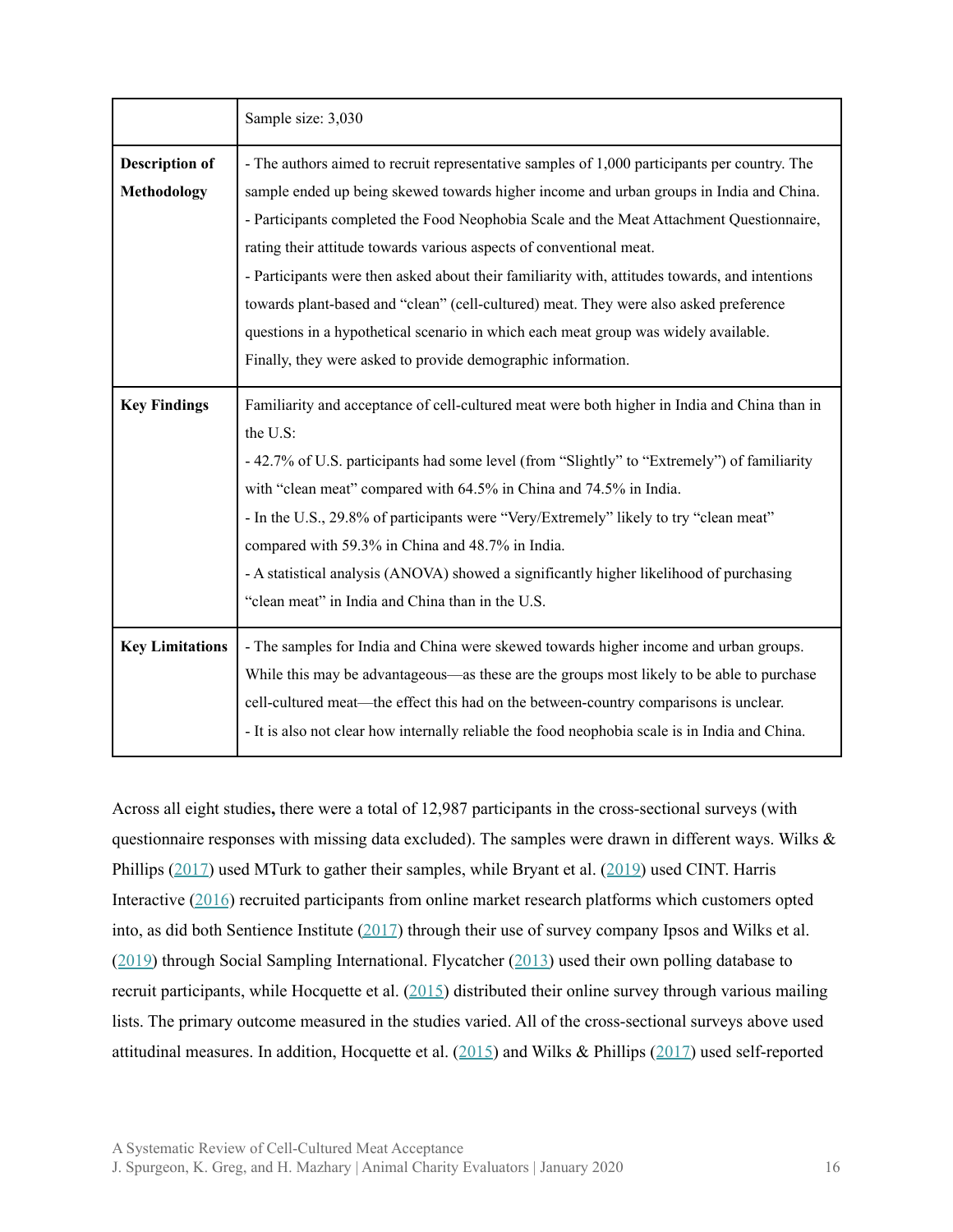purchasing behavior to gauge acceptance. Most studies provided response options to participants, and it is unclear how this may have influenced the results.

The following tables provide risk of bias assessments for each of the included studies.<sup>18</sup>

#### *Table 1b: Interpretation of risk of bias symbols*

| <b>Symbol</b>                                   | <b>Risk of Bias Interpretation</b>                                                         |
|-------------------------------------------------|--------------------------------------------------------------------------------------------|
| $\ddot{}$                                       | Low risk of bias: plausible level of bias unlikely to significantly alter the results      |
| $\left[ \begin{array}{c} 2 \end{array} \right]$ | Unclear risk of bias: not enough information to assess the risk of bias                    |
| -                                               | High risk of bias: plausible level of bias that significantly undermines results' validity |

#### *Table 1c: Risk of bias assessments for cross-sectional surveys*

| <b>Study</b>                           | Representativeness<br>of Sample | <b>Adequacy of</b><br><b>Response Rate</b> | <b>Missing Data Within</b><br><b>Completed Questionnaires</b> | <b>Established Validity</b><br>of Survey Instrument |
|----------------------------------------|---------------------------------|--------------------------------------------|---------------------------------------------------------------|-----------------------------------------------------|
| <b>YouGov (2012)</b>                   | $\ddot{\phantom{1}}$            | $\ddot{\mathbf{?}}$                        |                                                               |                                                     |
| Flycatcher<br>(2013)                   | $\ddot{\phantom{1}}$            |                                            | ٠                                                             |                                                     |
| Hocquette et al.<br>(2015)             |                                 | $\ddot{\cdot}$                             |                                                               | $\ddot{\phantom{1}}$                                |
| <b>Harris</b><br>Interactive<br>(2016) | $\ddot{\phantom{1}}$            | $\ddot{\mathbf{?}}$                        | $\ddot{\mathbf{?}}$                                           | ÷                                                   |
| Wilks &<br>Phillips (2017)             | $\ddot{\phantom{1}}$            | $\ddot{\cdot}$                             |                                                               | $\ddot{\phantom{1}}$                                |
| <b>Sentience</b><br>Institute (2017)   |                                 | $\ddot{\phantom{1}}$                       |                                                               | ٠                                                   |

<sup>&</sup>lt;sup>18</sup> These risk of bias assessments are adapted from [Section](http://handbook-5-1.cochrane.org/chapter_8/8_6_presentation_of_assessments_of_risk_of_bias.htm) 8.5.a. and Section 8.6 of the Cochrane [Handbook](http://handbook-5-1.cochrane.org/) for Systematic Reviews of [Interventions.](http://handbook-5-1.cochrane.org/)

A Systematic Review of Cell-Cultured Meat Acceptance

J. Spurgeon, K. Greg, and H. Mazhary | Animal Charity Evaluators | January 2020 17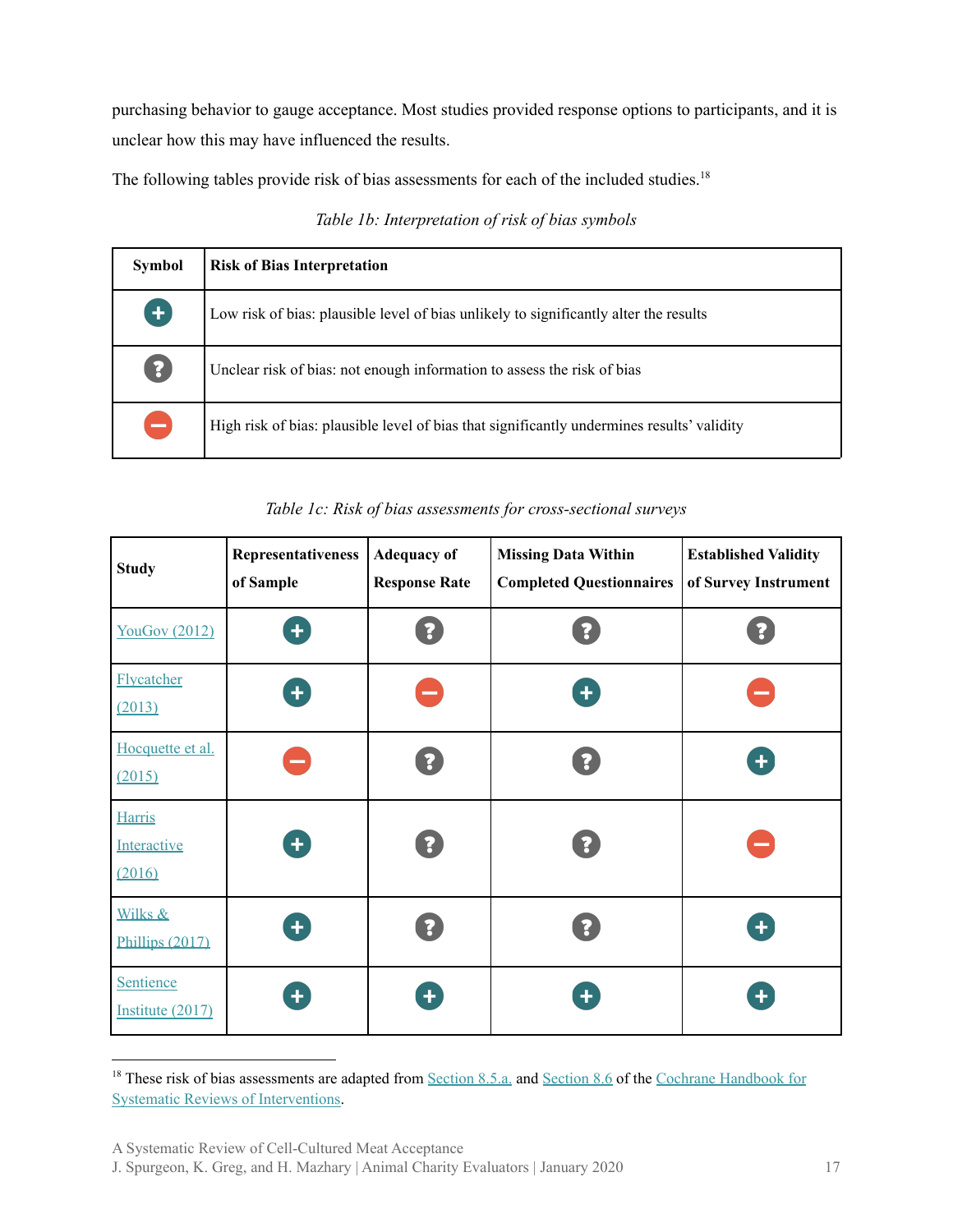| Wilks et al.<br>(2019)  | $\pm$              | $\pm$          | 3 | $\left\vert +\right\vert$ |
|-------------------------|--------------------|----------------|---|---------------------------|
| Bryant et al.<br>(2019) | $\left  + \right $ | $\ddot{\cdot}$ | 3 | $\left  + \right $        |

The risk of bias assessments in each of those domains for the individual studies we analyzed, along with brief justifications, are available [here](https://docs.google.com/spreadsheets/d/1sfhYntqtCkn4RUAyGQXF5A4R9bNyLChWOH27pDcPR0w/edit#gid=0).

In some cases, it was difficult to determine the level of bias in certain studies due to the lack of information provided by the authors. Polls such as the [YouGov](http://cdn.yougov.com/cumulus_uploads/document/ie3yd1pd8v/Copy%20of%20Results%20120305%20Artificial%20meat.pdf) poll and Harris [Interactive](http://harris-interactive.co.uk/wp-content/uploads/sites/7/2017/03/Cultured-Meat-Report-December-2016.pdf) poll were most limited in this respect because they offered little to no methodological information. However, for most of the studies, we were able to obtain sufficient information to adequately judge the risk of bias.

#### <span id="page-17-0"></span>Key findings from cross-sectional surveys

#### <span id="page-17-1"></span>Willingness to try cell-cultured meat

A willingness to try cell-cultured meat was observed in 19% of respondents in the YouGov ([2012](http://cdn.yougov.com/cumulus_uploads/document/ie3yd1pd8v/Copy%20of%20Results%20120305%20Artificial%20meat.pdf)) survey compared to 52% in Flycatcher [\(2013](https://www.flycatcherpanel.nl/news/item/nwsA1697/media/images/Resultaten_onderzoek_kweekvlees.pdf)) and 65% in the Wilks & Phillips ([2017\)](https://www.ncbi.nlm.nih.gov/pubmed/28207878) survey. This may be attributed in part to the larger amount of contextual information that the latter two provided to respondents.<sup>19</sup> Bryant et al.  $(2019)$  $(2019)$  observed significant differences between respondents internationally, finding that 29.8% of U.S. participants were very/extremely likely to try "clean meat" compared with 59.3% in China and 48.7% in India. While most surveys focused on the causes of negative associations with cell-cultured meat, Flycatcher [\(2013](https://www.flycatcherpanel.nl/news/item/nwsA1697/media/images/Resultaten_onderzoek_kweekvlees.pdf)) respondents cited animal suffering and solving the world food problem as the two main factors leading to support.

A major factor affecting acceptance levels was the presence of aesthetic concerns around the taste, texture, and appearance of cell-cultured meat. Limited taste and appeal featured as a primary concern in Wilks & Phillips ([2017\)](https://www.ncbi.nlm.nih.gov/pubmed/28207878). Hocquette et al. ([2015\)](https://www.researchgate.net/publication/272424529_Educated_consumers_don%27t_believe_artificial_meat_is_the_solution_to_the_problems_with_the_meat_industry) and Flycatcher ([2013](https://www.flycatcherpanel.nl/news/item/nwsA1697/media/images/Resultaten_onderzoek_kweekvlees.pdf)) found that a substantial number of respondents in their samples did not believe that cell-cultured meat would be healthy or tasty. Finally, food neophobia was one of the strongest predictors of negative attitude towards cell-cultured meat found in Wilks et al. ([2019\)](https://www.ncbi.nlm.nih.gov/pubmed/30731104).

A Systematic Review of Cell-Cultured Meat Acceptance

<sup>&</sup>lt;sup>19</sup> YouGov ([2012\)](http://cdn.yougov.com/cumulus_uploads/document/ie3yd1pd8v/Copy%20of%20Results%20120305%20Artificial%20meat.pdf) asked whether people would eat "artificial meat grown in a lab," whereas Wilks & Philips ([2017](https://www.ncbi.nlm.nih.gov/pubmed/28207878)) provided additional information about the technology, including by providing an example of a cell-cultured hamburger crafted in 2013.

J. Spurgeon, K. Greg, and H. Mazhary | Animal Charity Evaluators | January 2020 18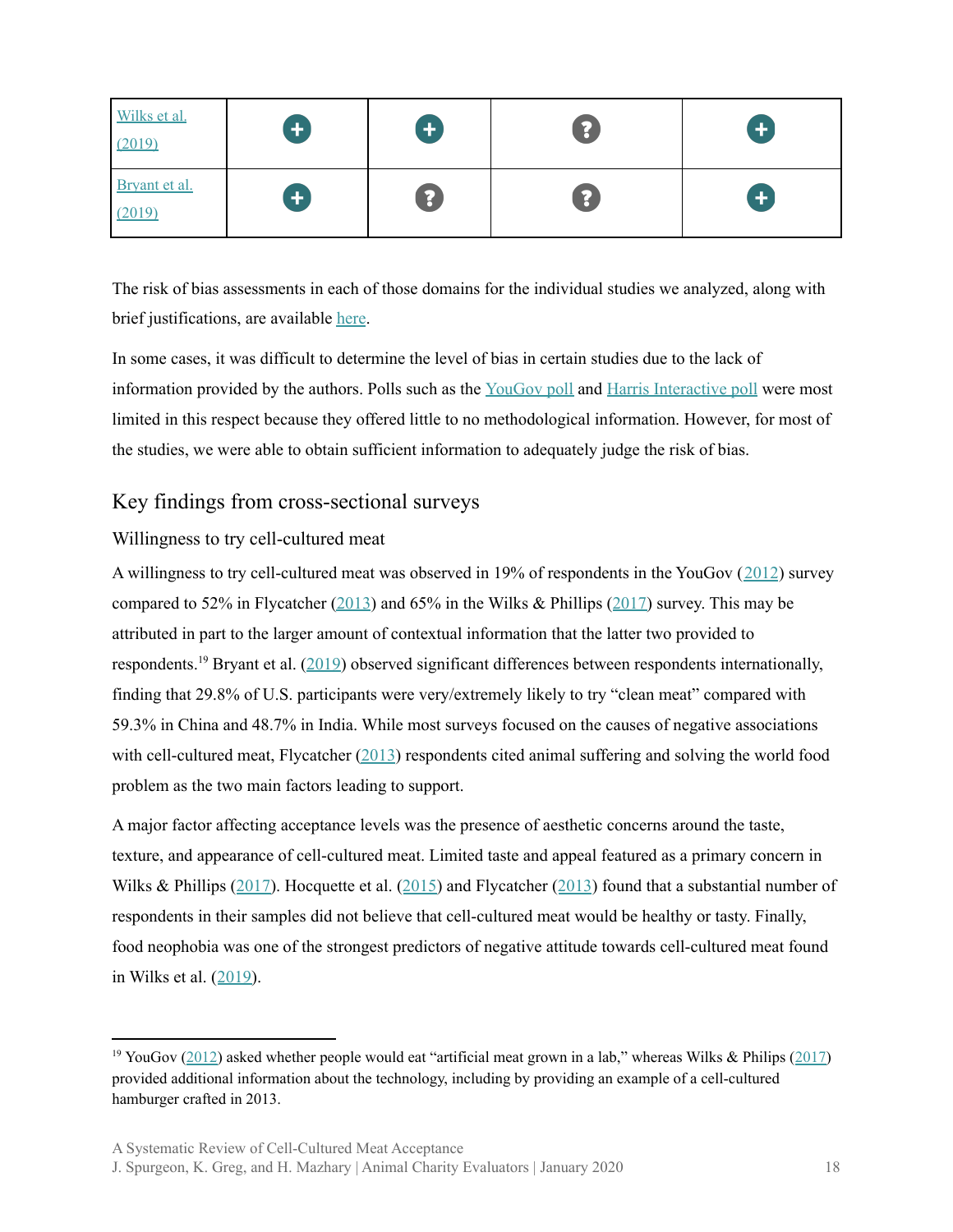Concerns over naturalness were slightly less clear. Naturalness was one of the main concerns expressed in Wilks & Phillips ([2017\)](https://www.ncbi.nlm.nih.gov/pubmed/28207878), and in Harris Interactive ([2016\)](http://harris-interactive.co.uk/wp-content/uploads/sites/7/2017/03/Cultured-Meat-Report-December-2016.pdf), when citing concerns that would prevent them from buying cell-cultured meat, over 50% of respondents worried about chemicals in cell-cultured meat, 49% were concerned with long-term side effects, and 48% were worried about the "unnaturalness" of cell-cultured meat. Flycatcher ([2013\)](https://www.flycatcherpanel.nl/news/item/nwsA1697/media/images/Resultaten_onderzoek_kweekvlees.pdf) respondents cited "genetic manipulation" as a main reason for not wanting to try cell-cultured meat. However, Wilks et al. [\(2019](https://www.ncbi.nlm.nih.gov/pubmed/30731104)) found that the presence of a general naturalness bias in participants did not influence attitudes toward cell-cultured meat.

Wilks & Phillips ([2017\)](https://www.ncbi.nlm.nih.gov/pubmed/28207878), YouGov ([2012](http://cdn.yougov.com/cumulus_uploads/document/ie3yd1pd8v/Copy%20of%20Results%20120305%20Artificial%20meat.pdf)), and Harris Interactive ([2016\)](http://harris-interactive.co.uk/wp-content/uploads/sites/7/2017/03/Cultured-Meat-Report-December-2016.pdf) found that men were more likely than women to be willing to try cell-cultured meat, and Wilks & Phillips ([2017\)](https://www.ncbi.nlm.nih.gov/pubmed/28207878) and Wilks et al. [\(2019](https://www.ncbi.nlm.nih.gov/pubmed/30731104)) both found that political conservatism was a negative factor in willingness to try.

#### <span id="page-18-0"></span>Other key findings

While willingness to try cell-cultured meat was quite high in some cases, willingness to choose cell-cultured meat over conventional meat was still very limited. In particular, willingness to accept cell-cultured meat over conventional meat was low in Hocquette et al.  $(2015)$  $(2015)$ : between 5%–11%. One-third of the Wilks & Phillip ([2017](https://journals.plos.org/plosone/article?id=10.1371/journal.pone.0171904)) sample was willing to try cell-cultured meat regularly or as a replacement to conventional meat.

Some studies found a disparity between people's personal willingness to consume cell-cultured meat and what they believed society as a whole should consume. In Sentience Institute [\(2017](https://www.sentienceinstitute.org/animal-farming-attitudes-survey-2017#methodological-notes)), 56.2% of respondents agreed that they would prefer to eat more cell-cultured meat and fewer animal foods while 63.4% agreed with the statement that "People should eat more of these [cell-cultured] foods and fewer animal foods." Hocquette et al. [\(2015](https://www.researchgate.net/publication/272424529_Educated_consumers_don%27t_believe_artificial_meat_is_the_solution_to_the_problems_with_the_meat_industry)) had similar findings—support for "human beings" to "eat less meat" varied from 59.4% to 64.5% across the three surveys, whereas support for individual reduction in meat consumption varied from 41.3% to 58.7%.

It is important to note that inconsistencies across studies of willingness to try cell-cultured meat may not necessarily indicate that consumers do not support cell-cultured meat research: In Hocquette et al.'s ([2015\)](https://hal.archives-ouvertes.fr/hal-01130532/document) survey, although most respondents thought that consumers would not accept cell-cultured meat, they also believed that further research into cell-cultured meat should be supported.

### <span id="page-18-1"></span>Experimental studies

We reviewed 13 experimental studies. (See Table 2a.)

*Table 2a: Some key features and findings of the experimental studies included in the review*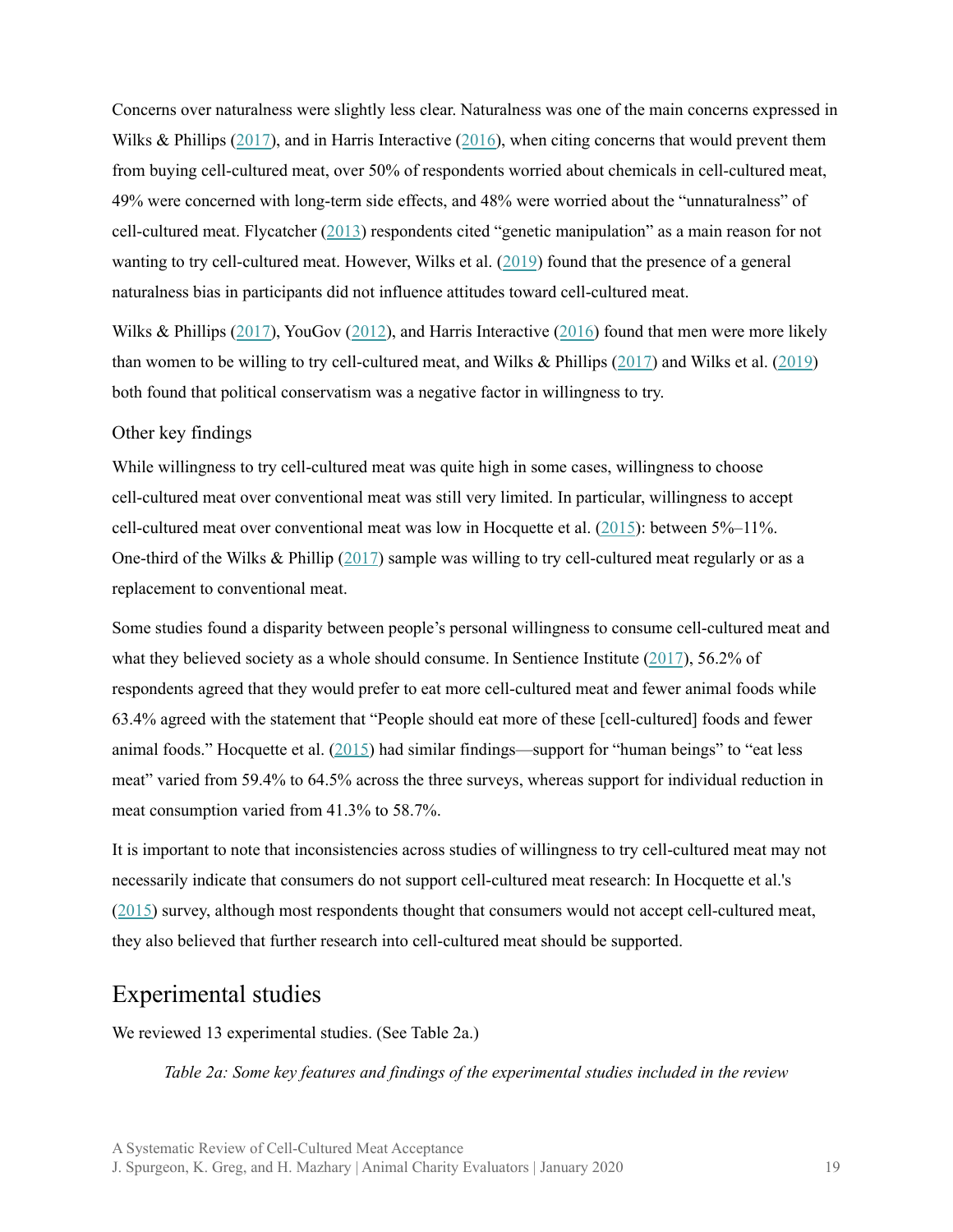| <b>Study</b>                                | Verbeke, Sans, & Van Loo (2015)                                                                                                                                                                                                                                                                                                                                                                                                                                                                                                                                                                                                                                                             |
|---------------------------------------------|---------------------------------------------------------------------------------------------------------------------------------------------------------------------------------------------------------------------------------------------------------------------------------------------------------------------------------------------------------------------------------------------------------------------------------------------------------------------------------------------------------------------------------------------------------------------------------------------------------------------------------------------------------------------------------------------|
| Context                                     | A study assessing consumer attitudes towards cell-cultured meat before and after being<br>provided with positive information about the product<br>Publication type: Peer-reviewed journal<br>Location: Belgium<br>Sample size: 180                                                                                                                                                                                                                                                                                                                                                                                                                                                          |
| <b>Description of</b><br><b>Methodology</b> | - Terms used: in vitro meat/cultured meat<br>- Expectations about cell-cultured meat were measured using seven-point semantic<br>differential scales—e.g not healthy (1) to very healthy (7) and not safe (1) to very safe (7).<br>Three statements were also included comparing expectations about cell-cultured meat with<br>conventional meat in terms of expected price, taste, and sustainability. Participants were asked<br>about their willingness to try, purchase, and pay a premium for cell-cultured meat. This was<br>asked twice, the first time after the provision of basic information about cell-cultured meat,<br>and the second after additional information was given. |
| <b>Key Findings</b>                         | - Prior to receiving information, 24% of respondents said they would be willing to try<br>cell-cultured meat, 67% were hesitant, and 9% rejected it. After providing consumers with<br>information about cell-cultured meat's environmental benefits, 43% of participants said they<br>were willing to try cell-cultured meat, and 51% were hesitant.<br>- Price and sensory qualities of cell-cultured meat were revealed to be major barriers to<br>acceptance.<br>- Vegetarians were less convinced of cell-cultured meat's potential health benefits than meat<br>eaters.                                                                                                               |
| <b>Key Limitations</b>                      | Participants were recruited through convenience sampling and were younger and with higher<br>education levels than the general public (mainly students).                                                                                                                                                                                                                                                                                                                                                                                                                                                                                                                                    |

| <b>Study</b> | The Good Food Institute (2016)                                                                                                                                                                                                               |
|--------------|----------------------------------------------------------------------------------------------------------------------------------------------------------------------------------------------------------------------------------------------|
| Context      | A study involving two surveys in the U.S. and Canada investigating how terminology<br>referring to cell-cultured meat affects public attitudes<br>Study type: Gray literature (blog post)<br>Location: U.S. and Canada<br>Sample size: 4,300 |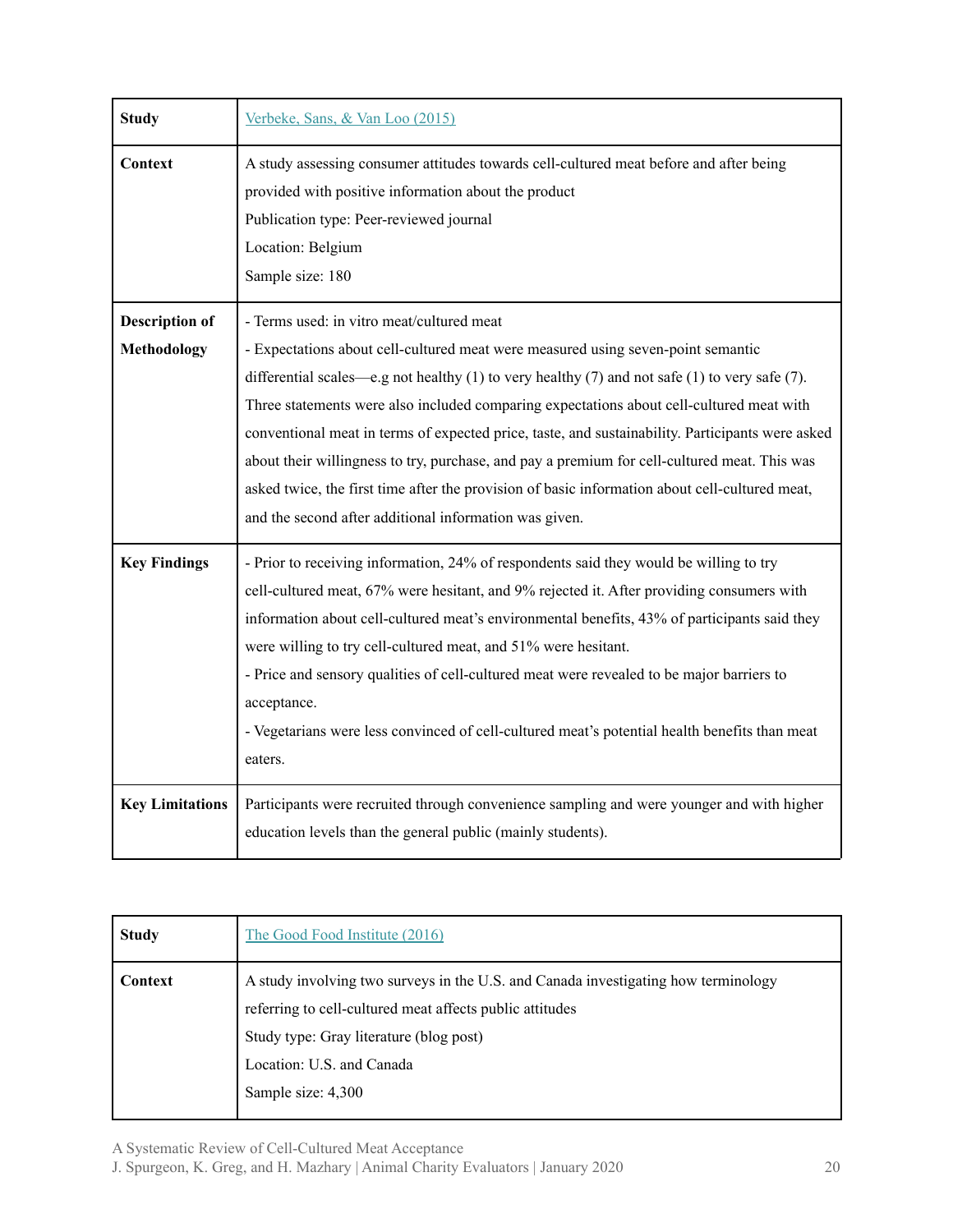| <b>Description of</b><br><b>Methodology</b> | The first survey tested different terms for cell-cultured beef and the second tested terms for<br>cell-cultured chicken. The results of the surveys were combined to determine the best overall<br>term for cell-cultured meat. For each one of the surveys, respondents were randomly allocated<br>one of the five terms: "cultured," "pure," "clean," "safe," or "meat 2.0." Then, each<br>respondent was shown a newspaper article about cell-cultured meat. Each participant received<br>an identical article save the inclusion of their assigned term to describe the meat. Next,<br>participants were presented with two products that had a randomly assigned price, product<br>type, and production method (cell-cultured, conventional, or humane) and were asked to rate<br>their willingness to purchase the products on a scale from 1 to 7. |
|---------------------------------------------|-----------------------------------------------------------------------------------------------------------------------------------------------------------------------------------------------------------------------------------------------------------------------------------------------------------------------------------------------------------------------------------------------------------------------------------------------------------------------------------------------------------------------------------------------------------------------------------------------------------------------------------------------------------------------------------------------------------------------------------------------------------------------------------------------------------------------------------------------------------|
| <b>Key Findings</b>                         | People in the sample were significantly more willing to purchase and eat meat grown in a<br>laboratory if it were labeled "safe meat" or "clean meat" rather than "cultured meat," "pure<br>meat," or "meat 2.0."                                                                                                                                                                                                                                                                                                                                                                                                                                                                                                                                                                                                                                         |
| <b>Key Limitations</b>                      | The study did not include a control group/placebo (e.g., by including a non-meat product).                                                                                                                                                                                                                                                                                                                                                                                                                                                                                                                                                                                                                                                                                                                                                                |

| <b>Study</b>                         | Bekker et al. (2017)                                                                                                                                                                                                                                                                                                                                                                                                                                                                                                                                                                           |
|--------------------------------------|------------------------------------------------------------------------------------------------------------------------------------------------------------------------------------------------------------------------------------------------------------------------------------------------------------------------------------------------------------------------------------------------------------------------------------------------------------------------------------------------------------------------------------------------------------------------------------------------|
| Context                              | A study assessing the influence of information provision on people's explicit and implicit<br>attitude towards cell-cultured meat<br>Publication type: Peer-reviewed journal<br>Location: The Netherlands<br>Sample size: Experiment 1: 194, Experiment 2: 192                                                                                                                                                                                                                                                                                                                                 |
| <b>Description of</b><br>Methodology | Respondents were exposed to either positive or negative scenarios about cell-cultured meat.<br>Their implicit and explicit attitudes towards cell-cultured meat were then measured.                                                                                                                                                                                                                                                                                                                                                                                                            |
| <b>Key Findings</b>                  | - Providing information about cell-cultured meat's sustainability and information about a<br>positively perceived sustainable product (in this case solar panels) positively influenced<br>explicit attitudes towards cell-cultured meat in the experimental group.<br>- The effect of information provision on explicit attitude change was less pronounced with<br>people who were more familiar with cell-cultured meat initially.<br>- Implicit attitudes towards cell-cultured meat were not influenced by information provision<br>or mood state (the effect of being in an experiment). |
| <b>Key Limitations</b>               | There could be external validity/representativeness issues due to the fact that the sample only                                                                                                                                                                                                                                                                                                                                                                                                                                                                                                |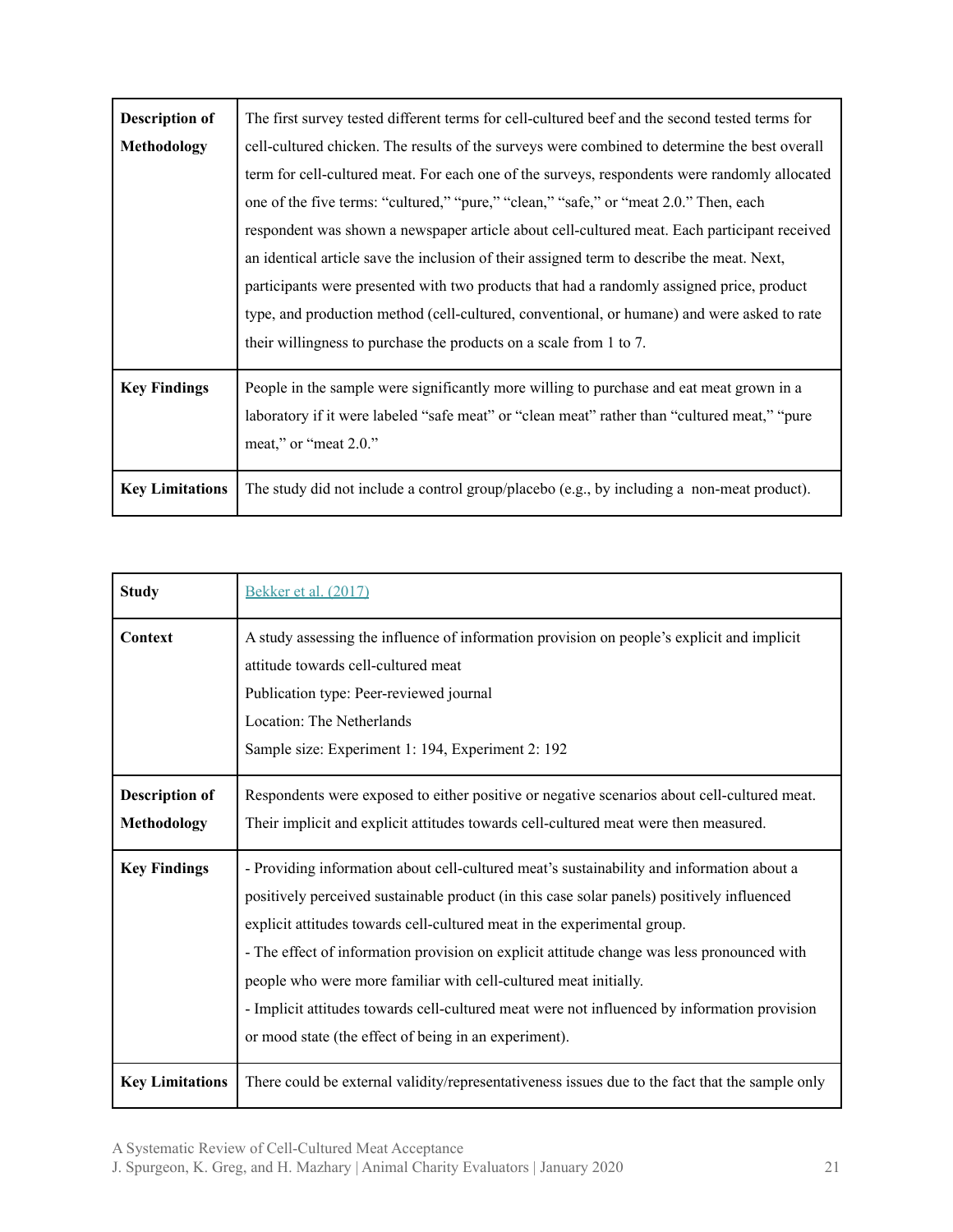| <b>Study</b>          | Siegrist & Sütterlin (2017)                                                                                                                                                                                                                                                                                                                             |
|-----------------------|---------------------------------------------------------------------------------------------------------------------------------------------------------------------------------------------------------------------------------------------------------------------------------------------------------------------------------------------------------|
| Context               | A study consisting of four experiments examining some factors that influence the perceived<br>naturalness of food products, as well as the effects of these assessments on risk perceptions<br>Publication type: Peer-reviewed journal<br>Location: Switzerland (German-speaking population)<br>Sample size: Experiment 1a/1b/2: 244, Experiment 3: 253 |
| <b>Description of</b> | - Experiments 1a and 1b were related to food additives and not cell-cultured meat.                                                                                                                                                                                                                                                                      |
| Methodology           | - Experiment 2 was an online experiment with 244 participants. Respondents were randomly                                                                                                                                                                                                                                                                |
|                       | assigned to one of two treatments: traditional meat or cell-cultured meat.                                                                                                                                                                                                                                                                              |
|                       | - In the traditional meat condition, they received the following information: "Heavy                                                                                                                                                                                                                                                                    |
|                       | consumption of red meat results in a significantly higher risk of acquiring colon cancer." The                                                                                                                                                                                                                                                          |
|                       | cell-cultured meat group received the following information: "In-vitro meat is produced by                                                                                                                                                                                                                                                              |
|                       | means of biotechnology. In doing so, red meat is produced in the laboratory. This production                                                                                                                                                                                                                                                            |
|                       | method is more environmentally friendly and involves less animal suffering compared with                                                                                                                                                                                                                                                                |
|                       | traditional meat production. Heavy consumption of in-vitro meat results in a significantly                                                                                                                                                                                                                                                              |
|                       | higher risk of acquiring colon cancer. The risk is comparable with that of consumption of red                                                                                                                                                                                                                                                           |
|                       | meat from traditional meat production." After the text, participants were asked the following                                                                                                                                                                                                                                                           |
|                       | question: "How acceptable do you assess the risk associated with red meat/ [in-vitro meat]?"                                                                                                                                                                                                                                                            |
|                       | - Experiment 3 was conducted with 253 participants. It was ensured that the participants had                                                                                                                                                                                                                                                            |
|                       | not joined the earlier experiments. Furthermore, only meat eaters were chosen for this                                                                                                                                                                                                                                                                  |
|                       | experiment. Participants were randomly assigned to one of two conditions: the traditional                                                                                                                                                                                                                                                               |
|                       | meat or the cell-cultured meat condition. After receiving information about traditional meat or                                                                                                                                                                                                                                                         |
|                       | cell-cultured meat, they were asked, "How artificial or natural do you assess beef from                                                                                                                                                                                                                                                                 |
|                       | traditional meat production/ [that has been produced in the laboratory (in-vitro meat)]?" Next,                                                                                                                                                                                                                                                         |
|                       | they answered the second question: "How acceptable do you assess the risk posed by red meat                                                                                                                                                                                                                                                             |
|                       | from traditional meat production/ [that has been produced in the laboratory/ (in-vitro meat)]?"                                                                                                                                                                                                                                                         |
| <b>Key Findings</b>   | - The results of Experiments 2 and 3 suggested that the same risk associated with meat                                                                                                                                                                                                                                                                  |
|                       | consumption was much more acceptable for traditionally produced meat compared with                                                                                                                                                                                                                                                                      |
|                       | cell-cultured meat.                                                                                                                                                                                                                                                                                                                                     |
|                       | - Experiment 3 indicated that the perceived naturalness of the meat (i.e., traditional or                                                                                                                                                                                                                                                               |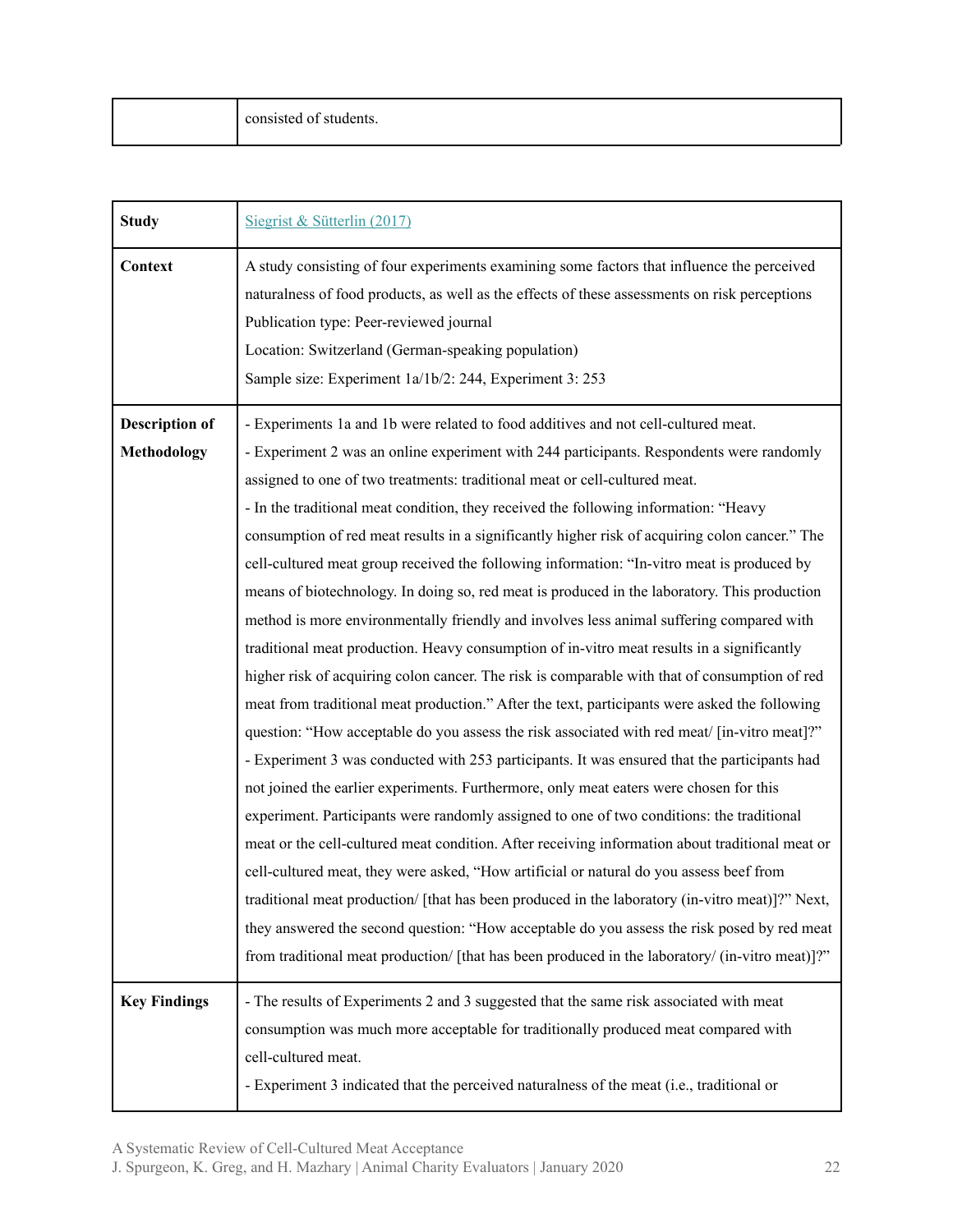|                        | cell-cultured meat) affected participants' evaluation of the acceptability of the risk of colon |
|------------------------|-------------------------------------------------------------------------------------------------|
|                        | cancer associated with meat consumption. Even if the new production method (i.e.,               |
|                        | cell-cultured meat) was more environmentally friendly and less harmful to animals, the          |
|                        | perceived lack of naturalness might reduce the acceptability of the risk associated with such a |
|                        | product.                                                                                        |
| <b>Key Limitations</b> | The use of convenience sampling may lead to a less representative sample.                       |

| <b>Study</b>                                | Greig (2017)                                                                                                                                                                                                                                                                                                                                                                                                          |
|---------------------------------------------|-----------------------------------------------------------------------------------------------------------------------------------------------------------------------------------------------------------------------------------------------------------------------------------------------------------------------------------------------------------------------------------------------------------------------|
| Context                                     | A randomized trial examining the effects of terminology ("clean" versus "cultured" meat) on<br>levels of consumer acceptance<br>Publication type: Gray literature (blog post)<br>Location: U.S.<br>Sample size: 3,952 in "clean" group, 4,016 in "cultured" group                                                                                                                                                     |
| <b>Description of</b><br><b>Methodology</b> | An article on cell-cultured meat was provided to two experimental groups. The article<br>differed in its use of "clean" or "cultured" to describe cell-cultured meat. Participants in each<br>group were then given eight hypothetical purchasing scenarios to respond to, in which they<br>had to choose between cell-cultured or conventional products that varied in animal cell type,<br>product type, and price. |
| <b>Key Findings</b>                         | - 52.4% of participants in the "clean" group expressed a desire to purchase the "clean" meat<br>product.<br>-41.4% of participants in the "cultured" group expressed a desire to purchase the "cultured"<br>meat product.<br>- Following exposure to a critical article on cell-cultured meat, these percentages decreased to<br>$40.0\%$ and $33.2\%$ respectively.                                                  |
| <b>Key Limitations</b>                      | Two critical articles were used that had differences other than simply the use of<br>"clean"/"cultured" terminology, so the different effect between the two groups is not solely<br>attributable to the terminology.                                                                                                                                                                                                 |

**Study** [Macdonald](https://osf.io/bkd5v/#!) & Vivalt (2017)

A Systematic Review of Cell-Cultured Meat Acceptance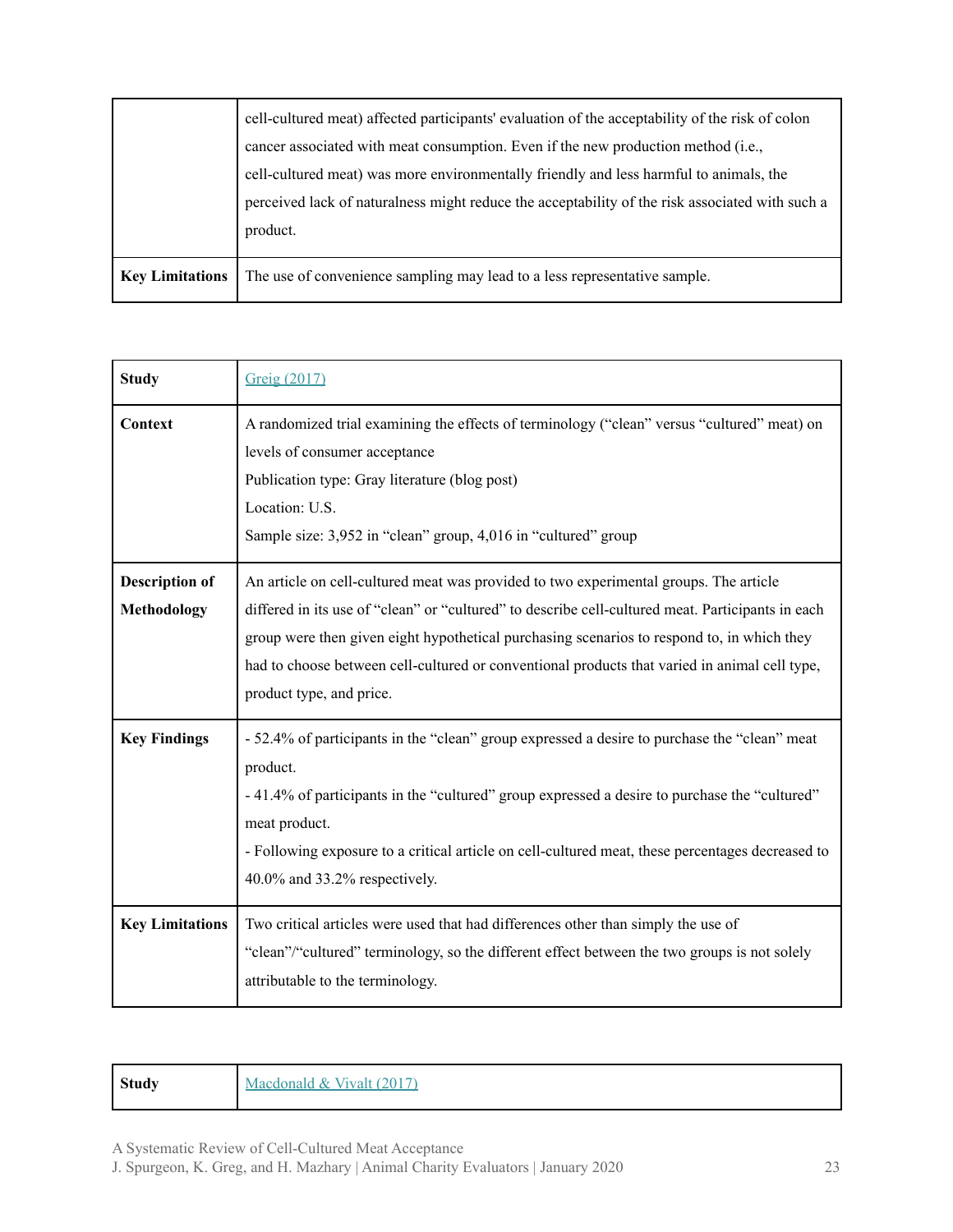| Context                              | - An assessment of three messaging strategies—direct debunking, embracing unnaturalness,<br>and descriptive norms—for overcoming consumer resistance to cell-cultured meat<br>- A comparison between the effects of being exposed to pro-cell-cultured meat information<br>and anti-cell-cultured meat information from other potential consumers<br>- A study (a three-wave survey experiment over 11 weeks) investigating the effects of<br>different information interventions—including the topics of animal welfare, food safety, and<br>environmental friendliness—on consumers' willingness to try cell-cultured meat<br>Publication type: Gray literature (open access)<br>Location: Global (MTurk)<br>Sample size: Initial: 3,200                                                                                                                                                                                                                                                                                                                                           |
|--------------------------------------|--------------------------------------------------------------------------------------------------------------------------------------------------------------------------------------------------------------------------------------------------------------------------------------------------------------------------------------------------------------------------------------------------------------------------------------------------------------------------------------------------------------------------------------------------------------------------------------------------------------------------------------------------------------------------------------------------------------------------------------------------------------------------------------------------------------------------------------------------------------------------------------------------------------------------------------------------------------------------------------------------------------------------------------------------------------------------------------|
| <b>Description of</b><br>Methodology | - Wave 1 was a baseline survey with questions on meat consumption levels, attitudes, and<br>demographics.<br>- In Wave 2, the treatment wave, participants were randomly assigned to receive acceptance<br>or anti-acceptance messaging.<br>- The anti-acceptance social information group was shown a web page listing five short<br>quotes from previous survey respondents with negative statements about cell-cultured meat.<br>- All participants were then randomly assigned to read one of four texts: a placebo message, a<br>debunking unnatural appeal text, an embracing unnatural appeal text, or a descriptive norm<br>appeal text. Immediately after reading the article, all participants completed a 5 to 7-minute<br>survey eliciting their reactions to the article, alongside their attitudes and willingness to pay<br>for cell-cultured meat products.<br>- In Wave 3, the endline survey, 10 weeks after Wave 2, participants were contacted via email<br>and asked to complete a survey measuring attitudes and willingness to pay for cell-cultured<br>meat. |
| <b>Key Findings</b>                  | - There were persistent negative effects of anti-cell-cultured meat social information over the<br>study period.<br>- Of the three positive appeals, only the embracing unnaturalness appeal effectively offset the<br>undermining effects of anti-cell-cultured meat messaging.<br>- The embracing unnatural appeal increased consumer willingness to pay and interest in<br>cell-cultured meat over the entire study period.<br>- The debunking unnatural and descriptive social norm appeals generated only short-term<br>improvements in consumer attitudes.<br>- The positive effects of embracing unnatural appeal were more pronounced for consumers<br>who were the least interested in cell-cultured meat products at baseline.                                                                                                                                                                                                                                                                                                                                             |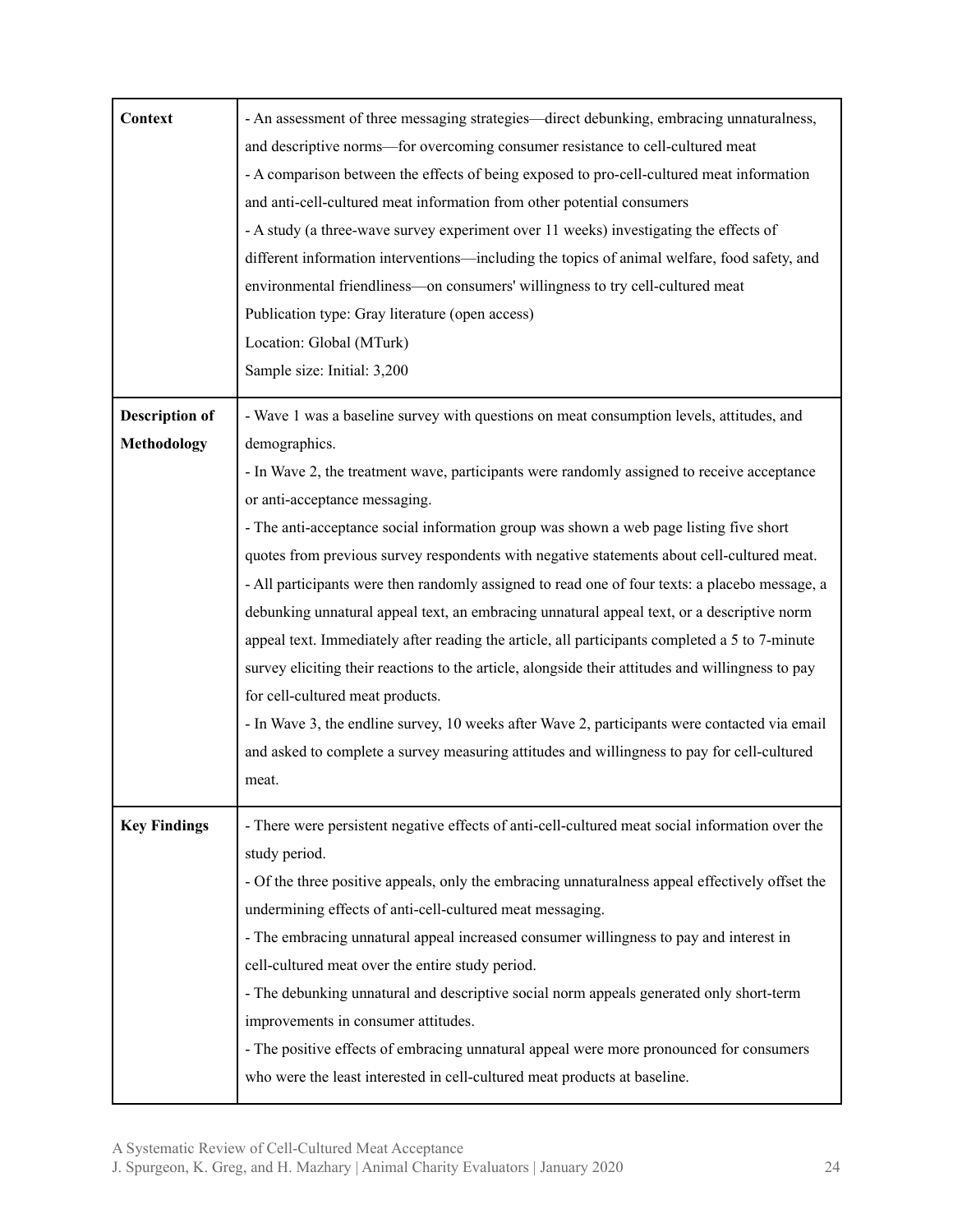|                 | - Exposure to negative reactions about cell-cultured meat from strangers greatly undermined<br>cell-cultured meat acceptance. |
|-----------------|-------------------------------------------------------------------------------------------------------------------------------|
| Key Limitations | There was a large drop-out rate in the study (although not differential).                                                     |

| <b>Study</b>          | Vivalt & Macdonald (2017)                                                                           |
|-----------------------|-----------------------------------------------------------------------------------------------------|
| Context               | A study exploring the effects of information provision about cell-cultured meat, as well as         |
|                       | availability of the product, on beliefs                                                             |
|                       | Publication type: Gray literature (open access)                                                     |
|                       | Location: U.S.                                                                                      |
|                       | Sample size: Experiment 1: 1,800, Experiment 2: 4,000                                               |
| <b>Description of</b> | - Experiment 1 was a two-wave survey with a total of 1,800 participants. A baseline survey          |
| <b>Methodology</b>    | measured demographic information and attitudes towards cell-cultured meat, then participants        |
|                       | were randomly divided into several treatments. One set of subjects was exposed to                   |
|                       | information about cell-cultured meat alongside a persuasive message about the health,               |
|                       | environmental, or ethical advantages of reducing conventional animal product consumption.           |
|                       | Another set was instead told about a new "animal-free" meat substitute with the same                |
|                       | qualities, but they were not explicitly told that it was a cell-cultured meat product. Instead, the |
|                       | product was mentioned in the context of vegetarian substitutes. A third set of respondents was      |
|                       | provided the same information without mention of a new product. (Since cell-cultured meat           |
|                       | products are new and awareness of them is low, respondents would be expected to infer that it       |
|                       | was a standard vegetarian product unless explicitly told otherwise.) The three "product"            |
|                       | treatment arms (cell-cultured meat, vegetarian substitute, no new product) were crossed with        |
|                       | the three "message" treatment arms (health, environmental, ethical) with 200 subjects in each       |
|                       | cell, for a total of 1,800 subjects. After being exposed to one of these treatments, participants   |
|                       | answered questions about their impressions of the product. They were also asked to estimate         |
|                       | their demand and willingness to pay for conventional meat and cell-cultured meat or                 |
|                       | vegetarian products, and there was a follow-up interview task.                                      |
|                       | - Experiment 2 referred to the product as "clean" meat rather than "cultured" meat (as in           |
|                       | Experiment 1), since research by industry groups suggests people have a more favorable              |
|                       | response to the product when described using this terminology.                                      |
| <b>Key Findings</b>   | - The authors hypothesized that the mere availability of a cell-cultured meat product would         |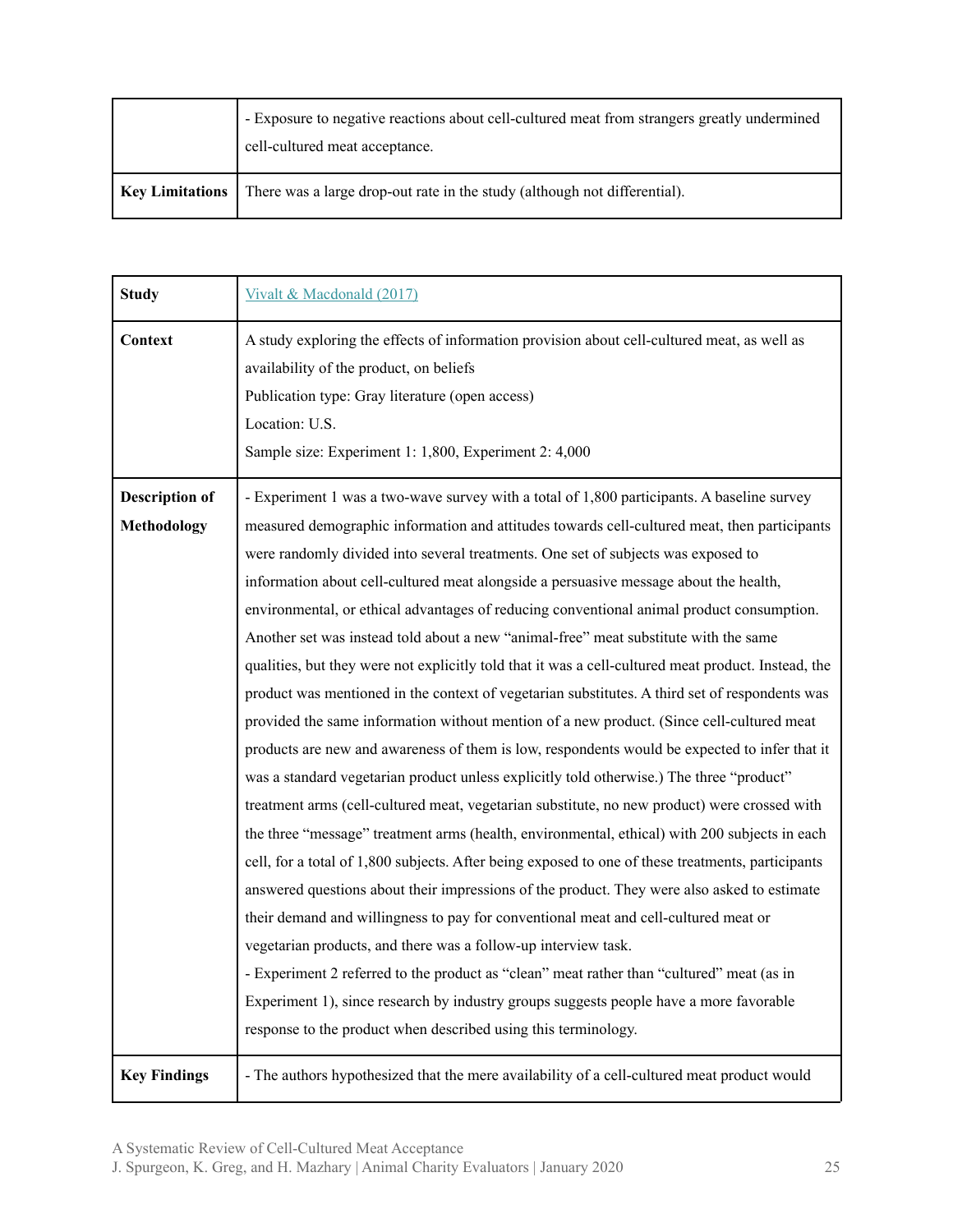| may even negatively affect beliefs.                                                            |
|------------------------------------------------------------------------------------------------|
| - Due to concerns about the "unnaturalness" of the product, many did not find it an acceptable |
| substitute. However, those who perceived the product positively did change their ethical       |
| beliefs.                                                                                       |
|                                                                                                |
|                                                                                                |
|                                                                                                |

| <b>Study</b>                                | Anderson & Bryant (2018)                                                                                                                                                                                                                                                                                                                                                                                                                                                                                                                                                                                                                                                                                                                                                                                                                                                                                                                                                                                                                               |
|---------------------------------------------|--------------------------------------------------------------------------------------------------------------------------------------------------------------------------------------------------------------------------------------------------------------------------------------------------------------------------------------------------------------------------------------------------------------------------------------------------------------------------------------------------------------------------------------------------------------------------------------------------------------------------------------------------------------------------------------------------------------------------------------------------------------------------------------------------------------------------------------------------------------------------------------------------------------------------------------------------------------------------------------------------------------------------------------------------------|
| Context                                     | A study aiming to identify ways of describing cell-cultured meat that could address<br>naturalness concerns and increase acceptance of this new product<br>Publication type: Gray literature (open access)<br>Location: U.S.<br>Sample Size: 1,100                                                                                                                                                                                                                                                                                                                                                                                                                                                                                                                                                                                                                                                                                                                                                                                                     |
| <b>Description of</b><br><b>Methodology</b> | - Participants were block-randomized into one of four treatment groups based on gender and<br>diet (two factors found to predict acceptance of cell-cultured meat). All participants answered<br>questions about their familiarity with cell-cultured meat and read a brief passage describing it,<br>to ensure that everyone's familiarity was from a common knowledge base before they<br>received the experimental message.<br>- Participants read one of three messages intended to address naturalness concerns (an<br>argument that cell-cultured meat is natural, an argument challenging the need for naturalness,<br>and an argument that traditional meat is unnatural so cell-cultured meat is better) or a control<br>message about the health, environmental, and ethical benefits of cell-cultured meat. They then<br>answered questions about their acceptance of cell-cultured meat, including questions<br>regarding their willingness to try it, beliefs about it, emotional reaction to it, willingness to<br>pay for it, and more. |
| <b>Key Findings</b>                         | - Trying to directly reduce naturalness concerns was ineffective: Two messages tested in this<br>study—one describing the natural side of cell-cultured meat and one attacking the idea that<br>naturalness is important—were not convincing to participants.<br>- Describing conventionally-produced meat as unnatural produced the most acceptance of<br>cell-cultured meat: Potential consumers who read this message were willing to pay more for                                                                                                                                                                                                                                                                                                                                                                                                                                                                                                                                                                                                  |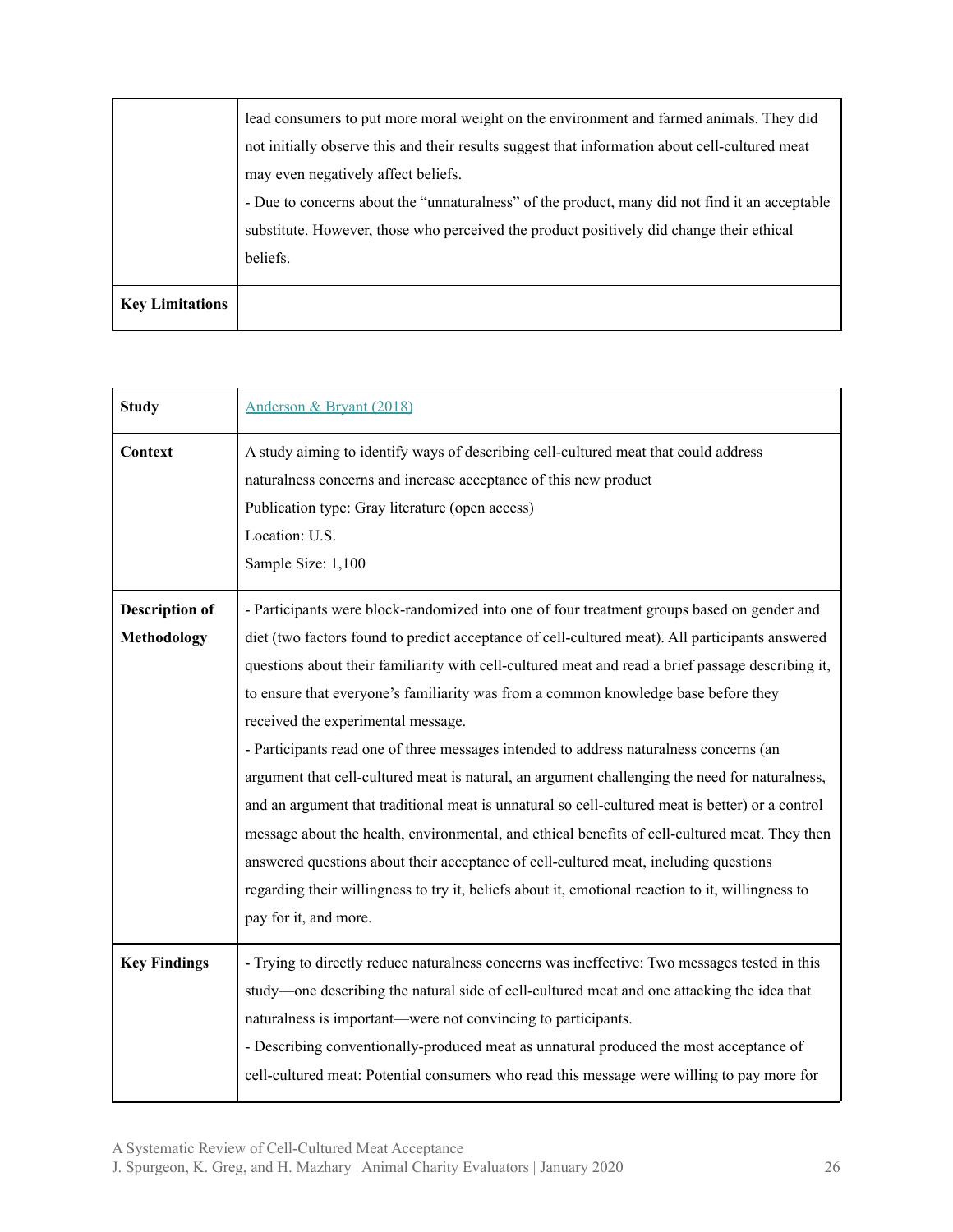|                        | cell-cultured meat than those who didn't. People who read this message also tended to be the<br>most positive about cell-cultured meat in a variety of other ways: in their attitudes, feelings,<br>and beliefs.<br>- This study's messages produced more acceptance of cell-cultured meat than has been<br>observed in many previous studies: 66.4% of people were willing to try it, 45.9% were<br>willing to buy it regularly, and 52.8% were willing to eat it as a replacement for conventional<br>meat. |
|------------------------|---------------------------------------------------------------------------------------------------------------------------------------------------------------------------------------------------------------------------------------------------------------------------------------------------------------------------------------------------------------------------------------------------------------------------------------------------------------------------------------------------------------|
|                        |                                                                                                                                                                                                                                                                                                                                                                                                                                                                                                               |
| <b>Key Limitations</b> | - The study did not directly compare the different aspects of messaging to see which ones<br>were the most effective (e.g., by using different wording).                                                                                                                                                                                                                                                                                                                                                      |
|                        | - Assuming that the term "clean meat" reduces feelings of disgust compared to other names                                                                                                                                                                                                                                                                                                                                                                                                                     |
|                        | associated with the product, its effect may overlap with the experimental conditions, which<br>are also intended to reduce disgust. As such, using this term reduced the chance of detecting a                                                                                                                                                                                                                                                                                                                |
|                        | difference in acceptance between the control and experimental conditions.                                                                                                                                                                                                                                                                                                                                                                                                                                     |

| <b>Study</b>                         | Siegrist et al. (2018)                                                                                                                                                                                                                                                                                                                                                                                                                                                                                                                                                                                                                                                                                                                                                                                                                                               |
|--------------------------------------|----------------------------------------------------------------------------------------------------------------------------------------------------------------------------------------------------------------------------------------------------------------------------------------------------------------------------------------------------------------------------------------------------------------------------------------------------------------------------------------------------------------------------------------------------------------------------------------------------------------------------------------------------------------------------------------------------------------------------------------------------------------------------------------------------------------------------------------------------------------------|
| Context                              | A study involving two experiments examining the effects of perceived naturalness and disgust<br>on consumer acceptance of cell-cultured meat: The goal of the study was to examine which<br>factors would shape the acceptance of cell-cultured meat and which mediation factors would<br>be important in shaping consumers' willingness to eat cell-cultured meat compared with<br>conventional meat.<br>Publication type: Peer-reviewed journal<br>Location: Switzerland (German-speaking population)<br>Sample size: Experiment 1: 204, Experiment 2: 298                                                                                                                                                                                                                                                                                                         |
| <b>Description of</b><br>Methodology | - Experiment 1: a sample of 204 persons filled out an online questionnaire. Participants were<br>randomly assigned to one of two treatments, organic meat or cell-cultured meat. Each group<br>was given a short passage to read describing organic meat or cell-cultured meat. They then<br>answered the following two questions related to the meat described in their scenario: "How<br>artificial or natural do you assess ground beef from organic production [that has been<br>produced in the laboratory/(in vitro meat)]?" and "After reading this information, would you<br>consume ground beef from organic production /[that has been produced in the laboratory (in<br>vitro meat)]?" Next, both groups answered the same two questions related to traditional meat<br>production: "How artificial or natural do you assess ground beef from traditional |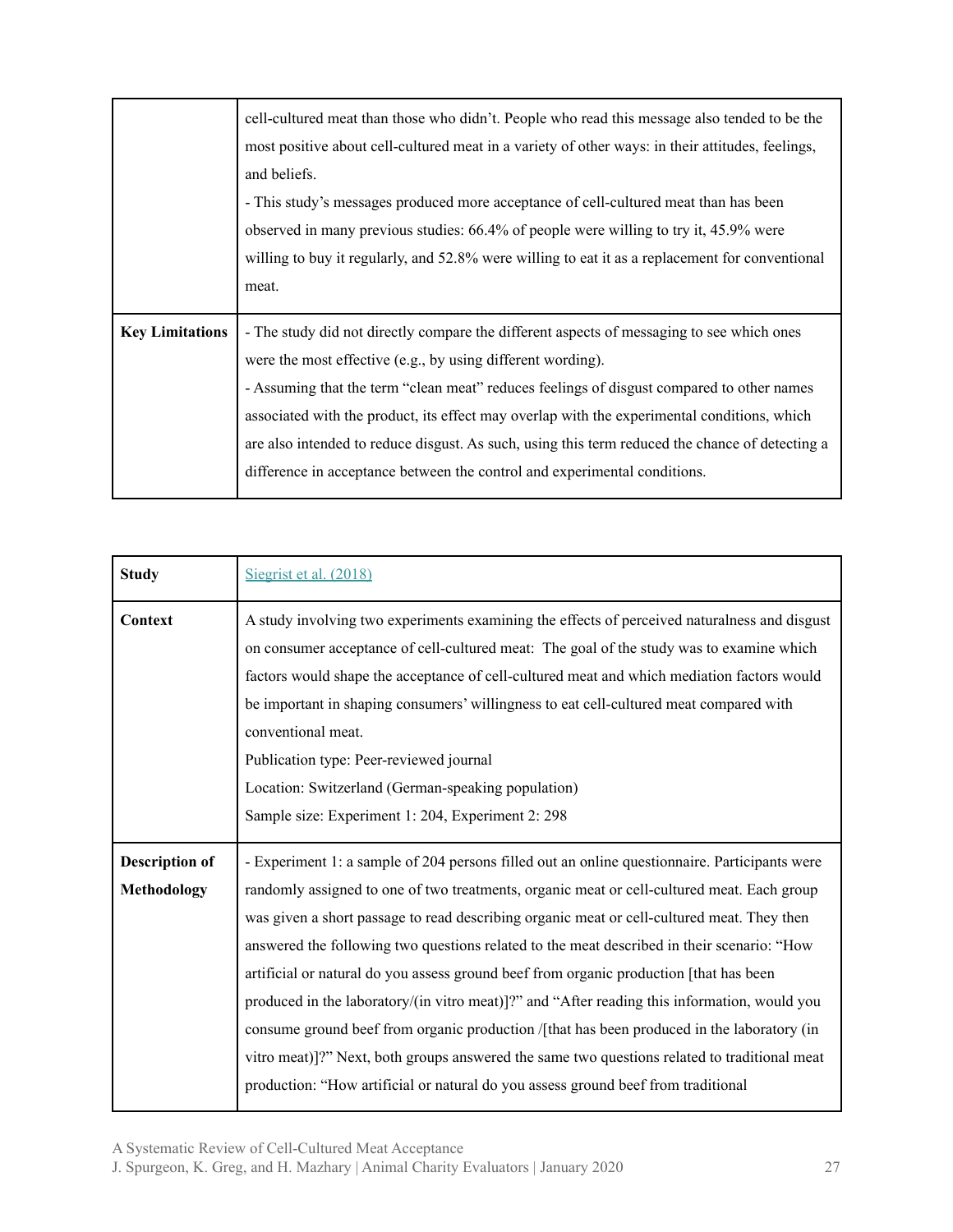|                        | production?" and "After reading this information, would you consume ground beef from           |
|------------------------|------------------------------------------------------------------------------------------------|
|                        | traditional meat production?"                                                                  |
|                        | - Experiment 2: 298 participants were randomly assigned to one of three treatments:            |
|                        | cell-cultured meat with a technical explanation, cell-cultured meat with a nontechnical        |
|                        | explanation, or conventional meat. They were then asked "How artificial or natural do you      |
|                        | assess (in vitro ground beef/ground beef produced by cell cultivation/ground beef from         |
|                        | conventional production) to be?," "How disgusting do you assess (in vitro ground               |
|                        | beef/ground beef produced by cell cultivation/ground beef from conventional production) to     |
|                        | be?," and "How high is your willingness to eat (in vitro ground beef/ground beef produced by   |
|                        | cell cultivation/ground beef from conventional production)?"                                   |
| <b>Key Findings</b>    | - Perceived unnaturalness of cell-cultured meat was a big barrier to acceptance. Experiment 1  |
|                        | suggests the participants' low level of acceptance of cell-cultured meat is due to their       |
|                        | perception of it as unnatural.                                                                 |
|                        | - Moreover, informing participants about the production of cell-cultured meat and its benefits |
|                        | had the paradoxical effect of increasing the acceptance of traditional meat. The participants  |
|                        | who received information about cell-cultured meat perceived traditional meat as more natural   |
|                        | and expressed a higher willingness to buy traditional meat compared with the group that was    |
|                        | informed about organic meat. If novel food technologies are introduced that are negatively     |
|                        | evaluated by consumers, this may result in a more positive evaluation of the existing          |
|                        | technologies. Further examination of this effect is needed.                                    |
|                        | - Experiment 2 showed that the way in which cell-cultured meat is described influenced         |
|                        | participants' perception. There was a much higher rate of acceptance when participants were    |
|                        | given a non-technical description of cell-cultured meat compared to a technical description.   |
|                        | Thus, it is important to explain cell-cultured meat in a nontechnical way that emphasizes the  |
|                        | final product—not the production method—to increase acceptance of this novel food.             |
|                        | - This study's results suggest that the way cell-cultured meat is described may have a         |
|                        | profound impact on its acceptance. Labels such as "in vitro meat" or "cultured meat" may be    |
|                        | problematic because they emphasize the production process—using concepts with inherent         |
|                        | negative connotations—as opposed to the properties of the novel meat. Thus, the results        |
|                        | suggest that differences in the production processes of cell-cultured meat and conventional    |
|                        | meat should not be highlighted. Instead, the similarities between the two products should be   |
|                        | stressed: They both consist of muscle cells from an animal and are identical with regard to    |
|                        | smell and taste.                                                                               |
|                        |                                                                                                |
| <b>Key Limitations</b> | - The use of convenience sampling may lead to a less representative sample.                    |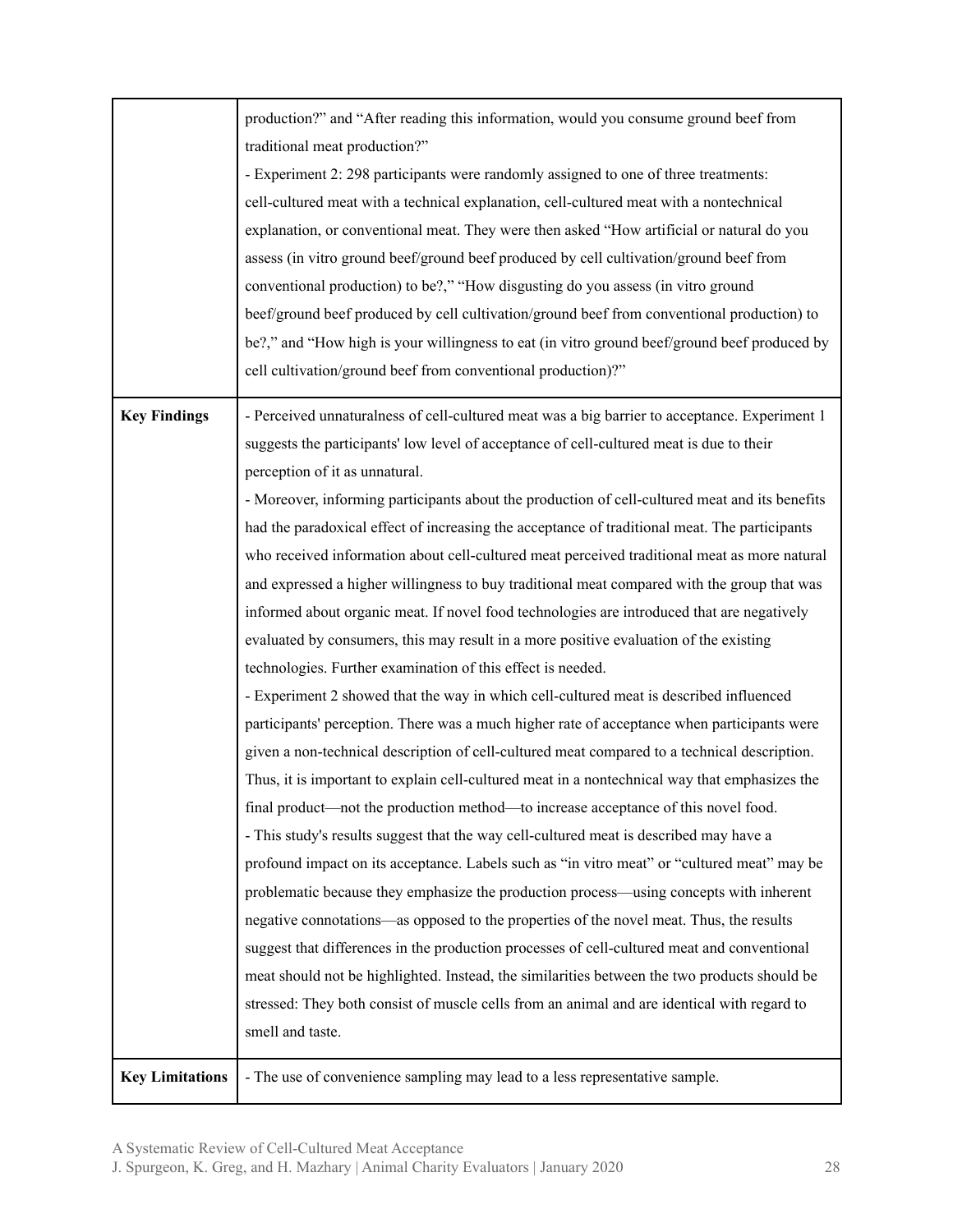| - The study only tested two possible descriptions of cell-cultured meat. There is scope to test |
|-------------------------------------------------------------------------------------------------|
| other ways of describing cell-cultured meat.                                                    |

| <b>Study</b>                                | <b>Slade (2018)</b>                                                                                                                                                                                                                                                                                                                                                                                                                                                                                                                                                                                                                                                                                                                                                                                                                                       |
|---------------------------------------------|-----------------------------------------------------------------------------------------------------------------------------------------------------------------------------------------------------------------------------------------------------------------------------------------------------------------------------------------------------------------------------------------------------------------------------------------------------------------------------------------------------------------------------------------------------------------------------------------------------------------------------------------------------------------------------------------------------------------------------------------------------------------------------------------------------------------------------------------------------------|
| Context                                     | An evaluation of the effect of certain sociodemographic factors—such as age and sex—on<br>willingness to purchase cell-cultured meat<br>Publication type: Peer-reviewed journal<br>Location: Canada<br>Sample size: 533                                                                                                                                                                                                                                                                                                                                                                                                                                                                                                                                                                                                                                   |
| <b>Description of</b><br><b>Methodology</b> | - The study consists of a hypothetical choice experiment. Respondents were asked to imagine<br>if they were in a fast-food restaurant and were offered three different types of burgers (beef,<br>plant-based, and cell-cultured) along with the option not to purchase.<br>- The text description read: "There are three types of burger patties: Beef burgers, which are<br>made from cow meat. Plant based burgers, which are made from plant proteins including soy,<br>peas, and wheat. Cell-cultured meat burgers, which are made from cell cultures grown in a<br>laboratory. The initial cells are taken from animals and are then treated with a protein so that<br>they reproduce." The order in which the three types of burgers appeared was randomized.                                                                                      |
| <b>Key Findings</b>                         | - 11% of respondents chose cell-cultured meat over traditional and plant-based meat.<br>- If the choice was between a beef and a cell-cultured meat burger, only 17% of respondents<br>would purchase the cell-cultured meat burger.<br>- In a hypothetical choice experiment, if prices were equal, 65% of consumers would buy the<br>beef burger, 21% would buy the plant-based burger, 11% would buy the cell-cultured meat<br>burger, and 4% would make no purchase.<br>- Vegetarians exhibited a stronger preference for plant-based products over cell-cultured meat<br>products.<br>- Frequency of meat purchasing was negatively correlated with preference for plant-based<br>products but had no effect on preference for cell-cultured meat.<br>- Concerns over naturalness were negatively correlated with preference for cell-cultured meat. |
| <b>Key Limitations</b>                      | - Framing and questions asked differed from other studies that assessed whether respondents<br>would or would not purchase cell-cultured meat, making it difficult to compare to other<br>studies.                                                                                                                                                                                                                                                                                                                                                                                                                                                                                                                                                                                                                                                        |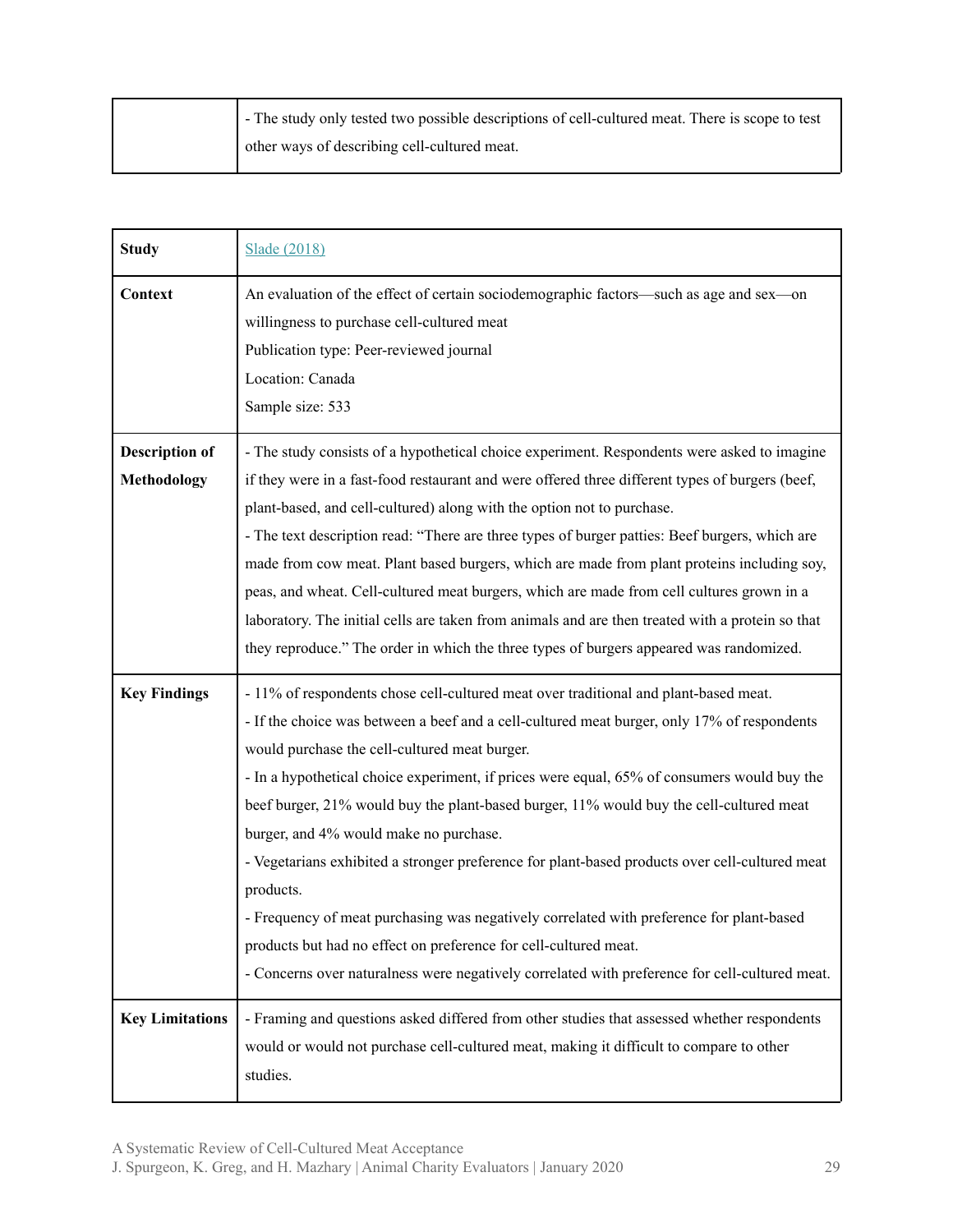|  | - The sample was slightly older and more highly educated than the census population. |
|--|--------------------------------------------------------------------------------------|
|--|--------------------------------------------------------------------------------------|

| <b>Study</b>                         | Gasteratos & Sherman (2018)                                                                                                                                                                                                                                                                                                                                                                                                                                                                                                                                                                                                                                                                                                                         |
|--------------------------------------|-----------------------------------------------------------------------------------------------------------------------------------------------------------------------------------------------------------------------------------------------------------------------------------------------------------------------------------------------------------------------------------------------------------------------------------------------------------------------------------------------------------------------------------------------------------------------------------------------------------------------------------------------------------------------------------------------------------------------------------------------------|
| Context                              | A study exploring consumer interest in cell-cultured meat in the countries with the highest per<br>capita consumption of meat: the USA and Australia<br>Publication type: Master's thesis<br>Location: Florida Campus, U.S. whole, Australia<br>Sample size: 5,072                                                                                                                                                                                                                                                                                                                                                                                                                                                                                  |
| <b>Description of</b><br>Methodology | - Participants were presented with a definition of cell-cultured meat and asked how likely they<br>were to consume it (using a 5-point Likert scale). Then, they were exposed to one of three<br>experimental conditions where they were taught about either the health, environmental, or<br>ethical benefits of cell-cultured meat. After these interventions, they were again asked how<br>likely they were to consume cell-cultured meat.<br>- 3,219 respondents from Florida Atlantic University answered the survey in return for course<br>credit. For the U.S. sample, 1,538 respondents answered the survey through Amazon<br>Mechanical Turk. For the Australia sample, 314 respondents answered the survey through<br>Prolific Academic. |
| <b>Key Findings</b>                  | - Providing information on the possible benefits of cell-cultured meat increased consumers'<br>willingness to try it.<br>- Providing information on health benefits of cell-cultured meat had the greatest effect of<br>attitudinal change, more so than information on environmental or ethical benefits.                                                                                                                                                                                                                                                                                                                                                                                                                                          |
| <b>Key Limitations</b>               | Over half of the respondents were students, so the sample was not representative of the total<br>population.                                                                                                                                                                                                                                                                                                                                                                                                                                                                                                                                                                                                                                        |

| <b>Study</b> | Szejda (2018)                                                                                                                                           |
|--------------|---------------------------------------------------------------------------------------------------------------------------------------------------------|
| Context      | A study of consumer perceptions of cell-cultured meat under different names<br>Publication type: Gray literature<br>Location: U.S.<br>Sample size 1:338 |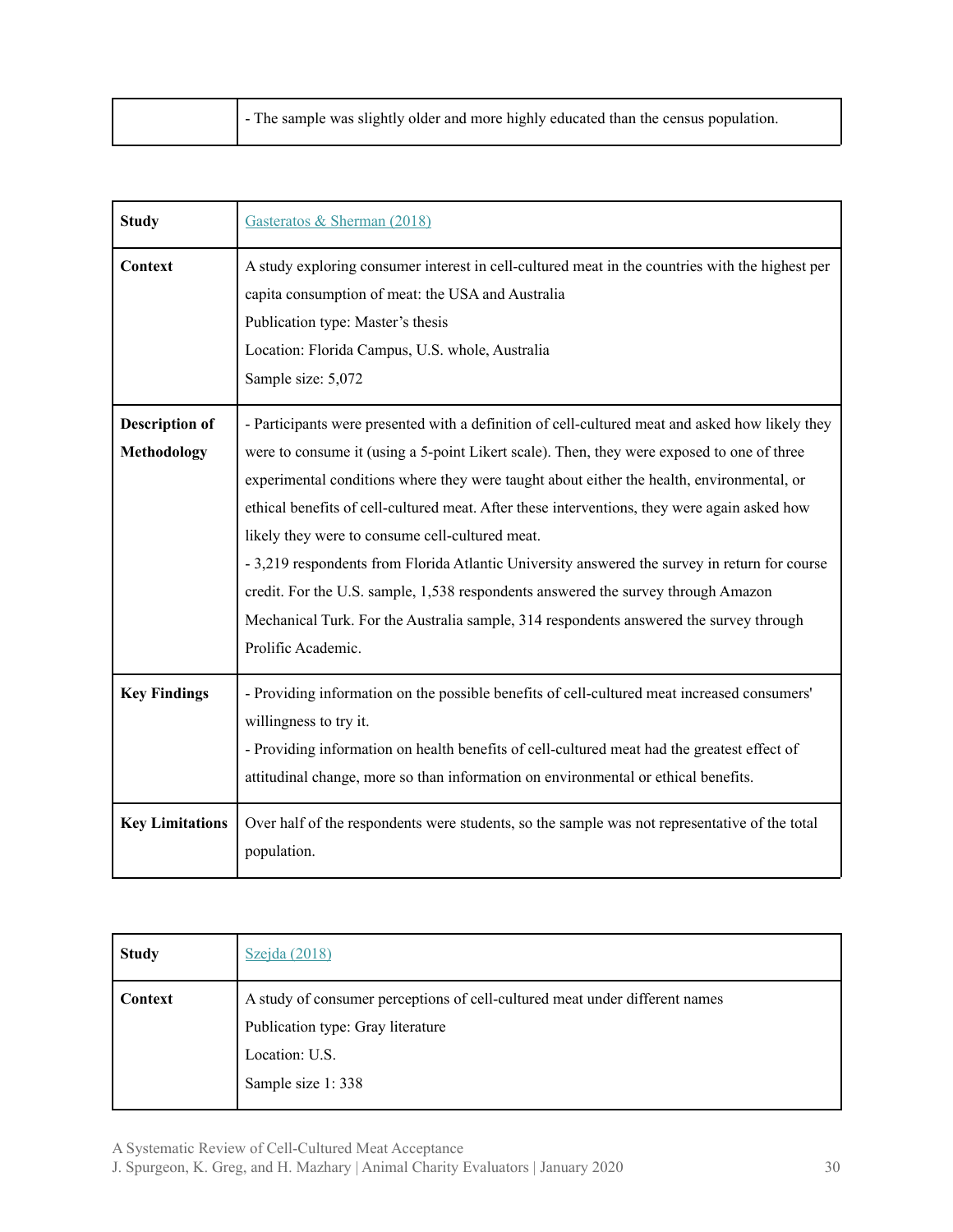|                        | Sample size 2: 1,004                                                                                                                                                                                                                                                                                                                                                                                                               |  |  |  |  |
|------------------------|------------------------------------------------------------------------------------------------------------------------------------------------------------------------------------------------------------------------------------------------------------------------------------------------------------------------------------------------------------------------------------------------------------------------------------|--|--|--|--|
| <b>Description of</b>  | - A shortlist of 74 potential names for cell-cultured meat was refined to 5 options ("clean                                                                                                                                                                                                                                                                                                                                        |  |  |  |  |
| Methodology            | meat," "cell-based meat," "craft meat," "cultured meat," and "slaughter-free meat"), which                                                                                                                                                                                                                                                                                                                                         |  |  |  |  |
|                        | underwent testing with two survey groups to determine (i) whether they were appealing                                                                                                                                                                                                                                                                                                                                              |  |  |  |  |
|                        | names and (ii) whether they affected behavioral intentions and likelihood of trying/purchasing                                                                                                                                                                                                                                                                                                                                     |  |  |  |  |
|                        | a product with that name.                                                                                                                                                                                                                                                                                                                                                                                                          |  |  |  |  |
|                        | - Participants from the first sample were recruited through MTurk.                                                                                                                                                                                                                                                                                                                                                                 |  |  |  |  |
|                        | - Participants from the second sample were recruited from the Datassential omnibus survey.                                                                                                                                                                                                                                                                                                                                         |  |  |  |  |
| <b>Key Findings</b>    | - "Slaughter-free," "craft," "clean," and "cultured" performed best compared to other terms in<br>name appeal.<br>- "Slaughter-free" and "cell-based" performed best compared to other terms in descriptiveness<br>and differentiation.<br>- "Slaughter-free" and "craft" performed best compared to other terms in likelihood of trying<br>and of purchasing the product.<br>- Results from the two samples supported each other. |  |  |  |  |
| <b>Key Limitations</b> | No demographic analysis was provided, although this is reportedly coming in the future.                                                                                                                                                                                                                                                                                                                                            |  |  |  |  |

| <b>Study</b>                         | Bryant & Barnett (2019)                                                                                                                                                                                                                                                                                                                                                                                                                                                                                                                                                                                                                                                                                                                                                                                                                     |
|--------------------------------------|---------------------------------------------------------------------------------------------------------------------------------------------------------------------------------------------------------------------------------------------------------------------------------------------------------------------------------------------------------------------------------------------------------------------------------------------------------------------------------------------------------------------------------------------------------------------------------------------------------------------------------------------------------------------------------------------------------------------------------------------------------------------------------------------------------------------------------------------|
| Context                              | A study assessing consumer perceptions of cell-cultured meat under different names<br>Publication type: Peer-reviewed journal<br>Location: International (MTurk)<br>Sample size: 185                                                                                                                                                                                                                                                                                                                                                                                                                                                                                                                                                                                                                                                        |
| <b>Description of</b><br>Methodology | - Participants were assigned to one of four groups that used the following different names for<br>cell-cultured meat: "cultured meat," "clean meat," "animal free meat," or "lab grown meat."<br>Participants were then given a word association task based on their group. This was followed<br>by the description: " $[X]$ is meat which is grown from cells taken from an animal who is not<br>killed, rather than being taken from a slaughtered animal." where $[X]$ is replaced with the<br>word in their assigned group. They were then issued a survey measuring their attitudes and<br>behavioral intentions towards cell-cultured meat.<br>- The authors used a one-way MANOVA to analyze the attitude/behavior results, with the<br>four naming options set as independent variables, and attitude and behavior set as dependent |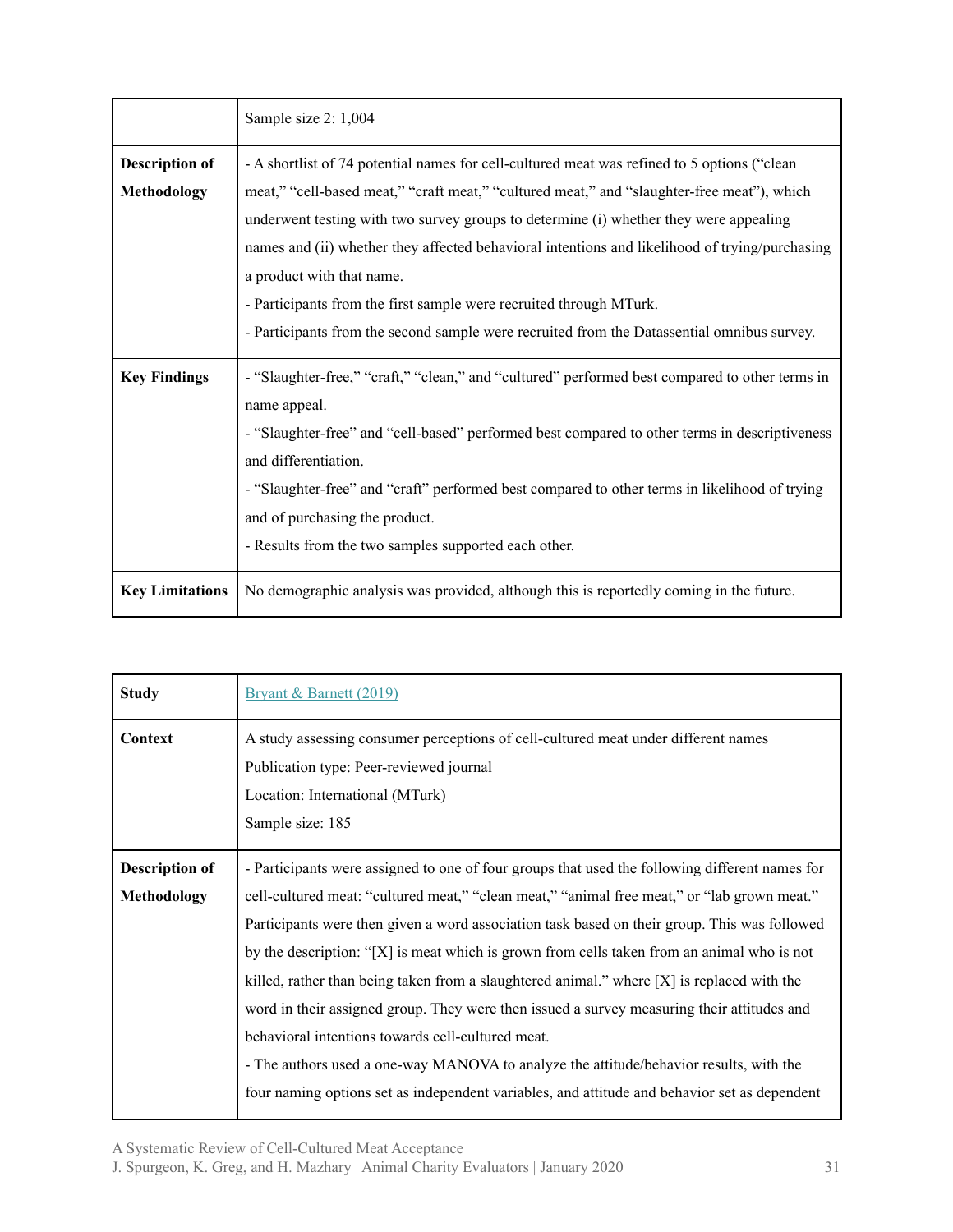|                        | variables.                                                                                                                                                                                                                                                                                                                                      |
|------------------------|-------------------------------------------------------------------------------------------------------------------------------------------------------------------------------------------------------------------------------------------------------------------------------------------------------------------------------------------------|
| <b>Key Findings</b>    | - Those in the "clean meat," and "animal free meat" groups had significantly more positive<br>attitudes towards cell-cultured meat than those in the "lab grown meat" group.<br>- Those in the "clean meat" group had significantly more positive behavioral intentions<br>towards cell-cultured meat than those in the "lab grown meat" group. |
| <b>Key Limitations</b> | The location of participants was not recorded, so it is unclear how representative this would<br>be of the U.S. population. The authors note that 75% of MTurk users are reportedly from the<br>U.S.                                                                                                                                            |

The experimental studies were all randomized controlled trials with interventions that involved short exposures (i.e., seconds or minutes) to different messages. All trials had a very short follow-up period after the intervention (i.e., only seconds or minutes), with the exception of the Macdonald & Vivalt ([2017\)](https://osf.io/ndtr2/) and Vivalt & Macdonald [\(2017](https://osf.io/97pjc/)) studies, which followed up with respondents months later. The control groups often received information about another sustainable production technology unrelated to cell-cultured meat, such as solar panels.

There were a total of 31,065 participants in the 12 experimental studies. Macdonald & Vivalt [\(2017](https://osf.io/ndtr2/)), Greig [\(2017](https://osf.io/97pjc/)), Vivalt & Macdonald (2017), the Good Food Institute ([2016\)](https://www.gfi.org/the-naming-of-clean-meat), Gasteratos & Sherman ([2018\)](https://dash.harvard.edu/handle/1/34901168), Szejda ([2018\)](https://www.gfi.org/images/uploads/2018/09/INN-RPT-Cellular-Agriculture-Nomenclature-2018-0921.pdf) (first sample), and Bryant & Barnett ([2019\)](https://www.sciencedirect.com/science/article/pii/S0195666318310948) drew their samples using MTurk. Anderson & Bryant [\(2018](https://faunalytics.org/wp-content/uploads/2018/11/Clean-Meat-Acceptance-Primary-Findings.pdf)) employed the survey company Ipsos to recruit participants and Szejda [\(2018](https://www.gfi.org/images/uploads/2018/09/INN-RPT-Cellular-Agriculture-Nomenclature-2018-0921.pdf)) (second sample) used the Datassential omnibus survey. The rest of the studies relied on a convenience sampling method, and in the cases of Verbeke, Sans, & Van Loo [\(2015](https://www.sciencedirect.com/science/article/pii/S2095311914608844)) and Bekker et al. ([2017\)](https://www.sciencedirect.com/science/article/pii/S0195666317303811), samples were mainly from student populations. The primary outcomes used in most of the studies were attitudinal measures, as in Verbeke, Sans, & Van Loo ([2015\)](https://www.sciencedirect.com/science/article/pii/S2095311914608844), Bekker et al. [\(2017](https://www.sciencedirect.com/science/article/pii/S0195666317303811)), Macdonald & Vivalt ([2017\)](https://osf.io/ndtr2/), Siegrist et al. [\(2018](https://www.sciencedirect.com/science/article/abs/pii/S0309174017303455)), Siegrist & Sutterlin [\(2017](https://www.sciencedirect.com/science/article/pii/S0195666317303926)), Vivalt & Macdonald [\(2017\)](https://osf.io/97pjc/), Anderson & Bryant ([2018](https://faunalytics.org/wp-content/uploads/2018/11/Clean-Meat-Acceptance-Primary-Findings.pdf)), Gasteratos & Sherman ([2018\)](https://dash.harvard.edu/handle/1/34901168), Szejda ([2018\)](https://www.gfi.org/images/uploads/2018/09/INN-RPT-Cellular-Agriculture-Nomenclature-2018-0921.pdf), and Bryant & Barnett [\(2019](https://www.sciencedirect.com/science/article/pii/S0195666318310948)). Anderson & Bryant ([2018](https://faunalytics.org/wp-content/uploads/2018/11/Clean-Meat-Acceptance-Primary-Findings.pdf)) and Macdonald & Vivalt [\(2017](https://osf.io/ndtr2/)) also used willingness to pay as a measure. Slade [\(2018](https://www.sciencedirect.com/science/article/pii/S0195666317317531)), Greig ([2017\)](https://animalcharityevaluators.org/blog/clean-meat-or-cultured-meat-a-randomized-trial-evaluating-the-impact-on-self-reported-purchasing-preferences/), and the Good Food Institute ([2016\)](https://www.gfi.org/the-naming-of-clean-meat) used reported purchasing preferences in hypothetical choice experiments.

#### *Table 2b: Risk of bias assessments for experimental studies*

| Study | <b>Selection Bias</b> | <b>Attrition Bias</b> | <b>Reporting Bias</b> | <b>Other Bias</b> |
|-------|-----------------------|-----------------------|-----------------------|-------------------|
|-------|-----------------------|-----------------------|-----------------------|-------------------|

A Systematic Review of Cell-Cultured Meat Acceptance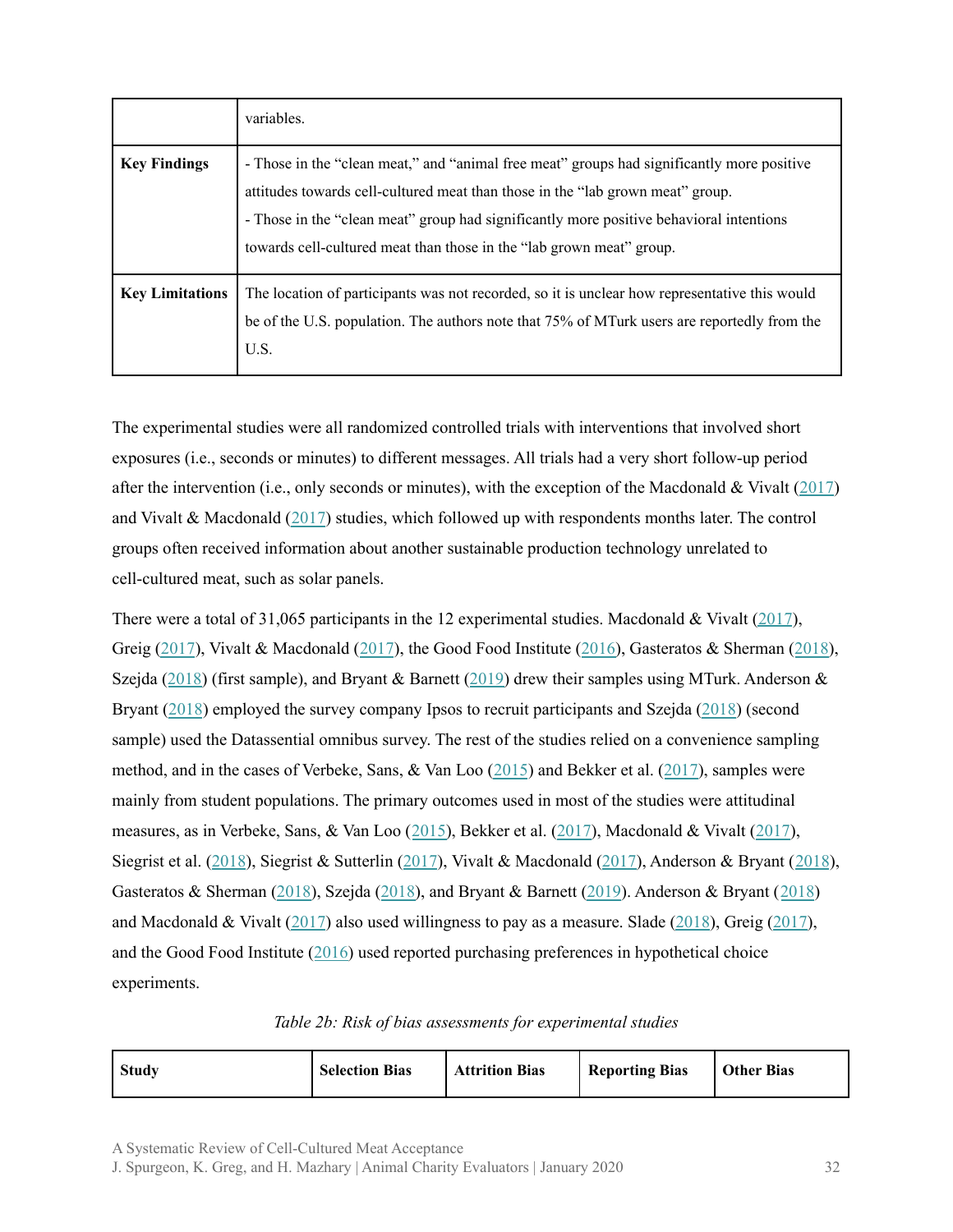| Verbeke, Sans, & Van Loo<br>(2015) | $\overline{\mathbf{?}}$                                               | $\left  \cdot \right $ | $\color{red}+$         | $\color{red}+$              |
|------------------------------------|-----------------------------------------------------------------------|------------------------|------------------------|-----------------------------|
| The Good Food Institute<br>(2016)  | 3                                                                     | 8                      | $\boxed{?}$            | $\left  \mathbf{?} \right $ |
| Bekker et al. (2017)               | Ŧ                                                                     | Ŧ                      | Ŧ                      | Ð                           |
| Siegrist & Sütterlin (2017)        | $\left( \begin{matrix} \textbf{1} \end{matrix} \right)$               | Ŧ                      | $\ddot{}$              | $\overline{\mathbf{?}}$     |
| Greig (2017)                       | Ð                                                                     | Œ                      | Ŧ                      | $\overline{\mathbf{?}}$     |
| Macdonald & Vivalt (2017)          | $+$                                                                   | $\pm$                  | $\ddot{}$              | $\overline{\mathbf{?}}$     |
| Vivalt & Macdonald (2017)          | $\left( 3\right)$                                                     | $\left  \cdot \right $ | $\left  \cdot \right $ | $\mathbf{?}$                |
| Anderson & Bryant (2018)           | $\mathbf{Z}$                                                          | Ð                      | $\ddot{}$              | $\overline{\mathbf{?}}$     |
| Siegrist et al. (2018)             | $+$                                                                   | $\pm$                  | $\pm$                  | $\overline{\mathbf{?}}$     |
| Slade (2018)                       | $\left  + \right $                                                    | $\left  \cdot \right $ | $\boxed{?}$            | $+$                         |
| Gasteratos & Sherman<br>(2018)     |                                                                       |                        |                        |                             |
| Szejda (2018)                      | $\left( \begin{matrix} \textbf{1} \\ \textbf{1} \end{matrix} \right)$ | 8                      | Œ                      | $\overline{\mathbf{?}}$     |
| Bryant & Barnett (2019)            | $\left( \begin{matrix} \textbf{1} \end{matrix} \right)$               | Ŧ                      | Ŧ                      | $\overline{\mathbf{z}}$     |

The risk of bias assessments in each domain for the individual studies we analyzed, along with brief justifications, are available [here.](https://docs.google.com/spreadsheets/d/1sfhYntqtCkn4RUAyGQXF5A4R9bNyLChWOH27pDcPR0w/edit?usp=drive_web&ouid=116772329959585266973)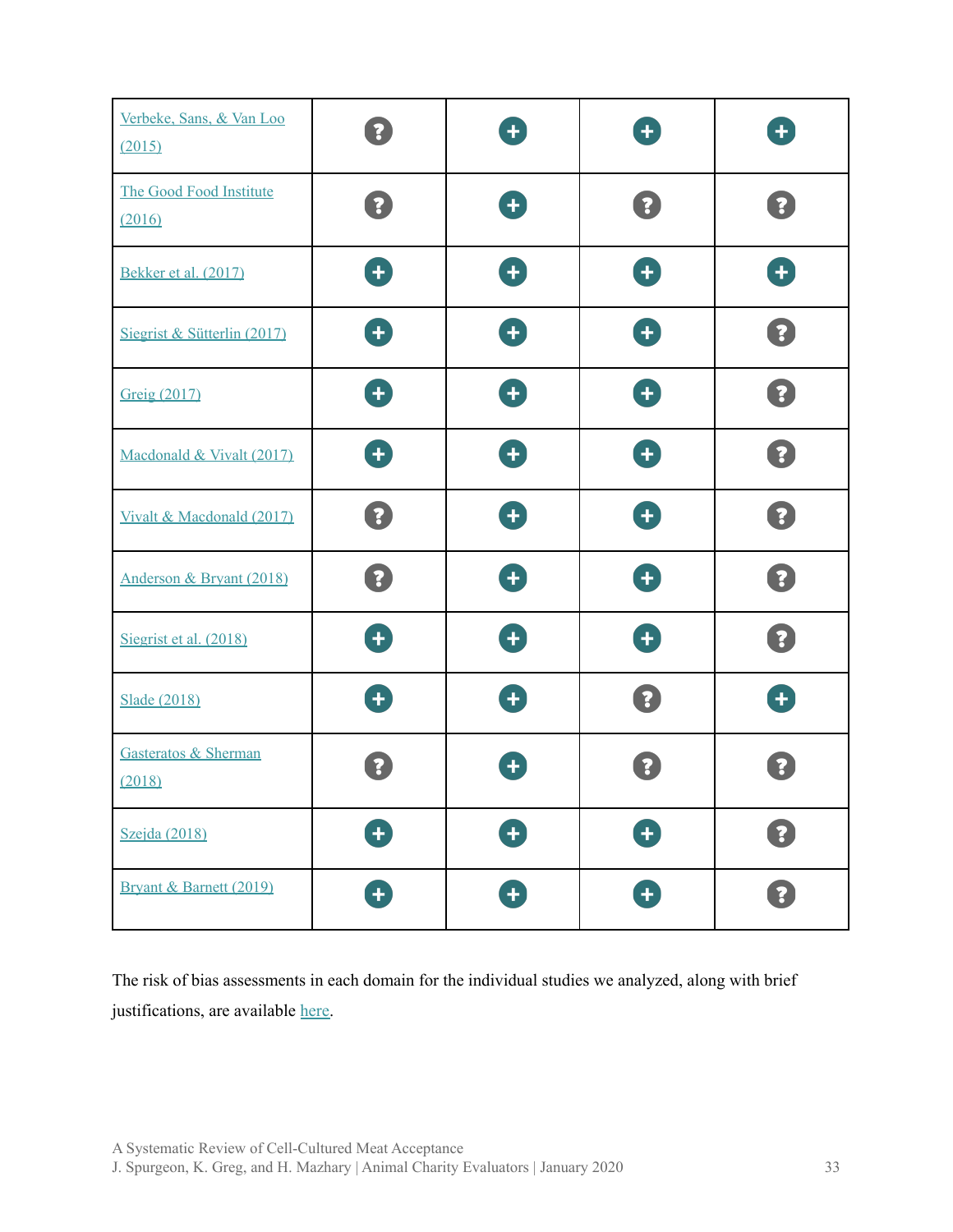Reporting bias was often difficult to comment on; in most cases, pre-analysis plans for studies were not provided, so it was difficult to determine whether all the measured outcomes were reported. Also, attrition bias was often not relevant due to the short follow-up times in the studies.

#### <span id="page-33-0"></span>Key findings from experimental studies

#### <span id="page-33-1"></span>Factors increasing acceptance

Slade ([2018\)](https://www.sciencedirect.com/science/article/pii/S0195666317317531) found that in a hypothetical choice experiment between different types of burgers, if prices were equal, 65% of consumers would buy the beef burger, 21% would buy the plant-based burger, 11% would buy the cell-cultured meat burger, and 4% would make no purchase. There was no correlation between participants' frequency of meat purchasing and their preference for cell-cultured meat. However, one model found a negative correlation between meat purchase frequency and preference for plant-based products. This may suggest that cell-cultured meat is more preferable than plant-based meat among meat eaters.

Providing information about the benefits of cell-cultured meat seemed to be effective. In Verbeke, Sans, & Van Loo [\(2015](https://www.sciencedirect.com/science/article/pii/S2095311914608844)), after the intervention involving providing information about cell-cultured meat's benefits, the number of respondents who said they were willing to try cell-cultured meat increased from about 25% to 43%, and the number of those who were hesitant changed from two-thirds to 51%. Bekker et al. ([2017\)](https://www.sciencedirect.com/science/article/pii/S0195666317303811) found that providing positive information about cell-cultured meat's sustainability and information about a positively perceived sustainable product (in this case solar panels) positively influenced explicit attitudes towards cell-cultured meat. Moreover, the Gasteratos  $\&$  Sherman [\(2018](https://dash.harvard.edu/handle/1/34901168)) experiment demonstrated that presenting information on the possible benefits of cell-cultured meat increased consumers' willingness to try it. Providing information on the health benefits of cell-cultured meat had the greatest effect of attitudinal change, more so than information on environmental or ethical benefits. Therefore, information provision may shape levels of acceptance, although Bekker et al. ([2017\)](https://www.sciencedirect.com/science/article/pii/S0195666317303811) observed that the effect of information provision on explicit attitude change was less pronounced with people who were more initially familiar with cell-cultured meat. Likewise, van der Heide ([2016\)](http://edepot.wur.nl/370158) reported that while claims about cell-cultured meat may change some of consumers' expectations, a consumer's prior attitude towards novel food products may still be too strong for an external claim to overcome.

In addition, Siegrist et al. ([2018\)](https://www.sciencedirect.com/science/article/abs/pii/S0309174017303455) observed that the way in which cell-cultured meat was described influenced participants' perception: There was a much higher rate of acceptance when participants were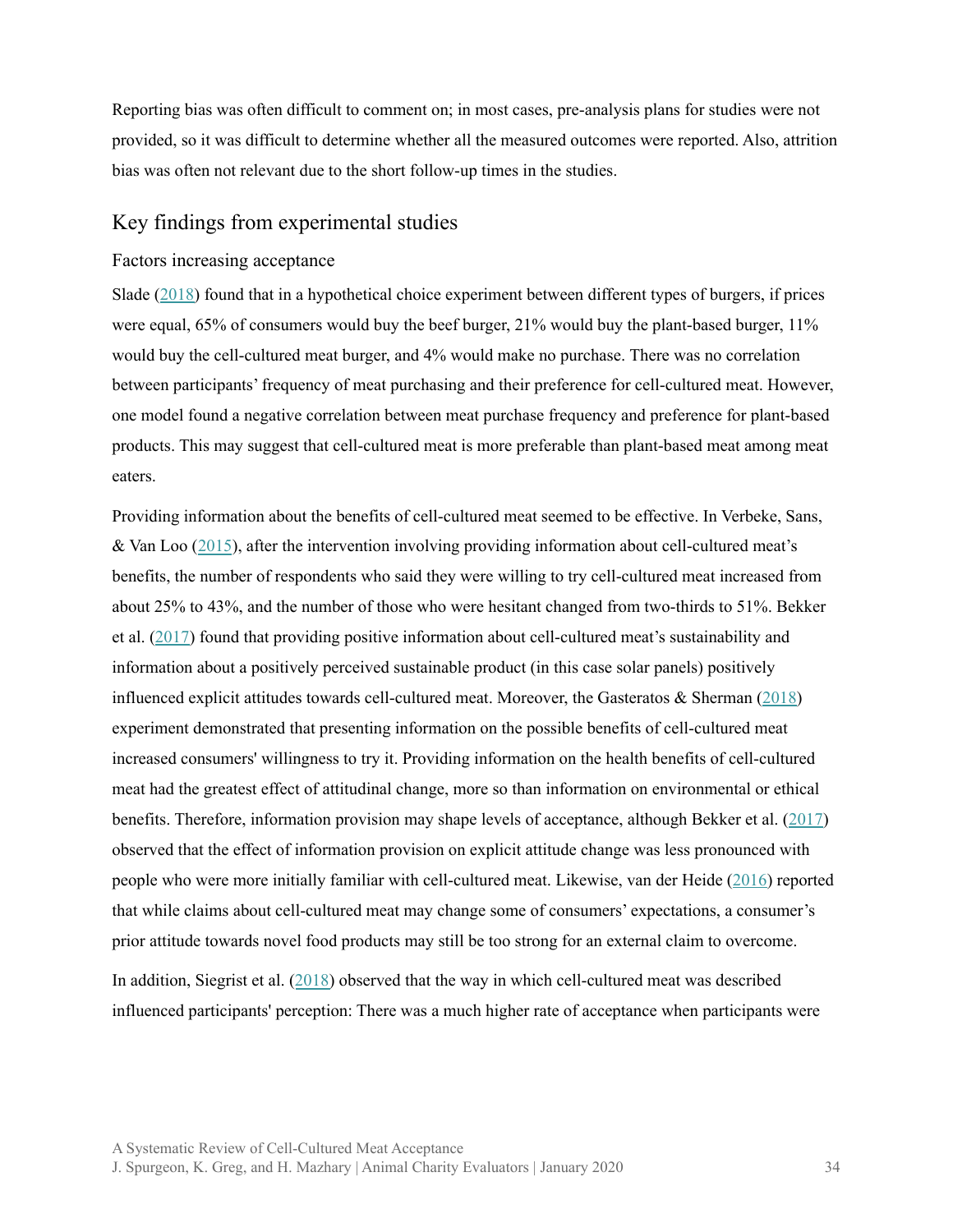given a non-technical description<sup>20</sup> of cell-cultured meat compared to a technical description<sup>21</sup> (because of increased perceived naturalness). Thus, it may be beneficial to explain cell-cultured meat in a non-technical way that emphasizes the final product—as opposed to the production method—to increase acceptance of this novel food.

The perception of whether cell-cultured meat is natural seems to be an important factor for its acceptance. Macdonald & Vivalt  $(2017)$  $(2017)$  found that "embracing" the unnaturalness of cell-cultured meat by pointing to the unnaturalness of conventional food was more effective than attempting to debunk the unnatural qualities of cell-cultured meat. A similar result was identified in Anderson & Bryant ( $2018$ ), who found that trying to directly reduce naturalness concerns was ineffective. Describing conventionally-produced meat as unnatural produced the most acceptance of cell-cultured meat; potential consumers who read this message were willing to pay more for cell-cultured meat than those who did not. People who read this message also tended to be the most positive about cell-cultured meat in a variety of other ways: in their attitudes, feelings, and beliefs.

Moreover, nomenclature is a factor that could affect consumer acceptance quite substantially. Greig  $(2017)$  $(2017)$  reported that the term "clean meat" resulted in much greater acceptance levels than the term "cultured meat." In the Good Food Institute  $(2016)$  $(2016)$  sample, respondents were significantly more willing to purchase and eat meat grown in a laboratory if it were labeled "safe meat" or "clean meat" rather than "cultured meat," "pure meat," or "meat 2.0". Szejda ([2018\)](https://www.gfi.org/images/uploads/2018/09/INN-RPT-Cellular-Agriculture-Nomenclature-2018-0921.pdf) reported that "slaughter-free," "craft," "clean," and "cultured" performed best compared to other terms in "name appeal," while "slaughter-free" and "craft" performed best compared to other terms in "likelihood of trying and of purchasing the product." Bryant & Barnett ([2019\)](https://www.sciencedirect.com/science/article/pii/S0195666318310948) found that those in the "clean meat" and "animal free meat" groups had significantly more positive attitude towards cell-cultured meat than those in the "lab grown meat"

<sup>&</sup>lt;sup>20</sup> Siegrist et al.  $(2018)$  $(2018)$  provided the following non-technical description: "Red meat such as ground beef is produced by tissue cultivation. In doing so, cells are obtained from the muscle tissue of cows. These cells are artificially grown and develop into muscle cells. This production method is more environment-friendly and associated with less animal suffering compared with conventional meat production. Consumption of ground beef produced by tissue cultivation is comparable with consumption of ground beef from conventional meat production, also with regard to taste."

<sup>&</sup>lt;sup>21</sup> Siegrist et al. ([2018\)](https://www.sciencedirect.com/science/article/abs/pii/S0309174017303455) provided the following technical description: "In vitro meat is produced by means of biotechnology. In doing so, red meat such as ground beef is produced in the laboratory. Cells are obtained from the muscle tissue of cows. By utilizing biotechnology, these cells are artificially grown and develop into muscle cells. This production method is more environment-friendly and associated with less animal suffering compared with conventional meat production. Consumption of in vitro ground beef is comparable with consumption of ground beef from conventional meat production, also with regard to taste."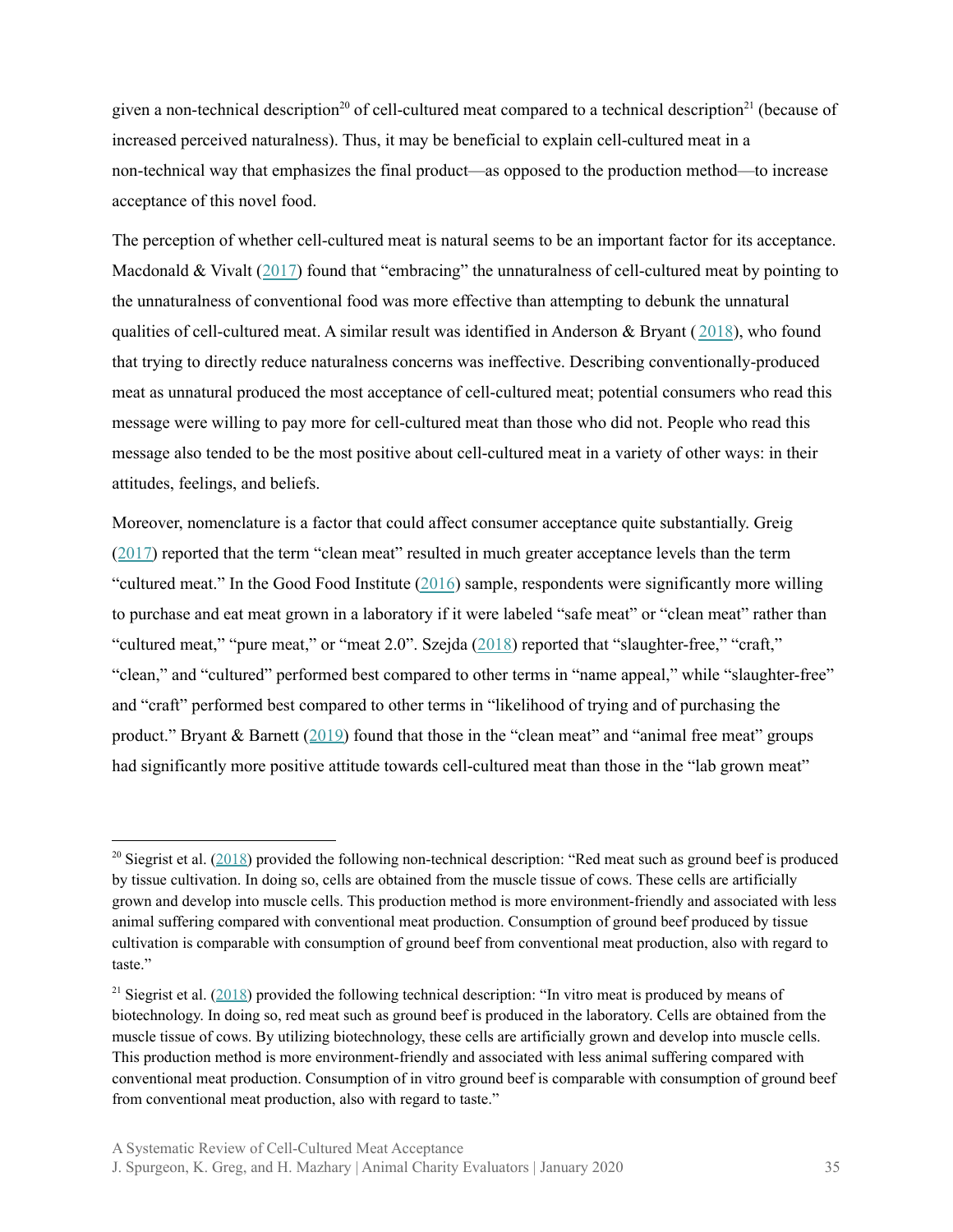group, and that those in the "clean meat" group had significantly more positive behavioral intentions towards the product than those in the "lab grown meat" group.

#### <span id="page-35-0"></span>Barriers to acceptance

Price and sensory quality were brought up in Verbeke, Sans, & Van Loo ([2015\)](https://www.sciencedirect.com/science/article/pii/S2095311914608844) as a major barrier to acceptance. Unnaturalness was also a key concern. Siegrist  $\&$  Sutterlin ([2017\)](https://www.sciencedirect.com/science/article/pii/S0195666317303926) indicated that the perceived naturalness of the meat affected participants' evaluation of the acceptability of the risk of colon cancer associated with meat consumption. Even if the new production method (i.e., cell-cultured meat) was more environmentally friendly and less harmful to animals, the perceived lack of naturalness might reduce the acceptability of the risk associated with such a product.

Macdonald & Vivalt  $(2017)$  $(2017)$  found that exposure to negative reactions about cell-cultured meat from strangers greatly undermined cell-cultured meat acceptance, demonstrating that social effects can be quite pronounced. Note that this is in an experimental setting and it is unclear how well the results will translate to real social settings. Similarly, Slade ([2018\)](https://www.sciencedirect.com/science/article/pii/S0195666317317531) found that there was a positive correlation between the hypothetical market share of cell-cultured meat products and preference for them. This may be due to social pressure or a higher perception of quality that the increase in market share may bring.

According to Siegrist et al. ([2018\)](https://www.sciencedirect.com/science/article/abs/pii/S0309174017303455), informing participants about the production of cell-cultured meat and its benefits may have the paradoxical effect of increasing the acceptance of traditional meat. The participants who received information about the production of cell-cultured meat perceived traditional meat as more natural and expressed a higher willingness to buy traditional meat compared with the group that was informed about organic meat. However, as there was no control, it is impossible to determine whether the difference was due to the cell-cultured meat information increasing acceptance of traditional meat or the organic meat information decreasing the demand for conventional meat.

# <span id="page-35-1"></span>Systematic reviews

We reviewed three systematic reviews. (See Table 3.)

| <b>Study</b> | Hartmann & Siegrist (2017)                                                                                        |
|--------------|-------------------------------------------------------------------------------------------------------------------|
| Context      | - A systematic review of peer-reviewed articles<br>- Includes only quantitative studies<br>- 38 articles analyzed |

*Table 3: Key features of the systematic reviews included in this review*

A Systematic Review of Cell-Cultured Meat Acceptance J. Spurgeon, K. Greg, and H. Mazhary | Animal Charity Evaluators | January 2020 36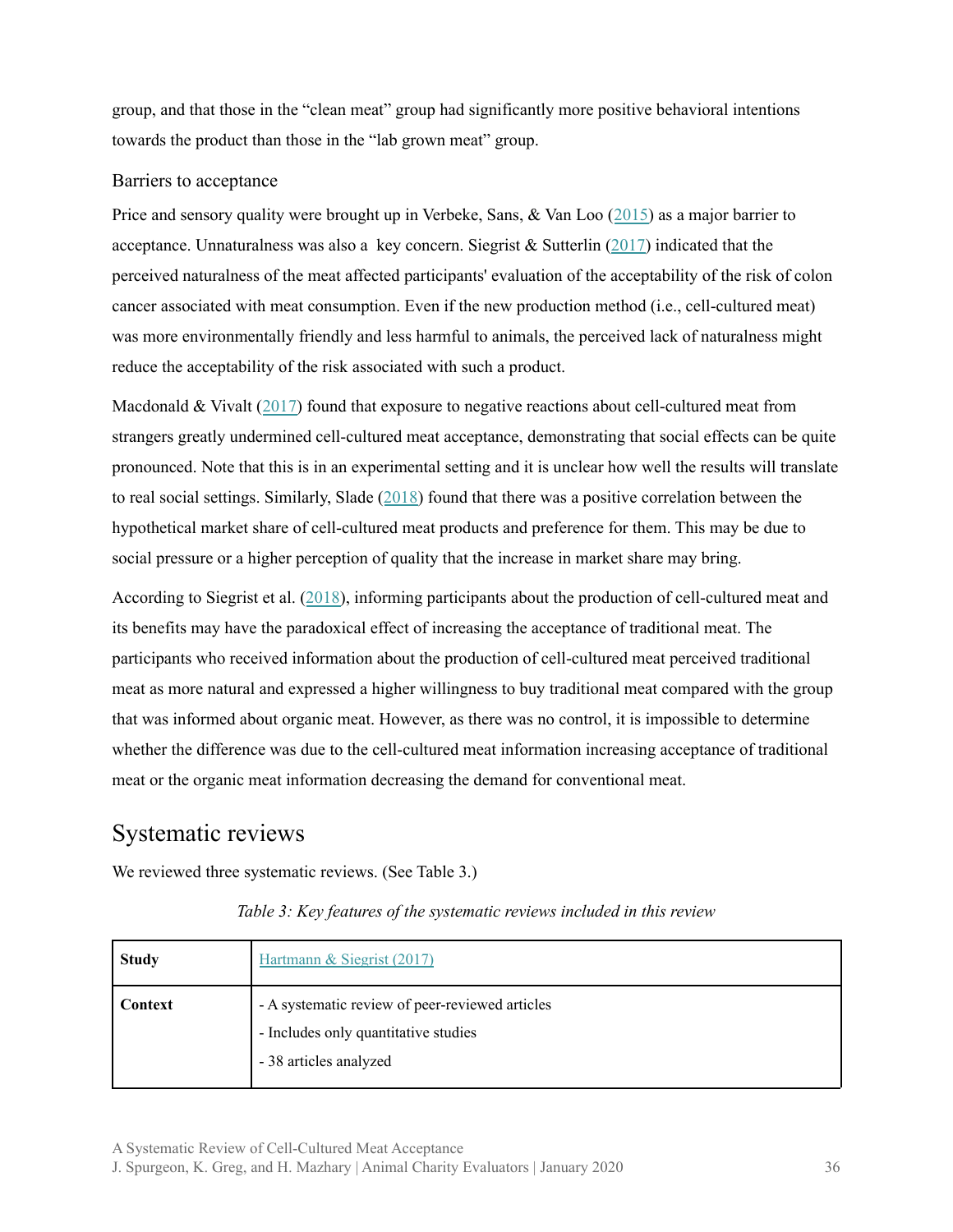| Question               | Framing questions:                                                                                                                                                                                                                                                                                                                                                                           |  |  |  |  |
|------------------------|----------------------------------------------------------------------------------------------------------------------------------------------------------------------------------------------------------------------------------------------------------------------------------------------------------------------------------------------------------------------------------------------|--|--|--|--|
| <b>Wording/Framing</b> | - "Are consumers aware that meat consumption has a large environmental impact?"                                                                                                                                                                                                                                                                                                              |  |  |  |  |
|                        | - "Are consumers willing to reduce meat consumption or substitute meat with an                                                                                                                                                                                                                                                                                                               |  |  |  |  |
|                        | alternative?"                                                                                                                                                                                                                                                                                                                                                                                |  |  |  |  |
|                        | - "Are consumers willing to accept meat substitutes and alternative proteins, such as insects                                                                                                                                                                                                                                                                                                |  |  |  |  |
|                        | or cell-cultured meat?"                                                                                                                                                                                                                                                                                                                                                                      |  |  |  |  |
| <b>Key Findings</b>    | - Consumer awareness of the environmental impact of meat production is low, as is<br>willingness to change meat consumption behavior through reduction or substitution with<br>alternatives such as cell-cultured meat.<br>- More experimental studies are needed to explore how consumers can be motivated to<br>change their meat consumption, particularly through nudging interventions. |  |  |  |  |
| <b>Key Limitations</b> | The review only includes quantitative studies and omits insights from qualitative studies.                                                                                                                                                                                                                                                                                                   |  |  |  |  |

| <b>Study</b>           | Román et al. (2017)                                                                                                                                                                                                                                                                                                                                                                                                          |
|------------------------|------------------------------------------------------------------------------------------------------------------------------------------------------------------------------------------------------------------------------------------------------------------------------------------------------------------------------------------------------------------------------------------------------------------------------|
| Context                | - A systematic review of peer-reviewed articles<br>- Includes both quantitative and mixed-method approach studies<br>- 72 articles from 32 countries covering 85,348 consumers analyzed                                                                                                                                                                                                                                      |
| Question               | Framing questions:                                                                                                                                                                                                                                                                                                                                                                                                           |
| <b>Wording/Framing</b> | - "How has the perceived importance of naturalness for consumers been defined and<br>measured?"<br>- "To what extent is perceived naturalness important to consumers?"<br>- "Are there individual differences regarding the importance given to food naturalness that<br>can be explained by consumers' characteristics?"<br>- "Do consumers' attitudes toward food naturalness influence their intentions and<br>behavior?" |
| <b>Key Findings</b>    | Perceived food naturalness is a crucial factor for consumers.                                                                                                                                                                                                                                                                                                                                                                |
| <b>Key Limitations</b> |                                                                                                                                                                                                                                                                                                                                                                                                                              |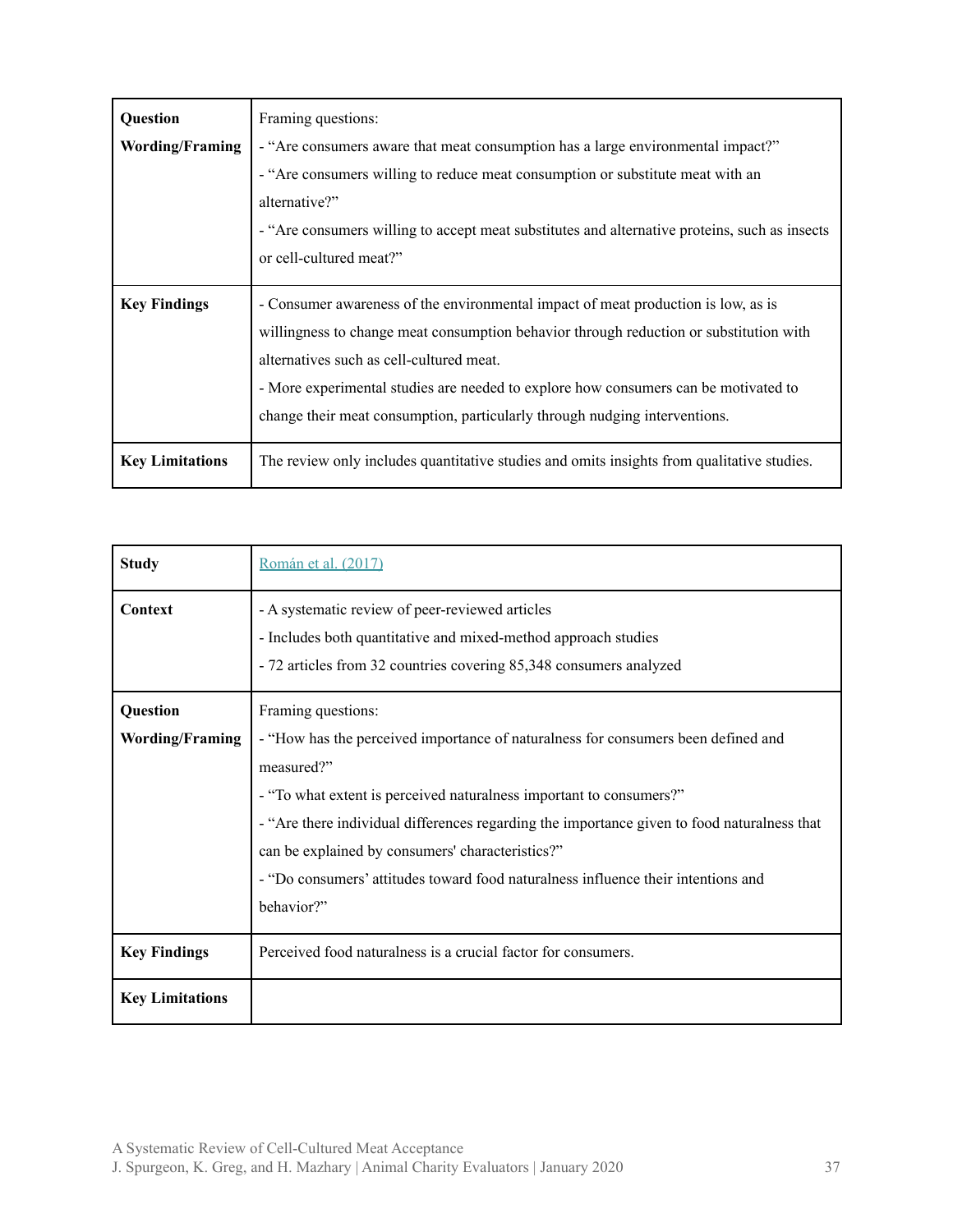| <b>Study</b>                       | Bryant & Barnett (2018)                                                                                                                                                                                                                                                                                                                                                |
|------------------------------------|------------------------------------------------------------------------------------------------------------------------------------------------------------------------------------------------------------------------------------------------------------------------------------------------------------------------------------------------------------------------|
| Context                            | - A systematic review of peer-reviewed articles<br>- Includes both quantitative and qualitative studies<br>- 14 empirical studies analyzed                                                                                                                                                                                                                             |
| Question<br><b>Wording/Framing</b> | Framing question: "What is known about consumer acceptance of cell-cultured meat?"                                                                                                                                                                                                                                                                                     |
| <b>Key Findings</b>                | - The framing of studies is very important for affecting results.<br>- Common objections to cell-cultured meat include personal concerns (such as<br>unnaturalness, safety, anticipated taste/texture/appearance, and anticipated price), societal<br>concerns, doubts, and uncertainty (such as concerns for feasibility, ethical status, and<br>regulation/control). |
| <b>Key Limitations</b>             | - The review does not analyze some polls such as YouGov or gray literature published by<br>companies/research groups.<br>- The articles are Europe and North-America-centric.                                                                                                                                                                                          |

While Roman et al. ([2017\)](https://www.sciencedirect.com/science/article/pii/S092422441730122X) explored novel food technologies more generally and Hartmann & Siegrist ([2017\)](https://www.sciencedirect.com/science/article/abs/pii/S0924224416302904) explored attitudes towards sustainable protein consumption, Bryant & Barnett [\(2018](https://www.sciencedirect.com/science/article/abs/pii/S0309174017314602)) specifically examined levels of consumer acceptance of cell-cultured meat. The reviews included peer-reviewed articles in their analyses. Hartmann  $\&$  Siegrist [\(2017](https://www.sciencedirect.com/science/article/abs/pii/S0924224416302904)) included only studies using quantitative methods while Bryant  $\&$  Barnett ([2018\)](https://www.sciencedirect.com/science/article/abs/pii/S0309174017314602) actively sought to include both quantitative and qualitative studies.

Bryant & Barnett ([2018\)](https://www.sciencedirect.com/science/article/abs/pii/S0309174017314602) omitted polls and research published by research groups from their analysis, which would have added to the review, though it also may have increased the risk of including poor quality or biased data. It is also important to note that one of the authors, Chris Bryant, works at the Cellular [Agriculture](https://www.cellag.org/about-us) Society, which is not disclosed in the article and introduces a possible risk of bias. All three of the reviews followed the Preferred Reporting Items for [Systematic](http://journals.plos.org/plosmedicine/article?id=10.1371/journal.pmed.1000100) Reviews and [Meta-Analyses](http://journals.plos.org/plosmedicine/article?id=10.1371/journal.pmed.1000100) checklist and thus were considered to be of high quality.

#### <span id="page-37-0"></span>Key findings for systematic reviews

Both Hartmann & Siegrist [\(2017](https://www.sciencedirect.com/science/article/abs/pii/S0924224416302904)) and Roman et al. [\(2017](https://www.sciencedirect.com/science/article/pii/S092422441730122X)) looked at wider meat consumption and novel food technologies instead of focusing exclusively on cell-cultured meat, so they drew more general conclusions. Hartmann & Siegrist  $(2017)$  $(2017)$  reported that knowledge of the environmental impact of meat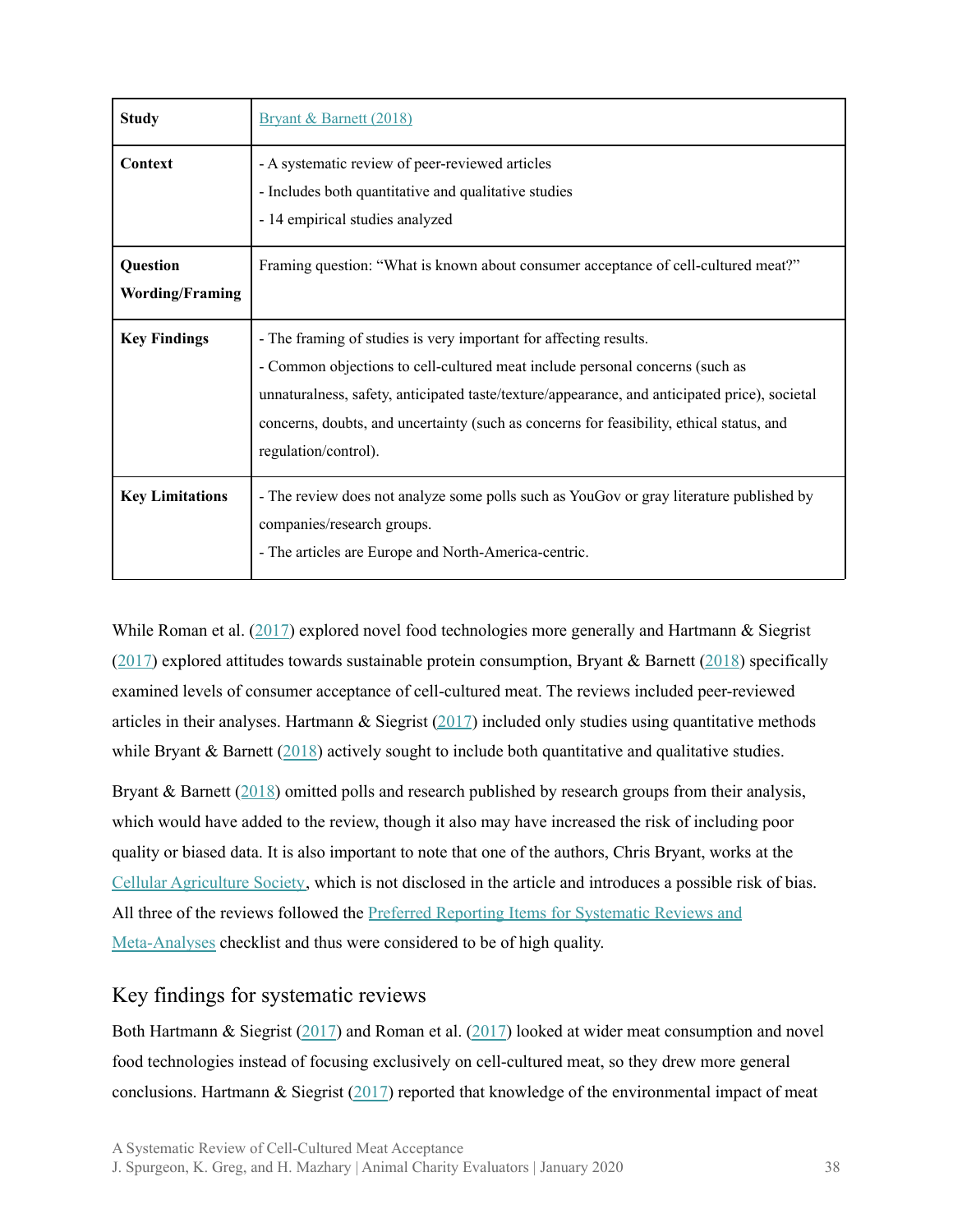production was low among European consumers. Consumers' willingness to change dietary patterns by reducing meat consumption and eating meat substitutes, such as cell-cultured meat, was similarly low. The authors call for more experimental research such as nudging interventions to explore behavior change. Roman et al. ([2017\)](https://www.sciencedirect.com/science/article/pii/S092422441730122X) observed that food naturalness was very important for most consumers across spatially and temporally variable studies. They also found that consumers measured naturalness by taking into account three factors: the way the food was grown, the way it was produced, and the attributes of the food product at the end of the supply chain/at the point of consumption.

Bryant & Barnett ([2018\)](https://www.sciencedirect.com/science/article/abs/pii/S0309174017314602) focuses specifically on cell-cultured meat and reported that safety concerns, taste, and price were the primary barriers to cell-cultured meat acceptance. They recommend that promoters of cell-cultured meat focus on addressing safety concerns, as taste and price can more easily be resolved through consumer experience.

# <span id="page-38-0"></span>Synthesis of results

Representativeness of samples was better achieved by the experimental studies than by the cross-sectional surveys as they tended to have much larger samples, although some of the cross-sectional surveys were census-balanced.

#### <span id="page-38-1"></span>Consumer acceptance levels

There was quite a lot of variation in consumer acceptance levels of cell-cultured meat overall. Generally, studies tended to use two types of questions to gauge consumer acceptance levels—willingness to try cell-cultured meat, and willingness to buy cell-cultured meat (see the [appendix](#page-47-0) for a more detailed breakdown of the specific questions asked). As may be expected, willingness to try cell-cultured meat typically scored more highly, ranging from 19% in YouGov  $(2012)$  $(2012)$  to 66.4% in Anderson & Bryant ([2018\)](https://faunalytics.org/wp-content/uploads/2018/11/Clean-Meat-Acceptance-Primary-Findings.pdf), whereas willingness to buy ranged from 16% in Harris Interactive [\(2016](http://harris-interactive.co.uk/wp-content/uploads/sites/7/2017/03/Cultured-Meat-Report-December-2016.pdf)) to 45.9% in Anderson  $\&$ Bryant [\(2018](https://faunalytics.org/wp-content/uploads/2018/11/Clean-Meat-Acceptance-Primary-Findings.pdf)). There is some evidence across studies that providing information about cell-cultured meat will increase rates of acceptance, as the lowest scoring acceptance levels for both willingness to try and willingness to buy provided no contextual information prior to asking the question, whereas all other studies provided basic information about the definition and production methods of cell-cultured meat. This is supported by Verbeke, Sans, & Van Loo  $(2015)$  $(2015)$  $(2015)$ , in which the authors observed an increase in willingness to try from 23.9% to 42.5% and an increase in willingness to buy from 19.4% to 36.3% when the positive features of cell-cultured meat were described in addition to basic information. Given that cell-cultured meat has yet to reach the market, it seems likely that willingness to try is currently the most useful measure of initial consumer acceptance, whereas willingness to buy will likely be affected by how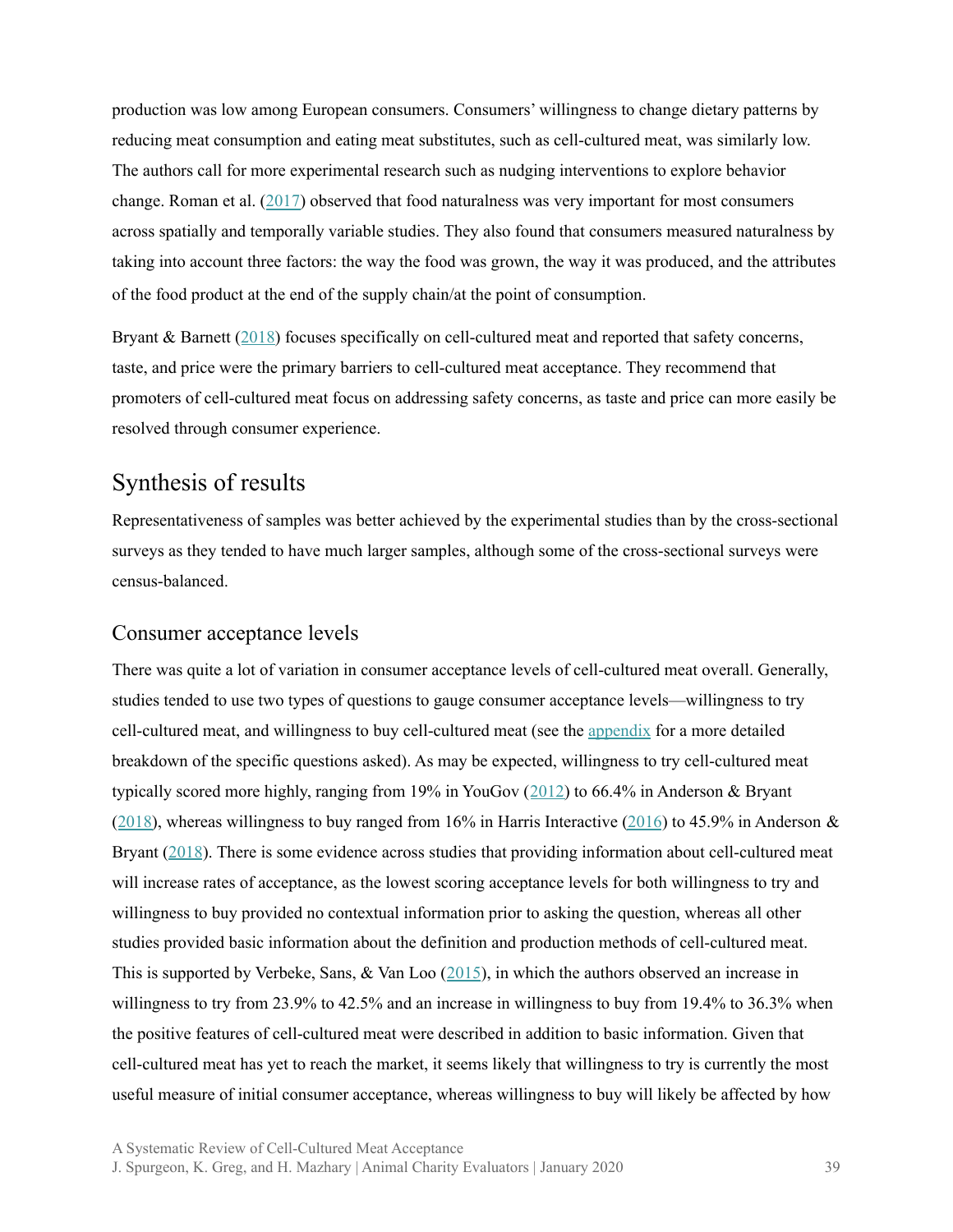much future products live up to consumer expectations. It is encouraging, though, that willingness to buy levels are not substantially lower than willingness to try.

One notable alternative method for capturing consumer acceptance levels was via choice. This was used in Hocquette et al. ([2015\)](https://www.researchgate.net/publication/272424529_Educated_consumers_don%27t_believe_artificial_meat_is_the_solution_to_the_problems_with_the_meat_industry) in which consuming cell-cultured meat was one preference option among others including eating less meat and making no change, with 5%–9% of respondents selecting the cell-cultured meat option across their survey groups. A similar approach was taken in Slade ([2018](https://www.sciencedirect.com/science/article/pii/S0195666317317531)), which used a hypothetical choice experiment in order to determine that 11% of their sample would choose a cell-cultured meat burger when given the choice between beef, plant-based, cell-cultured, or no purchase.

#### <span id="page-39-0"></span>Barriers to acceptance

For the most part, the results from both the cross-sectional surveys and experimental studies emphasized that perceived unnaturalness is a significant barrier to cell-cultured meat acceptance. This was acknowledged in Wilks & Phillips [\(2017](https://www.ncbi.nlm.nih.gov/pubmed/28207878)) and Harris Interactive [\(2016](http://harris-interactive.co.uk/wp-content/uploads/sites/7/2017/03/Cultured-Meat-Report-December-2016.pdf)), and further stressed in Siegrist & Sutterlin [\(2017](https://www.sciencedirect.com/science/article/pii/S0195666317303926)). The proliferation of experimental studies on information interventions that address unnaturalness concerns—such as Macdonald & Vivalt ([2017\)](https://osf.io/ndtr2/) and Anderson & Bryant ([2018\)](https://faunalytics.org/wp-content/uploads/2018/11/Clean-Meat-Acceptance-Primary-Findings.pdf)—indicate that this presents a major obstacle to behavior change. This naturalness concern does not exclusively apply to cell-cultured meat; in their systematic review, Roman et al. [\(2017](https://www.sciencedirect.com/science/article/pii/S092422441730122X)) state that this is a concern for all novel foods. One counterpoint to naturalness concerns was Wilks et al.  $(2019)$  $(2019)$ , which found that more general naturalness concerns (i.e. not specific to cell-cultured meat) were not a factor affecting cell-cultured meat acceptance in their sample. More research may be needed to determine the difference between specific naturalness concerns about cell-cultured meat versus more general traits of naturalness concern in individuals.

Other factors affecting consumer acceptance that surfaced both in the cross-sectional surveys and experimental studies were price, as in Verbeke, Sans,  $\&$  Van Loo ([2015](https://www.sciencedirect.com/science/article/pii/S2095311914608844)), and sensory quality, as in Hocquette et al. ([2015\)](https://www.researchgate.net/publication/272424529_Educated_consumers_don%27t_believe_artificial_meat_is_the_solution_to_the_problems_with_the_meat_industry) Verbeke, Sans, & Van Loo ([2015](https://www.sciencedirect.com/science/article/pii/S2095311914608844)); Wilks & Phillips [\(2017](https://journals.plos.org/plosone/article?id=10.1371/journal.pone.0171904)).

#### <span id="page-39-1"></span>Demographic trends

We can observe some demographic trends in acceptance levels across the studies. In Wilks & Phillips'  $(2017)$  $(2017)$  sample, men were more likely to be willing to try cell-cultured meat than women, as was echoed in YouGov [\(2012](http://cdn.yougov.com/cumulus_uploads/document/ie3yd1pd8v/Copy%20of%20Results%20120305%20Artificial%20meat.pdf)) and Harris Interactive [\(2016](http://harris-interactive.co.uk/wp-content/uploads/sites/7/2017/03/Cultured-Meat-Report-December-2016.pdf)), and politically liberal participants were more likely to try cell-cultured meat than were conservative ones. YouGov  $(2012)$  $(2012)$  $(2012)$  found that older participants were less likely to eat cell-cultured meat than younger ones. In addition, Verbeke, Sans, & Van Loo ([2015\)](https://www.sciencedirect.com/science/article/pii/S2095311914608844) found that vegetarians were less convinced than meat eaters of cell-cultured meat's potential health benefits.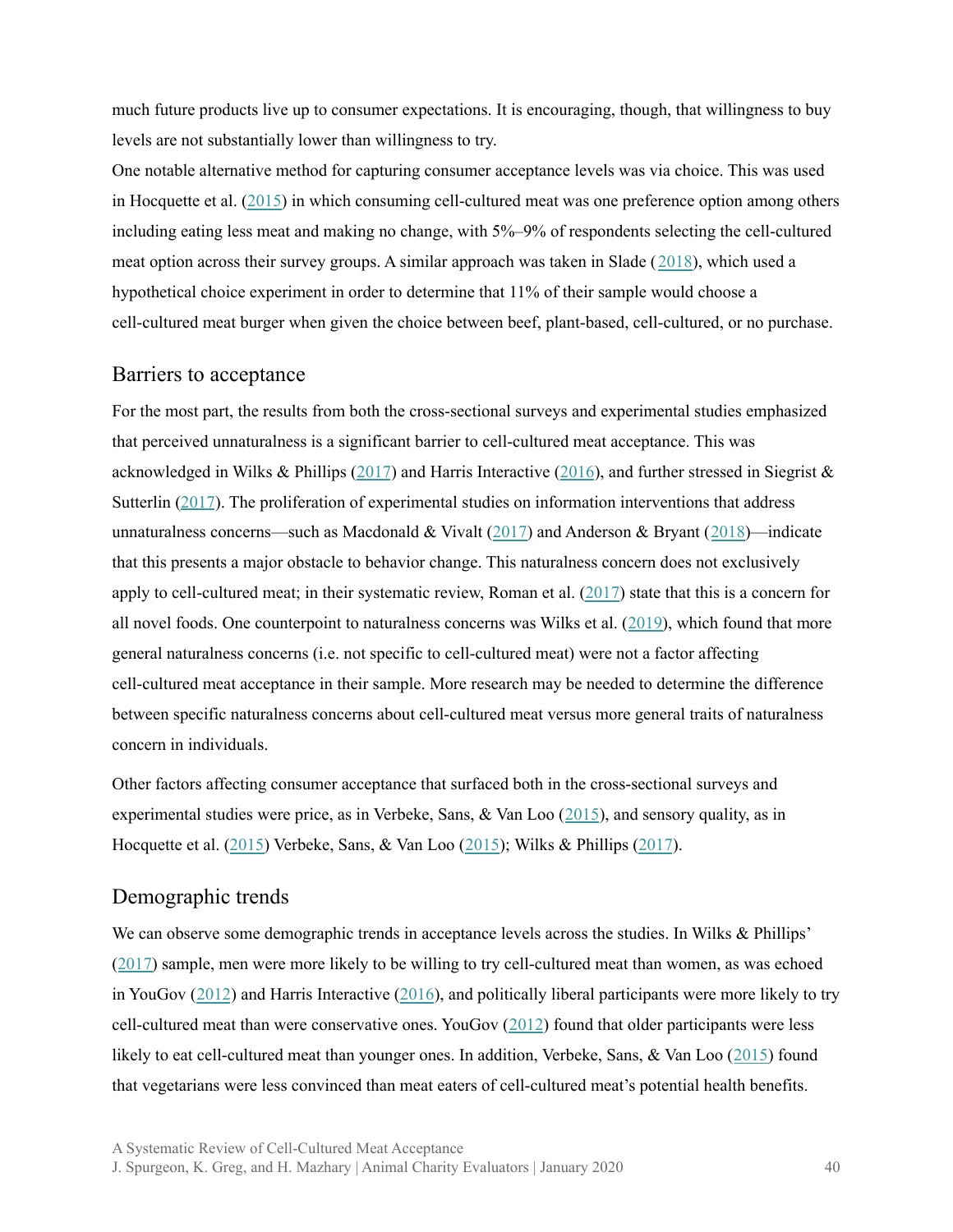We did not conduct any additional analyses such as sensitivity, subgroup analyses, or meta-regression because the results were not suitable for this.

We did not find significantly different results from the Bryant & Barnett  $(2018)$  $(2018)$  systematic review. The results were similar (as expected, because we reviewed similar studies), in terms of finding that aesthetic concerns (taste and texture), price, and safety/unnaturalness objections were the most dominant barriers to acceptance. However, there were some new insights from more newly published studies that added to our conclusions. In their review, they identified the need to build on how different names affected cell-cultured meat acceptance because this did not come through as much in their search of the literature. We synthesized results from more recent articles on this, such as Greig [\(2017](https://animalcharityevaluators.org/blog/clean-meat-or-cultured-meat-a-randomized-trial-evaluating-the-impact-on-self-reported-purchasing-preferences/)), Szejda [\(2018](https://www.gfi.org/images/uploads/2018/09/INN-RPT-Cellular-Agriculture-Nomenclature-2018-0921.pdf)), and Bryant & Barnett [\(2019](https://www.sciencedirect.com/science/article/pii/S0195666318310948)). Bryant & Barnett ([2018\)](https://www.sciencedirect.com/science/article/abs/pii/S0309174017314602) also identified the need for research that looked at how different descriptions of cell-cultured meat products shaped acceptance. Our review covered this to a greater extent, such as in the recently published Anderson & Bryant ([2018\)](https://faunalytics.org/wp-content/uploads/2018/11/Clean-Meat-Acceptance-Primary-Findings.pdf) and Macdonald & Vivalt ([2017\)](https://osf.io/ndtr2/). Bryant & Barnett ([2018\)](https://www.sciencedirect.com/science/article/abs/pii/S0309174017314602) highlighted the lack of studies that compared the effectiveness of communicating different types of benefits to consumers. We found results on this, such as in Anderson & Bryant [\(2018](https://faunalytics.org/wp-content/uploads/2018/11/Clean-Meat-Acceptance-Primary-Findings.pdf)). Therefore, while our conclusions were not significantly different from Bryant & Barnett ([2018\)](https://www.sciencedirect.com/science/article/abs/pii/S0309174017314602), we were able to further explore the relationships between certain factors and acceptance due to insights from recent studies.

# <span id="page-40-0"></span>Discussion

Research suggests that initial consumer acceptance levels of cell-cultured products remains low, seemingly due to the objections of perceived unnaturalness, anticipated high price, and concerns about taste appeal. This section links these concerns to wider issues—including the adoption of other novel technologies and the perception of conventional meat—and outlines some recommendations from the literature for increasing acceptance levels.

Overall, low levels of education about cell-cultured meat may partially explain poor acceptance levels, such as the 19% willingness to try amongst the YouGov ([2012](http://cdn.yougov.com/cumulus_uploads/document/ie3yd1pd8v/Copy%20of%20Results%20120305%20Artificial%20meat.pdf)) sample in which no explanation of cell-cultured meat was provided to participants. (However, without a control group in the study, we can't be certain of this.) Low levels of knowledge about cell-cultured meat may not necessarily be harmful to future levels of acceptance, as prior beliefs are difficult to change. Bekker et al.'s [\(2017](https://www.sciencedirect.com/science/article/abs/pii/S0195666316305037)) study on explicit versus implicit attitudes found that the effect of information provision about cell-cultured meat on explicit attitude change was less pronounced with people who were initially more familiar with cell-cultured meat. In addition, wider public awareness of cell-cultured meat may result in increased negative perceptions of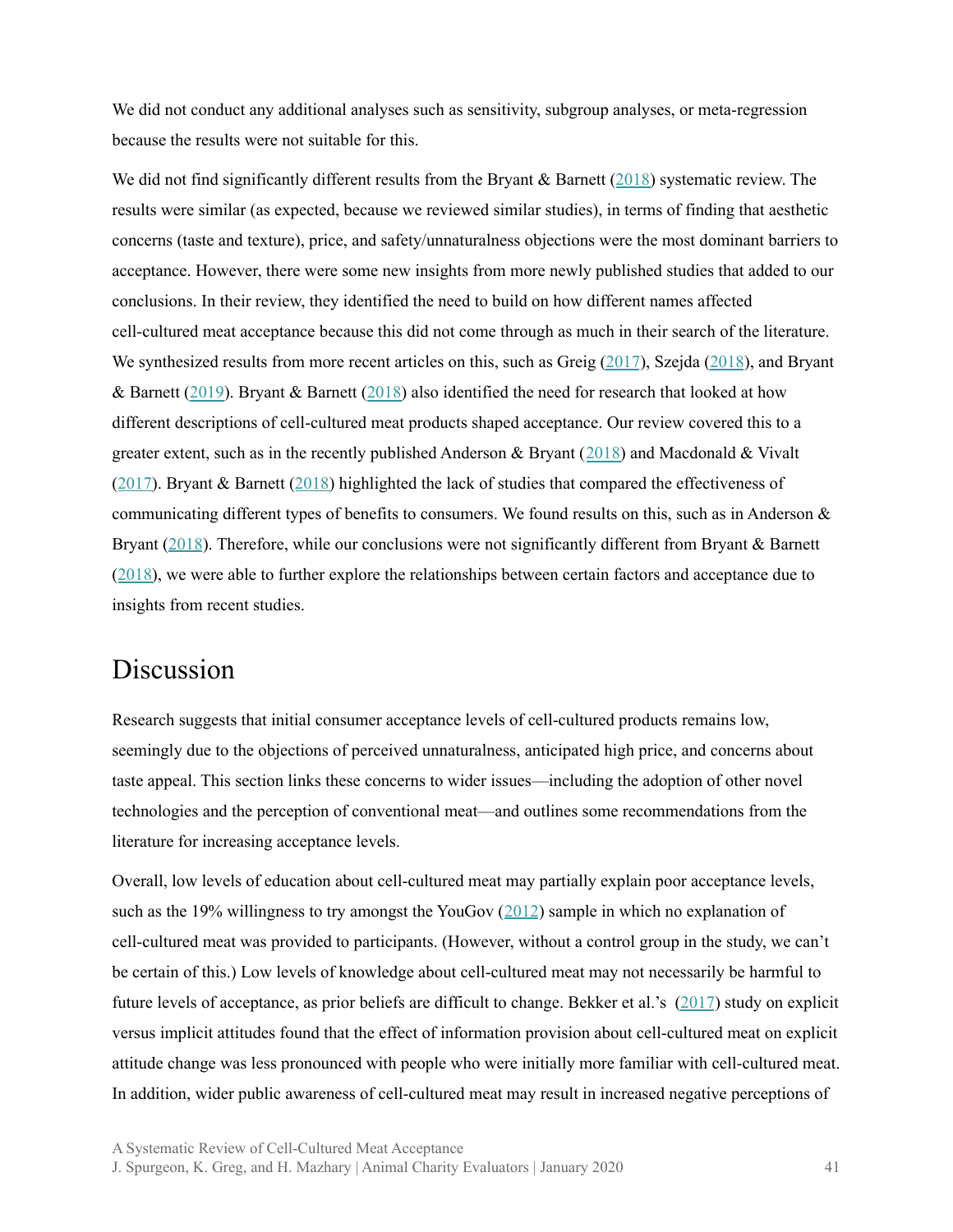such products, as was found in the case of genetically modified (GM) foods in Sentience Institute's [\(2018](https://www.sentienceinstitute.org/animal-farming-attitudes-survey-2017#methodological-notes)) report on novel food technologies.

It would be useful to consider whether the adoption of other novel food technologies or sustainable technologies can affect consumer acceptance of cell-cultured meat. Indeed, Bekker et al. [\(2017\)](https://www.sciencedirect.com/science/article/pii/S0195666317303811) found that providing positive information about cell-cultured meat's sustainability, as well as information about a well-received sustainable product (in this case solar panels), can positively influence explicit attitudes towards cell-cultured meat. Drawing upon the case of GM food adoption, Sentience Institute ([2018\)](https://www.sentienceinstitute.org/animal-farming-attitudes-survey-2017#methodological-notes) suggests that other novel food technologies should promote themselves by focusing on their positive aspects rather than addressing negative perceptions. This was also indicated in Macdonald & Vivalt ([2017\)](https://osf.io/ndtr2/), who observed that out of all their treatment arms, the "debunking unnaturalness" information intervention was one of the least effective messaging strategies for cell-cultured meat acceptance. Sentience Institute ([2017\)](https://www.sentienceinstitute.org/animal-farming-attitudes-survey-2017#methodological-notes)—a report on what we can learn from nuclear power about cell-cultured meat adoption—stated that technical explanations about a novel product's safety are unlikely to succeed. Siegrist et al. [\(2018](https://www.sciencedirect.com/science/article/abs/pii/S0309174017303455)) echoed this in their experimental study, where they found that participants who were given a non-technical description of cell-cultured meat had a much higher level of acceptance compared to those who received a technical description. Moreover, an oral explanation of the benefits of cell-cultured meat may be more effective than a written one; Hocquette et al.  $(2015)$  $(2015)$  observed that more respondents believed that cell-cultured meat could be healthy and tasty in the paper survey than in the internet surveys. This is perhaps due to the oral presentation before the paper survey being clearer and more convincing.

We can also observe a complex interaction between consumer acceptance of new technologies within conventional meat production and cell-cultured meat acceptance. By describing the technology of conventional meat production as unnatural, acceptance of cell-cultured meat may increase; Anderson & Bryant [\(2018](https://faunalytics.org/wp-content/uploads/2018/11/Clean-Meat-Acceptance-Primary-Findings.pdf)) reported that describing conventionally-produced meat as unnatural produced the most acceptance of cell-cultured meat. Therefore, Siegrist et al. ([2018\)](https://www.sciencedirect.com/science/article/abs/pii/S0309174017303455) argue that the similarities in the production processes of cell-cultured meat and conventional meat should be highlighted. Conversely, informing customers about the production and benefits of cell-cultured meat may have an adverse impact: It could increase the acceptance of traditional meat. Siegrist et al. [\(2018](https://www.sciencedirect.com/science/article/abs/pii/S0309174017303455)) found that the participants who received information about cell-cultured meat perceived traditional meat as more natural and expressed a higher willingness to buy traditional meat compared with the group that was informed about organic meat. This may indicate that if novel food technologies are negatively perceived, it could lead to a more positive view of the existing meat production. However, as mentioned, this would need to be confirmed against a control group. Additionally, Hartmann & Siegrist  $(2017)$  $(2017)$  report that knowledge of the harmful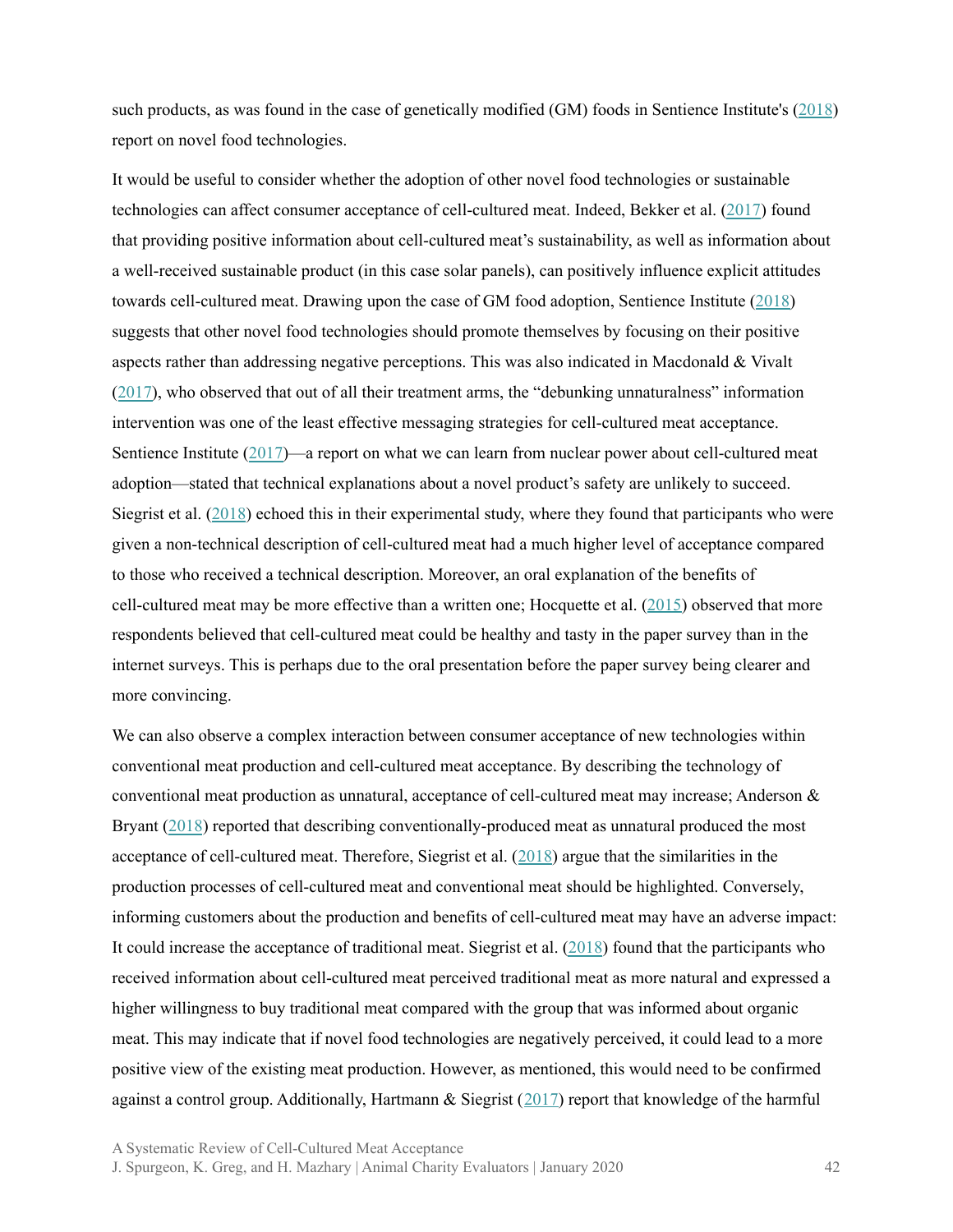environmental impact of meat production is low amongst European consumers, so if more awareness was raised about this, this could positively affect cell-cultured meat acceptance.

### <span id="page-42-0"></span>Limitations and future research

In addition to the risks of bias outlined in the results section, there are further limitations to the studies. One limitation across the studies is the possibility of publication bias, where certain studies may not have been published if their outcomes did not support an existing hypothesis. There may be a heightened risk of publication bias due to the fact that many studies were conducted and funded by animal advocacy organizations or other groups invested in cell-cultured meat. We did not attempt to measure publication bias as we did not have access to the results and studies that journals and research organizations did not publish. One way to reduce publication bias is to monitor whether studies with similar experimental designs produced similar results, which would make it less likely that our review is subject to a high level of publication bias.

A majority of the studies in this review, with the exception of Hocquette et al. ([2015](https://www.researchgate.net/publication/272424529_Educated_consumers_don%27t_believe_artificial_meat_is_the_solution_to_the_problems_with_the_meat_industry)), had samples that reflected the population structure of the country they were investigating. In some cases, the samples were also census-balanced, such as in Sentience Institute ([2017\)](https://www.sentienceinstitute.org/animal-farming-attitudes-survey-2017#methodological-notes), Anderson & Bryant ([2018](https://faunalytics.org/wp-content/uploads/2018/11/Clean-Meat-Acceptance-Primary-Findings.pdf)), and Slade ([2018\)](https://www.sciencedirect.com/science/article/pii/S0195666317317531). The samples in these studies are likely to be overall representative of the general population and their attitudes towards cell-cultured meat.

The manner in which the choice experiments were performed may differ from real-life choices around cell-cultured meat purchases. The experimental studies were carried out in controlled environments and relied on reported preferences: There could be meaningful differences between these findings and consumers' revealed preferences. A potential study that would overcome the reliance on self-reported data would track participants'spending, for instance by tracking supermarket expenditure or using food diaries. This is not currently feasible with cell-cultured meat, though there is some existing research that has sought to address the question.<sup>22</sup>

There are also potentially significant differences in the way the studies framed each question, which may have shaped the results. Different questions were posed across studies, making the results incomparable: Some studies such as YouGov ([2012](http://cdn.yougov.com/cumulus_uploads/document/ie3yd1pd8v/Copy%20of%20Results%20120305%20Artificial%20meat.pdf)) surveyed consumers' willingness to try cell-cultured meat, some such as Sentience Institute  $(2017)$  $(2017)$  asked participants to agree or disagree with the statement that they should consume more cell-cultured meat and fewer conventional animal products, and others such as Hocquette et al. ([2015\)](https://www.researchgate.net/publication/272424529_Educated_consumers_don%27t_believe_artificial_meat_is_the_solution_to_the_problems_with_the_meat_industry) investigated consumers' willingness to replace conventional meat with

<sup>&</sup>lt;sup>22</sup> See, for example, Chang, Lusk,  $\&$  Norwood ([2009\)](https://academic.oup.com/ajae/article-abstract/91/2/518/79763?redirectedFrom=fulltext).

J. Spurgeon, K. Greg, and H. Mazhary | Animal Charity Evaluators | January 2020 43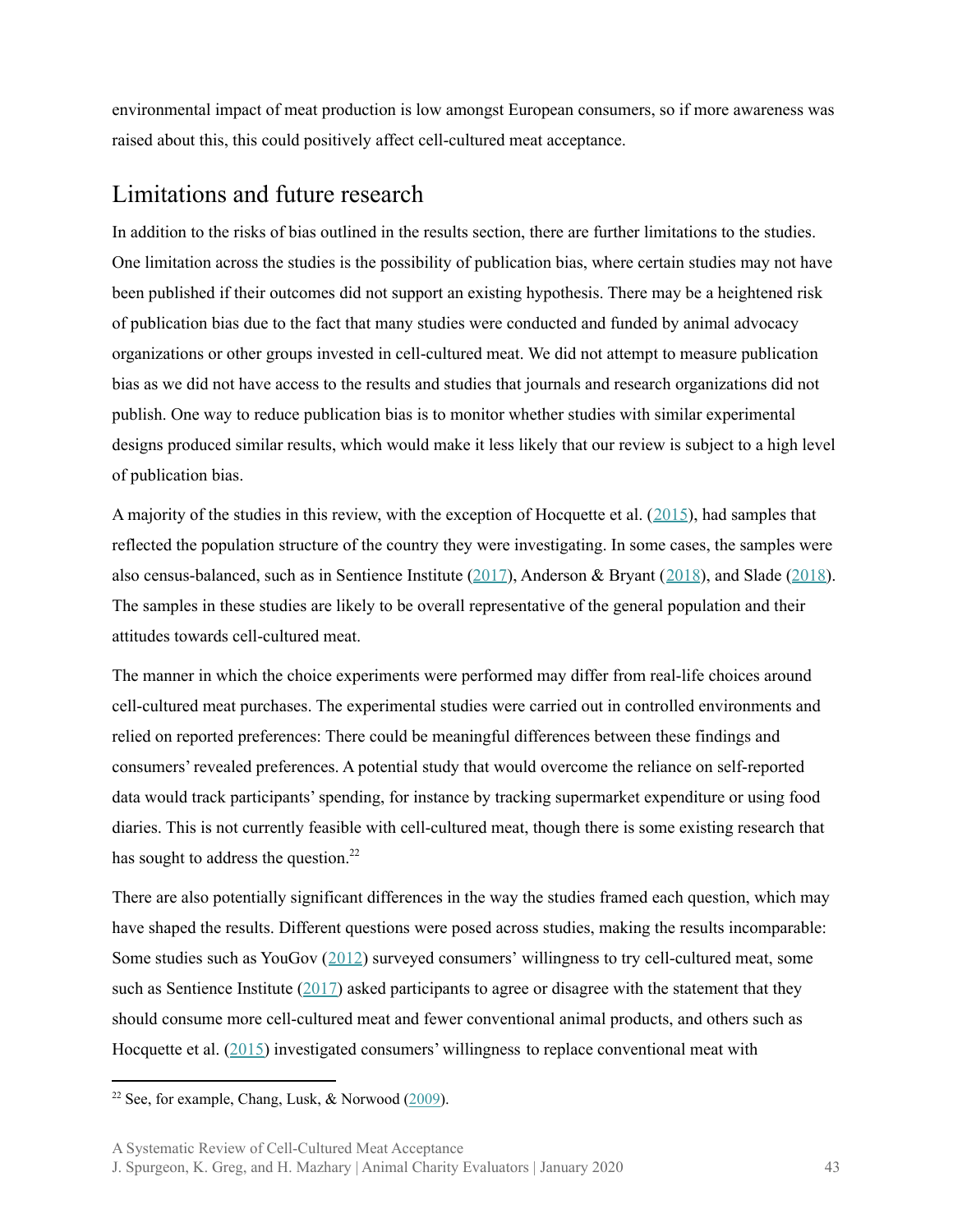cell-cultured meat in their diets. (See the [appendix](#page-47-0) for a more detailed breakdown of the specific questions asked.)

There are several important outcomes not measured across the studies. Firstly, with the exception of Hocquette et al. ([2015\)](https://www.researchgate.net/publication/272424529_Educated_consumers_don%27t_believe_artificial_meat_is_the_solution_to_the_problems_with_the_meat_industry), the studies did not investigate consumers' perceptions of the feasibility of cell-cultured meat, which may affect their estimation of their willingness to try the product. Secondly, they did not measure participants'support for other actions that benefit animals, which could be linked to willingness to consume cell-cultured meat. Moreover, as mentioned above, the studies did not measure actual behavior, but rather reported preferences. They also did not measure reported preferences after substantial media coverage related to cell-cultured meat, which has yet to occur and which could significantly impact those preferences. Finally, if cell-cultured meat fails to become cost-competitive, consumers' willingness to purchase it over animal products should be measured.

There is also scope to observe how a greater variety of factors—which are insufficiently covered in this review—might affect acceptance. The unpublished study by Noah Castelo ([forthcoming](https://osf.io/9myph/)) offers the most diversity in mediating factors of acceptance. The study examines the possible mediating factors of age; gender; frequency of eating conventional meat; trust in institutions; political party affiliation; social, economic, and general conservatism; frequency of religious practice; income; and urban/rural residence. Relatedly, the focus of this report on quantitative over qualitative studies may also have restricted the scope of factors that influence acceptance.

Moreover, focusing on consumer acceptance—which has been the focus of this review—is not sufficient, and institutional reform must also be examined. Stephens et al. ([2018\)](https://www.researchgate.net/publication/324799833_Bringing_cultured_meat_to_market_Technical_socio-political_and_regulatory_challenges_in_Cellular_Agriculture) argue that analyses of the future of cell-cultured meat are too often reduced to discussions of ethics and consumer acceptance, and do not sufficiently pay attention to the need for political and institutional reform in the context of a wider regulatory system. Sentience Institute ([2017\)](https://www.sentienceinstitute.org/nuclear-power-clean-meat) echoes this by pointing out the important role that "institutional choices by governments, industries, and news media" will play in making cell-cultured meat widely available.

# <span id="page-43-0"></span>Conclusion

Acceptance levels measured by willingness to try cell-cultured meat varied between 19% and 66.4% across studies, while acceptance levels measured as willingness to buy cell-cultured meat regularly or replace conventional meat with it entirely was typically lower. Cell-cultured meat has not yet reached the market, and the public currently seems to be generally unfamiliar with it. As such, it is not exactly clear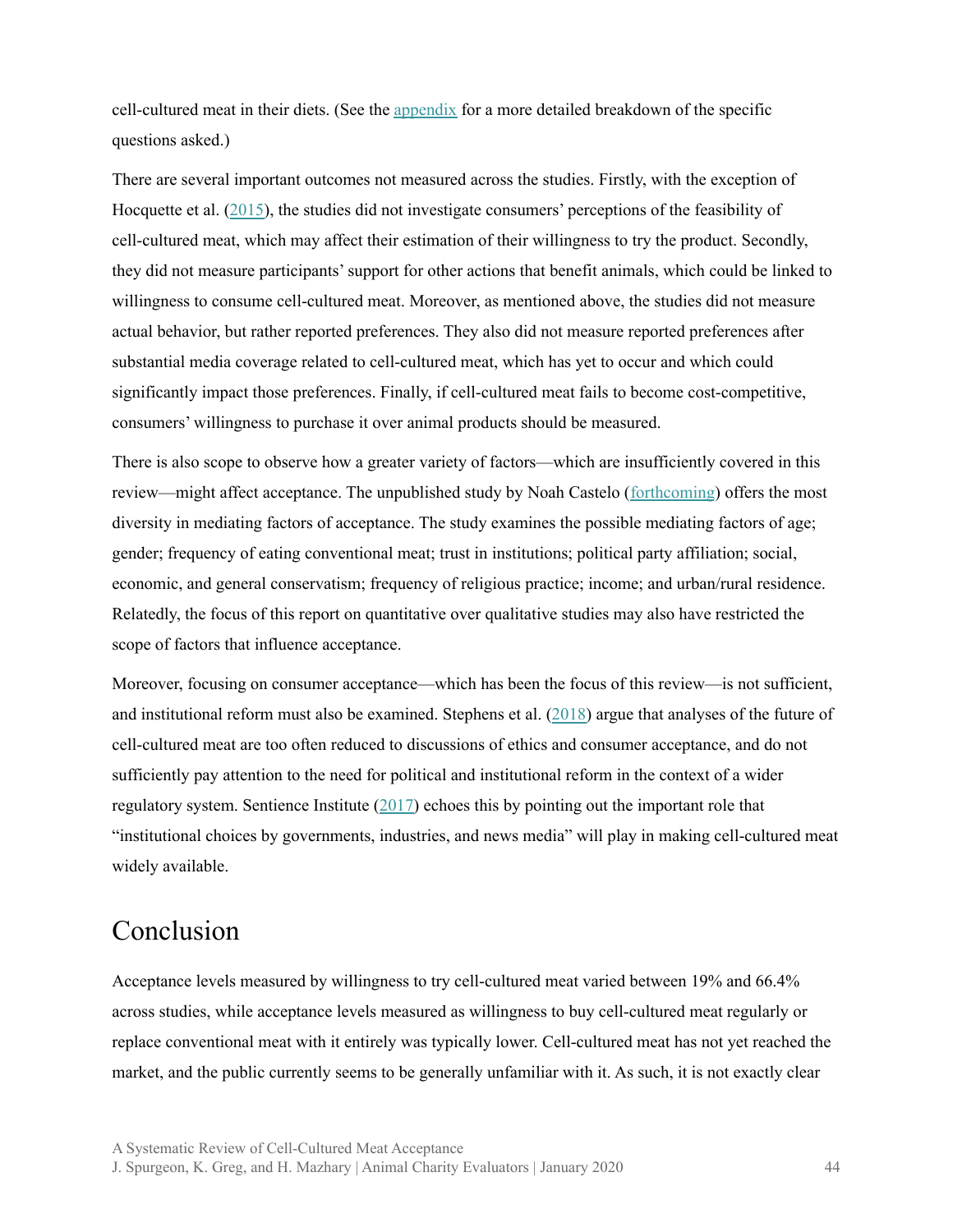how degrees of willingness to try should be interpreted at this stage, though further research into acceptance of comparable technologies may provide valuable insight. Experimental studies reveal that attitudes may be positively affected by information interventions on the benefits of cell-cultured meat, although the wording and framing of such information are likely to be important and require further research.

Further research is also needed on the effects of social information on cell-cultured meat attitudes, as explored by Macdonald  $&$  Vivalt ([2017\)](https://osf.io/ndtr2/). Moreover, there is much scope to explore cell-cultured meat acceptance in different cultural contexts, especially outside of the U.S. and the U.K. Hocquette et al. ([2015\)](https://www.researchgate.net/publication/272424529_Educated_consumers_don%27t_believe_artificial_meat_is_the_solution_to_the_problems_with_the_meat_industry), Bekker et al. [\(2017](https://www.sciencedirect.com/science/article/pii/S0195666317303811)), and most notably Bryant & Barnett [\(2019](https://www.sciencedirect.com/science/article/pii/S0195666318310948)) have provided some valuable insights on international views, but the majority of the research is currently U.S.-focused. Future research would also benefit from moving away from self-reported data. While this is currently not feasible, it may become more practical if cell-cultured meat becomes more widely available in the future.

# <span id="page-44-0"></span>**Resources**

Anderson, J. and Bryant, C. (2018). Messages to Overcome Naturalness Concerns in Clean Meat Acceptance: Primary Findings. Retrieved December 3, 2019, from <https://faunalytics.org/wp-content/uploads/2018/11/Clean-Meat-Acceptance-Primary-Findings.pdf>

Bekker, G. A., Fischer, A. R., Tobi, H., & van Trijp, H. C. (2017). Explicit and implicit attitude toward an emerging food technology: The case of cultured meat. *Appetite, 108,* 245-254. doi: 10.1016/j.appet.2016.10.002

Bryant, C., & Barnett, J. (2018). Consumer acceptance of cultured meat: A systematic review. *Meat science, 143,* 8-17. doi: 10.1016/j.meatsci.2018.04.008

Bryant, C., & Barnett, J. (2018). What's in a name? Consumer perceptions of in vitro meat under different names. *Appetite, 137,* 104-113. doi: 10.1016/j.appet.2019.02.021

Bryant, C., Szejda, K., Parekh, N., Deshpande, V., Tse, B. (2019). A Survey of Consumer Perceptions of Plant-Based and Clean Meat in the USA, India, and China. *Frontiers in Sustainable Food Systems, 3,* 11. doi: 10.3389/fsufs.2019.00011

Flycatcher Internet Research. (2013). Kweekvlees. Retrieved December 3, 2019, from [https://www.flycatcherpanel.nl/news/item/nwsA1697/media/images/Resultaten\\_onderzoek\\_kweekvlees.p](https://www.flycatcherpanel.nl/news/item/nwsA1697/media/images/Resultaten_onderzoek_kweekvlees.pdf) [df](https://www.flycatcherpanel.nl/news/item/nwsA1697/media/images/Resultaten_onderzoek_kweekvlees.pdf)

A Systematic Review of Cell-Cultured Meat Acceptance

J. Spurgeon, K. Greg, and H. Mazhary | Animal Charity Evaluators | January 2020 45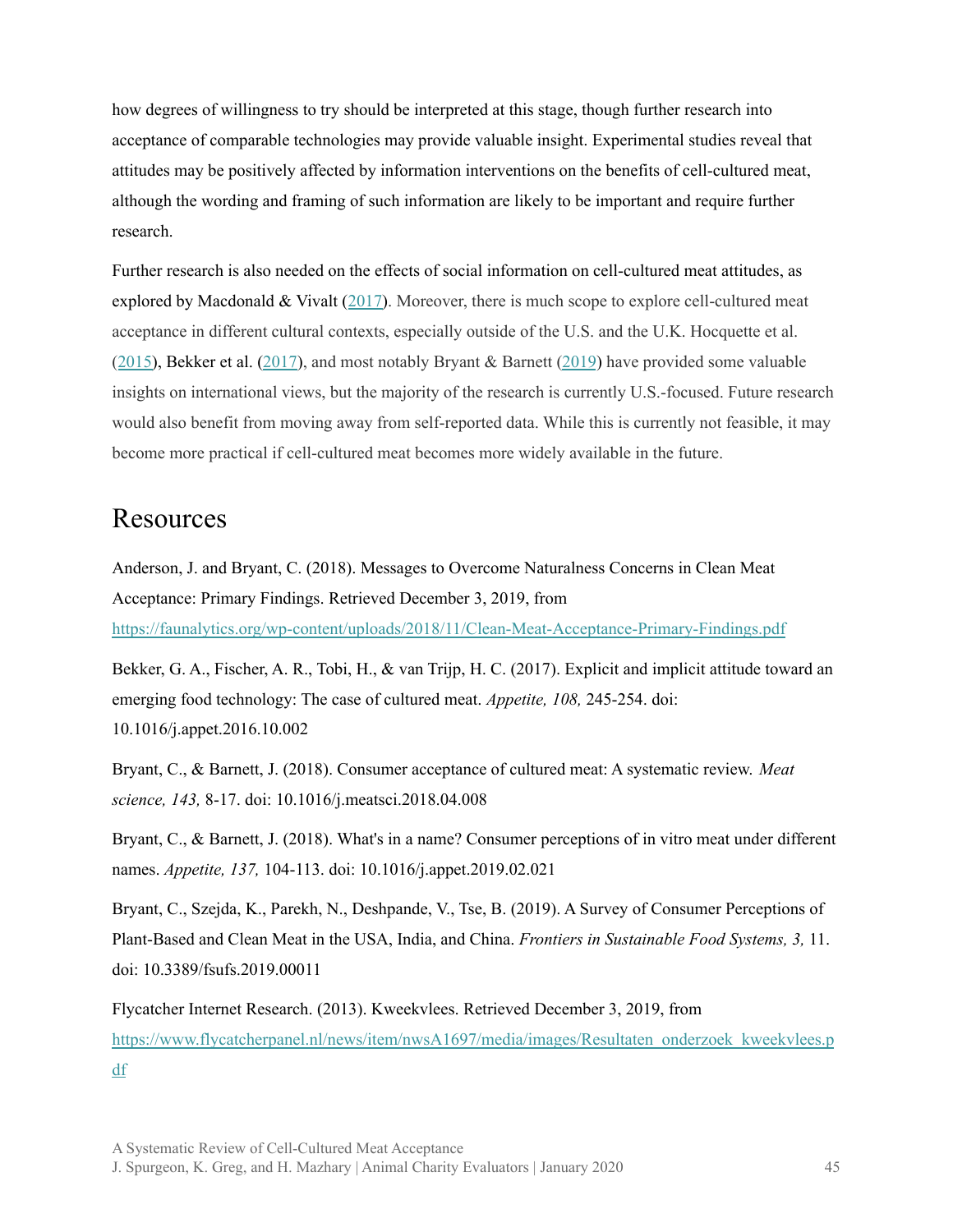Flycatcher Internet Research. (2018). Nederlanders positiever over kweekvlees. Retrieved December 3, 2019, from <https://www.flycatcher.eu/nl/Home/NieuwsItem/1085>

Gasteratos, K. S., & Sherman, R. (2018). Consumer Interest Towards Cell-based Meat. Retrieved December 3, 2019, from <https://dash.harvard.edu/handle/1/34901168>

Greig, K. (2017) "Clean" meat or "cultured" meat: a randomized trial evaluating the impact on self-reported purchasing preferences. Retrieved December 3, 2019, from

[https://animalcharityevaluators.org/blog/clean-meat-or-cultured-meat-a-randomized-trial-evaluating-the-i](https://animalcharityevaluators.org/blog/clean-meat-or-cultured-meat-a-randomized-trial-evaluating-the-impact-on-self-reported-purchasing-preferences/) [mpact-on-self-reported-purchasing-preferences/](https://animalcharityevaluators.org/blog/clean-meat-or-cultured-meat-a-randomized-trial-evaluating-the-impact-on-self-reported-purchasing-preferences/)

Harris Interactive. (2016). Cultured Meat: Research in Conjunction with The Grocer. Retrieved December 3, 2019, from

[https://harris-interactive.co.uk/wp-content/uploads/sites/7/2017/03/Cultured-Meat-Report-December-201](https://harris-interactive.co.uk/wp-content/uploads/sites/7/2017/03/Cultured-Meat-Report-December-2016.pdf) [6.pdf](https://harris-interactive.co.uk/wp-content/uploads/sites/7/2017/03/Cultured-Meat-Report-December-2016.pdf)

Hartmann, C., & Siegrist, M. (2017). Consumer perception and behaviour regarding sustainable protein consumption: A systematic review. *Trends in Food Science & Technology, 61,* 11-25. Doi: 10.1016/j.tifs.2016.12.006

Hocquette, A., Lambert, C., Sinquin, C., Peterolff, L., Wagner, Z., Bonny, S.P.F., & ... Hoquette, J. (2015). Educated consumers don't believe artificial meat is the solution to the problems with the meat industry. *Journal of Integrative Agriculture, 14*(2), 273-284. doi: 10.1016/S2095-3119(14)60886-8.

Macdonald, B., & Vivalt, E. (2017, August 15). Effective strategies for overcoming the naturalistic heuristic: Experimental evidence on consumer acceptance of "clean" meat. doi: 10.31219/osf.io/ndtr2

Reese, J. (2017). Survey of US Attitudes Towards Animal Farming and Animal-Free Food October 2017. Retrieved December 3, 2019, from

<https://www.sentienceinstitute.org/animal-farming-attitudes-survey-2017>

Roman, S., Sanchez-Siles, L. M., & Siegrist, M. (2017). The importance of food naturalness for consumers: Results of a systematic review. *Trends in food science & technology, 67,* 44-57. doi: 10.1016/j.tifs.2017.06.010

Siegrist, M., & Sütterlin, B. (2017). Importance of perceived naturalness for acceptance of food additives and cultured meat. *Appetite, 113,* 320-326. doi: /10.1016/j.appet.2017.03.019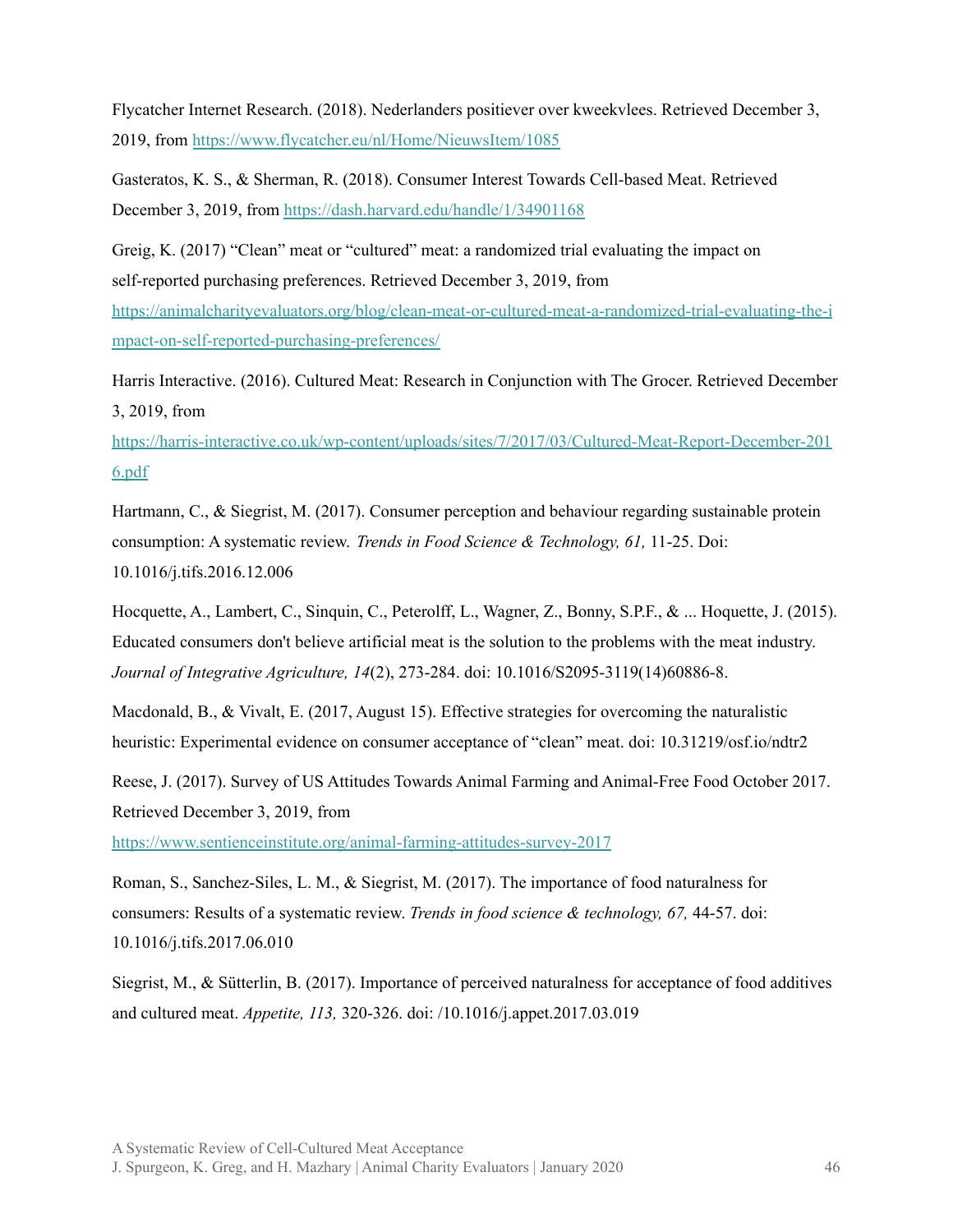Siegrist, M., Sütterlin, B., & Hartmann, C. (2018). Perceived naturalness and evoked disgust influence acceptance of cultured meat. *Meat science, 139,* 213-219. Doi: <https://doi.org/10.1016/j.meatsci.2018.02.007>

Slade, P. (2018). If you build it, will they eat it? Consumer preferences for plant-based and cultured meat burgers. *Appetite, 125,* 428-437. doi: 10.1016/j.appet.2018.02.030

Szejda, K. (2018). Cellular Agriculture Nomenclature: Optimizing Consumer Acceptance. Retrieved December 3, 2019, from

[https://www.gfi.org/images/uploads/2018/09/INN-RPT-Cellular-Agriculture-Nomenclature-2018-0921.pd](https://www.gfi.org/images/uploads/2018/09/INN-RPT-Cellular-Agriculture-Nomenclature-2018-0921.pdf) [f](https://www.gfi.org/images/uploads/2018/09/INN-RPT-Cellular-Agriculture-Nomenclature-2018-0921.pdf)

The Good Food Institute. (2016). Clean Meat: The Naming of Tissue-Engineered Meat. Retrieved December 3, 2019, from <https://www.gfi.org/the-naming-of-clean-meat>.

Verbeke, W., Sans, P., & Van Loo, E.J. (2015). Challenges and prospects for consumer acceptance of cultured meat. *Journal of Integrative Agriculture, 14*(2), 285-294. doi: 10.1016/S2095-3119(14)60884-4

Vivalt, E., & Macdonald, B. (2017, November 9). The Impact of New Products on Ethical Beliefs. doi: 10.31219/osf.io/4dczh

Wilks, M., & Phillips, C. J. (2017). Attitudes to in vitro meat: A survey of potential consumers in the United States. *PLOS ONE, 12*(2). doi: 10.1371/journal.pone.0171904

Wilks, M., Phillips, C.J.C., Fielding, K., Hornsey, M.J. (2019). Testing potential psychological predictors of attitudes towards cultured meat. *Appetite, 136,* 137-145. doi: 10.1016/j.appet.2019.01.027

YouGov. (2012). YouGov Survey Results: Artificial Meat. Retrieved December 3, 2019, from [http://cdn.yougov.com/cumulus\\_uploads/document/ie3yd1pd8v/Copy%20of%20Results%20120305%20](http://cdn.yougov.com/cumulus_uploads/document/ie3yd1pd8v/Copy%20of%20Results%20120305%20Artificial%20meat.pdf) [Artificial%20meat.pdf](http://cdn.yougov.com/cumulus_uploads/document/ie3yd1pd8v/Copy%20of%20Results%20120305%20Artificial%20meat.pdf)

# <span id="page-46-0"></span>Questions for further consideration

There are many questions—some of which are listed below—that could lead us to significantly update our views.

- How readily available will cell-cultured meat be in the future?
- How educated will consumers be about cell-cultured meat?
- What are consumer acceptance levels of cell-cultured meat in lower- and middle-income countries?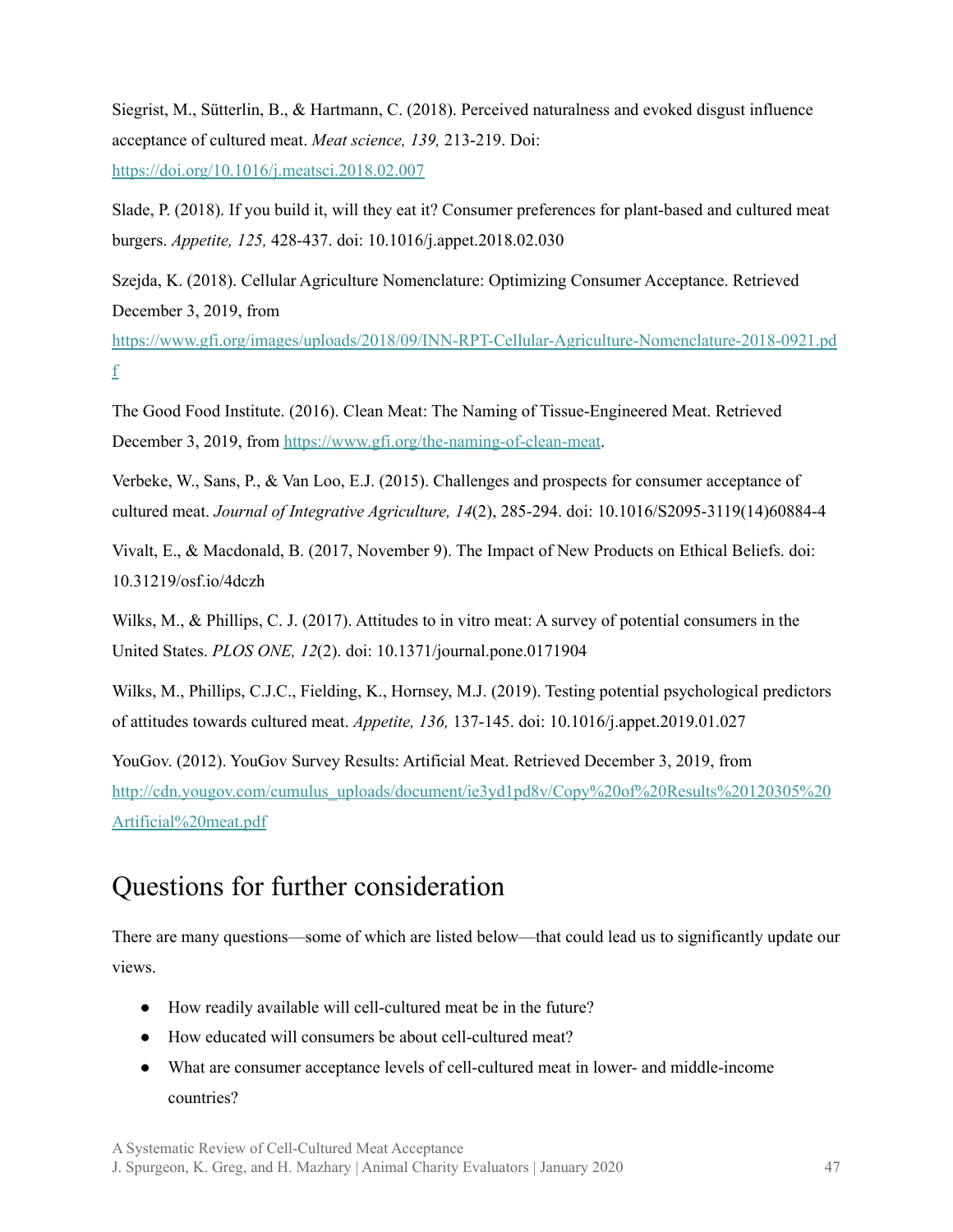- What do acceptance levels of other related novel technologies tell us about the likely acceptance levels of cell-cultured products?
- What messages or interventions will most improve low levels of consumer acceptance?
- Is there some other nomenclature that would lead to greater acceptance levels of cell-cultured meat?
- What form are cell-cultured meat products likely to be offered in?

# <span id="page-47-0"></span>Appendix

The search terms used and the number of pages searched are listed below:

- "Cultured meat consumers" (Google Scholar 10 pages, ACE RL 5 pages)
- "Cultured meat acceptance" (Google Scholar 15 pages, ACE RL 5 pages)
- "Cultured meat attitudes" (Google Scholar 10 pages, ACE RL 2 pages)
- "Clean meat consumers" (Google Scholar 5 pages, ACE RL 1 page)
- "Clean meat acceptance" (Google Scholar 5 pages, ACE RL 1 page)
- "Clean meat attitudes" (Google Scholar 5 pages, ACE RL 1 page)
- "In-vitro meat consumers" (Google Scholar 5 pages, ACE RL 2 pages)
- "In-vitro meat acceptance" (Google Scholar 5 pages, ACE RL 1 page)
- "In-vitro meat attitudes" (Google Scholar 5 pages, ACE RL 1 page)
- "Cultured meat acceptance filetype:pdf" (Google 5 pages)
- "Clean meat acceptance filetype:pdf" (Google 5 pages)
- "In-vitro meat acceptance filetype:pdf" (Google 5 pages)

*Table 4a: Questions related to* willingness to try *cell-cultured meat asked by studies / surveys in the review<sup>23</sup>*

| <b>Study</b>                                   | <b>Positive</b><br><b>Intention</b> | <b>Ouestion</b>                                                                                                                                                                       | <b>Response Options</b>                                                                               | <b>Background</b><br><b>Information</b><br><b>Provided</b> |
|------------------------------------------------|-------------------------------------|---------------------------------------------------------------------------------------------------------------------------------------------------------------------------------------|-------------------------------------------------------------------------------------------------------|------------------------------------------------------------|
| YouGov<br>(2012);<br>cross-sectional<br>survey | 19%                                 | "Scientists are currently"<br>developing artificial meat<br>that can be grown in a<br>laboratory. Imagine<br>artificial meat was<br>available commercially,<br>do you think you would | i) "Yes, I would probably<br>eat it"<br>ii) "No, I would probably<br>not eat it"<br>iii) "Don't know" | None                                                       |

<sup>23</sup> These entries are ordered by positive intention. This table is not comprehensive: It covers studies that either provided percentage-based results for willingness to try or had raw data available for analysis.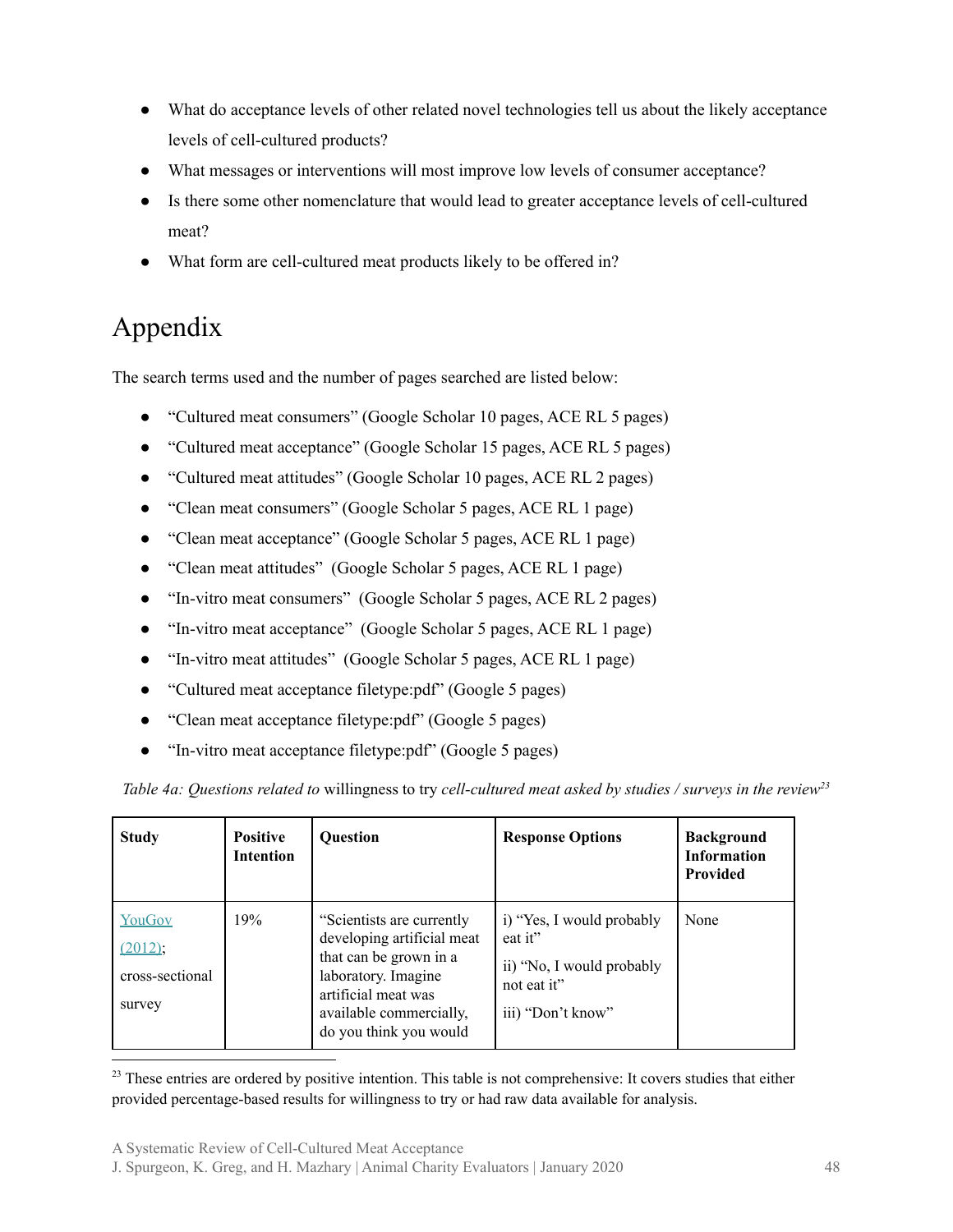|                                                                 |                                                  | eat it?"                                                                                                                                                                                |                                                                                                                           |                                                                                                 |
|-----------------------------------------------------------------|--------------------------------------------------|-----------------------------------------------------------------------------------------------------------------------------------------------------------------------------------------|---------------------------------------------------------------------------------------------------------------------------|-------------------------------------------------------------------------------------------------|
| Verbeke, Sans.<br>& Van Loo<br>(2015);<br>experimental<br>study | 23.9%                                            | Willing to try (exact<br>question unknown)                                                                                                                                              | i) "Not"<br>ii) "Maybe"<br>iii) "Surely"                                                                                  | <b>Basic</b><br>information                                                                     |
| Bryant et al.<br>(2019);<br>cross-sectional<br>survey           | 33%<br>(U.S.;<br>"Very/Extr<br>emely<br>likely") | "Imagine that clean meat<br>has become widely<br>available at grocery stores,<br>restaurants, butchers, and<br>markets.<br>How likely are you to try<br>clean meat?"                    | i) "Not at all likely"<br>ii) "Somewhat likely"<br>iii) "Moderately likely"<br>iv) "Very Likely"<br>v) "Extremely Likely" | <b>Basic</b><br>information +<br>some positive<br>features                                      |
| Verbeke, Sans,<br>& Van Loo<br>(2015);<br>experimental<br>study | 42.5%                                            | Willing to try (exact<br>question unknown)                                                                                                                                              | i) "Not"<br>ii) "Maybe"<br>iii) "Surely"                                                                                  | Additional<br>positive<br>information<br>provided<br>(focused on<br>environment<br>and disease) |
| Wilks et al.<br>(2019);<br>cross-sectional<br>survey            | 51%                                              | "Would you be willing to<br>try cultured meat?"                                                                                                                                         | i) "No, definitely not"<br>$\overline{11}$<br>iii)<br>iv)<br>v) "Yes, definitely"                                         | <b>Basic</b><br>information                                                                     |
| Wilks &<br>Phillips<br>(2017);<br>cross-sectional<br>survey     | 65%                                              | "For the following<br>questions, please imagine<br>that in vitro meat is<br>commercially available in<br>supermarkets and butchers<br>[] Would you be willing<br>to try in vitro meat?" | i) "Yes, definitely"<br>ii) "Yes, maybe"<br>iii) "Unsure"<br>iv) "No, probably not"<br>v) "No, definitely not"            | <b>Basic</b><br>information                                                                     |
| Anderson &<br>Bryant (2018);                                    | 66.4%                                            | "Would you be willing to<br>try clean meat?"                                                                                                                                            | i) "Definitely yes"<br>ii) "Probably yes"                                                                                 | <b>Basic</b><br>information                                                                     |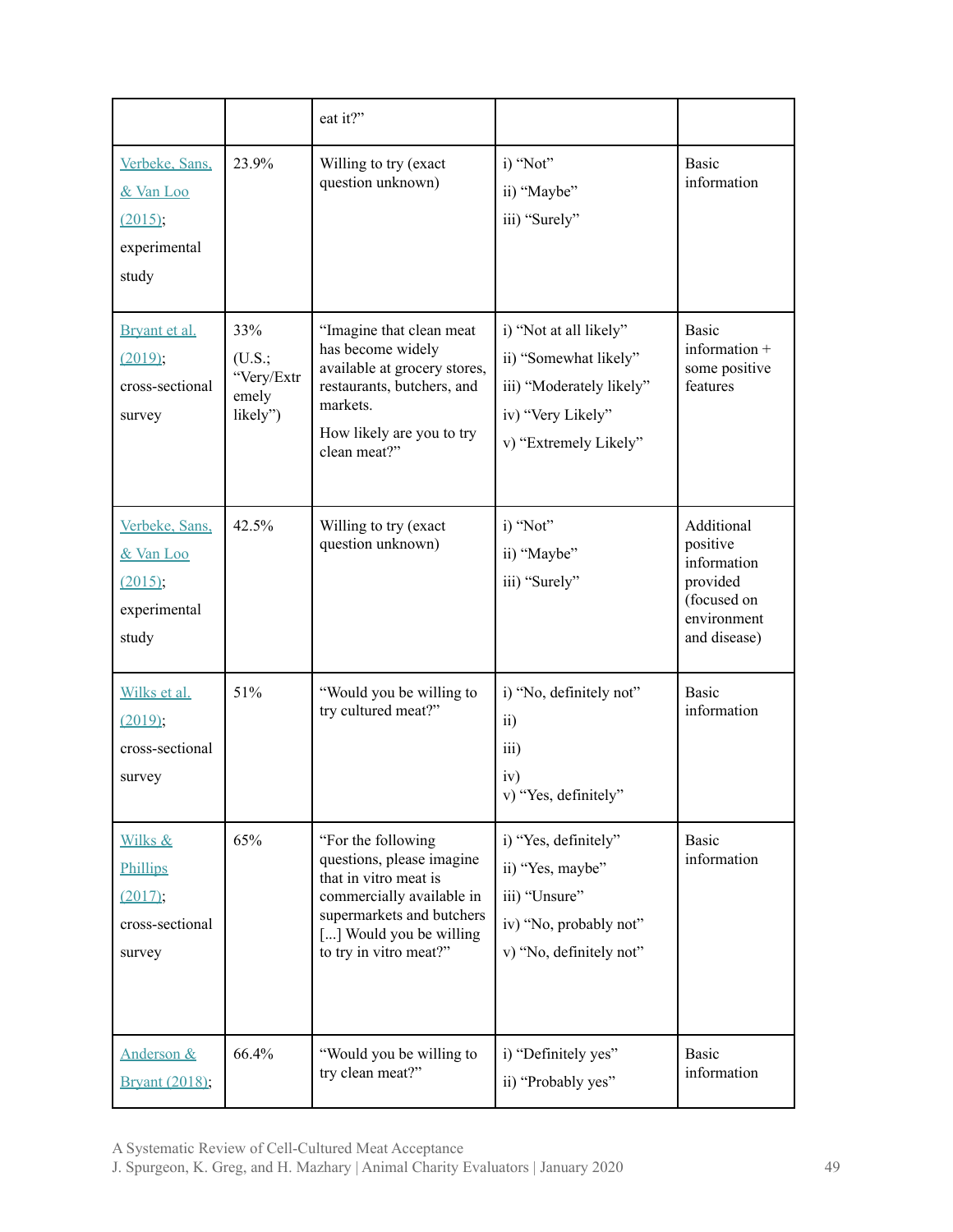| experimental |  | iii) "I am unsure" |  |
|--------------|--|--------------------|--|
| study        |  | iv) "Probably no"  |  |
|              |  | v) "Definitely no" |  |
|              |  |                    |  |

*Table 4b: Questions related to willingness to buy cell-cultured meat asked by studies/surveys in the review*<sup>24</sup>

| <b>Study</b>                                                         | <b>Positive</b><br><b>Intention</b>                              | Question                                                                                                                                                                                                                     | <b>Response Options</b>                                                                                                   | <b>Background Info</b><br><b>Provided?</b>             |
|----------------------------------------------------------------------|------------------------------------------------------------------|------------------------------------------------------------------------------------------------------------------------------------------------------------------------------------------------------------------------------|---------------------------------------------------------------------------------------------------------------------------|--------------------------------------------------------|
| <b>Harris</b><br>Interactive<br>(2016);<br>cross-sectional<br>survey | 16%                                                              | "Would you ever buy<br>'cultured meat' grown in<br>a laboratory?"                                                                                                                                                            | i) "Yes, would buy"<br>ii) "No, would not buy"<br>iii) "Not sure"                                                         | No other<br>information<br>provided to<br>respondents. |
| Verbeke, Sans.<br>& Van Loo<br>(2015);<br>experimental<br>study      | 19.4%                                                            | Willing to buy (exact<br>question unknown)                                                                                                                                                                                   | i) "Not"<br>ii) "Maybe"<br>iii) "Surely"                                                                                  | <b>Basic</b> information                               |
| Bryant et al.<br>(2019);<br>cross-sectional<br>survey                | $-29.8%$<br>(U.S.)<br>$-48.7%$<br>(India)<br>$-59.3%$<br>(China) | "Imagine that you have<br>had the opportunity to try<br>clean meat, and you<br>found the taste and<br>texture very similar to<br>conventional meat.<br>How likely are you to $[\dots]$<br>purchase clean meat<br>regularly?" | i) "Not at all likely"<br>ii) "Somewhat likely"<br>iii) "Moderately likely"<br>iv) "Very Likely"<br>v) "Extremely Likely" | Basic information<br>+ some positive<br>features       |
| Wilks et al.<br>(2019);<br>cross-sectional<br>survey                 | 32%                                                              | "Would you be willing to<br>eat cultured meat<br>regularly?"                                                                                                                                                                 | i) "No, definitely not"<br>ii)<br>iii)<br>iv)<br>v) "Yes, definitely"                                                     | Basic information                                      |

<sup>&</sup>lt;sup>24</sup> These entries are ordered by positive intention. This table is not comprehensive: It covers studies that either provided percentage-based results for willingness to buy or had raw data available for analysis.

J. Spurgeon, K. Greg, and H. Mazhary | Animal Charity Evaluators | January 2020 50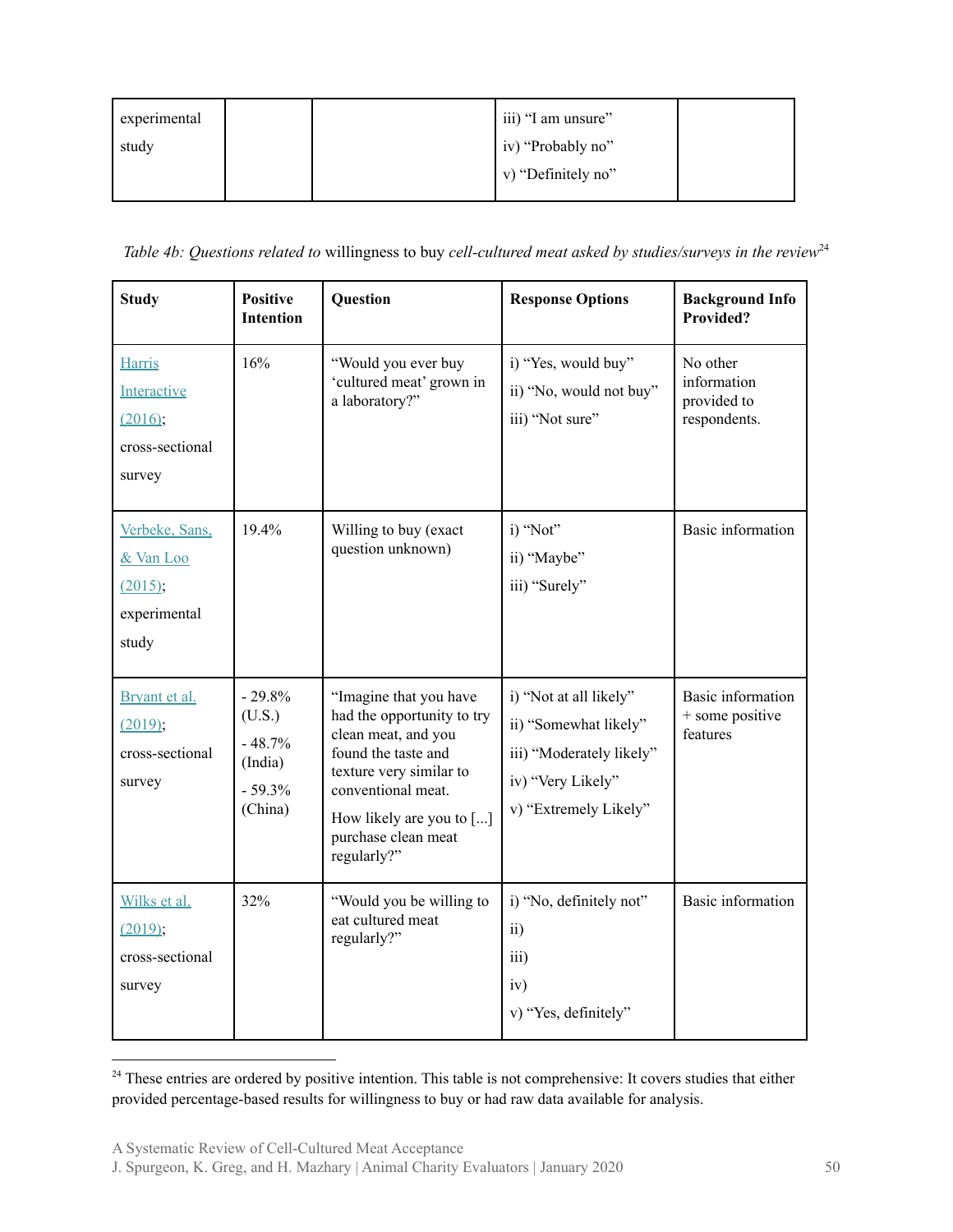| <b>Wilks &amp; Phillips</b><br>(2017);<br>cross-sectional<br>survey     | 33%   | "For the following"<br>questions, please imagine<br>that in vitro meat is<br>commercially available in<br>supermarkets and<br>butchers [] Would you<br>be willing to eat in vitro<br>meat regularly?" | i)" Yes, definitely"<br>ii) "Yes, maybe"<br>iii) "Unsure"<br>iv) "No, probably not"<br>v) "No, definitely not" | Basic information                                                                            |
|-------------------------------------------------------------------------|-------|-------------------------------------------------------------------------------------------------------------------------------------------------------------------------------------------------------|----------------------------------------------------------------------------------------------------------------|----------------------------------------------------------------------------------------------|
| Verbeke, Sans,<br>& Van Loo<br>(2015);<br>experimental<br>study         | 36.3% | Willing to buy (exact<br>question unknown)                                                                                                                                                            | i) "Not"<br>ii) "Maybe"<br>iii) "Surely"                                                                       | Additional<br>positive<br>information<br>provided (focused<br>on environment<br>and disease) |
| <b>Anderson &amp;</b><br><b>Bryant (2018);</b><br>experimental<br>study | 45.9% | "Would you be willing to<br>buy clean meat<br>regularly?"                                                                                                                                             | i) "Definitely yes"<br>ii) "Probably yes"<br>iii) "I am unsure"<br>iv) "Probably no"<br>v) "Definitely no"     | Basic information                                                                            |

*Table 4c: Other questions related to consumer acceptance of cell-cultured meat asked by studies/surveys in the review* 25

| <b>Study</b>                                                | <b>Positive</b><br><b>Intention</b> | <b>Question</b>                                                                                 | <b>Response Options</b>                                                                                            | <b>Background</b><br><b>Information</b><br><b>Provided</b>                                                              |
|-------------------------------------------------------------|-------------------------------------|-------------------------------------------------------------------------------------------------|--------------------------------------------------------------------------------------------------------------------|-------------------------------------------------------------------------------------------------------------------------|
| Hocquette et al.<br>$(2015)$ ;<br>cross-sectional<br>survey | $5\% - 9\%$                         | "Would you prefer<br>yourselves as an<br>individual: []"                                        | i) "Eat no meat"<br>ii) "Eat less meat"<br>iii) "Eat in vitro meat"<br>iv) "Change nothing in<br>meat consumption" | All respondents<br>provided with<br>information about<br>cell-cultured meat<br>either through a<br>presentation or text |
| <b>Sentience</b><br>Institute $(2017)$ ;<br>cross-sectional | 56%                                 | "[] I would prefer to eat<br>more of these<br>[cell-cultured] foods and<br>fewer animal foods." | i) "Strongly agree"<br>ii) "Agree"<br>iii) "Somewhat agree"                                                        | No other<br>information<br>provided to<br>respondents                                                                   |

<sup>&</sup>lt;sup>25</sup> These entries are ordered by positive intention. This table is not comprehensive: It covers studies that either provided percentage-based results for other relevant questions or had raw data available for analysis.

J. Spurgeon, K. Greg, and H. Mazhary | Animal Charity Evaluators | January 2020 51